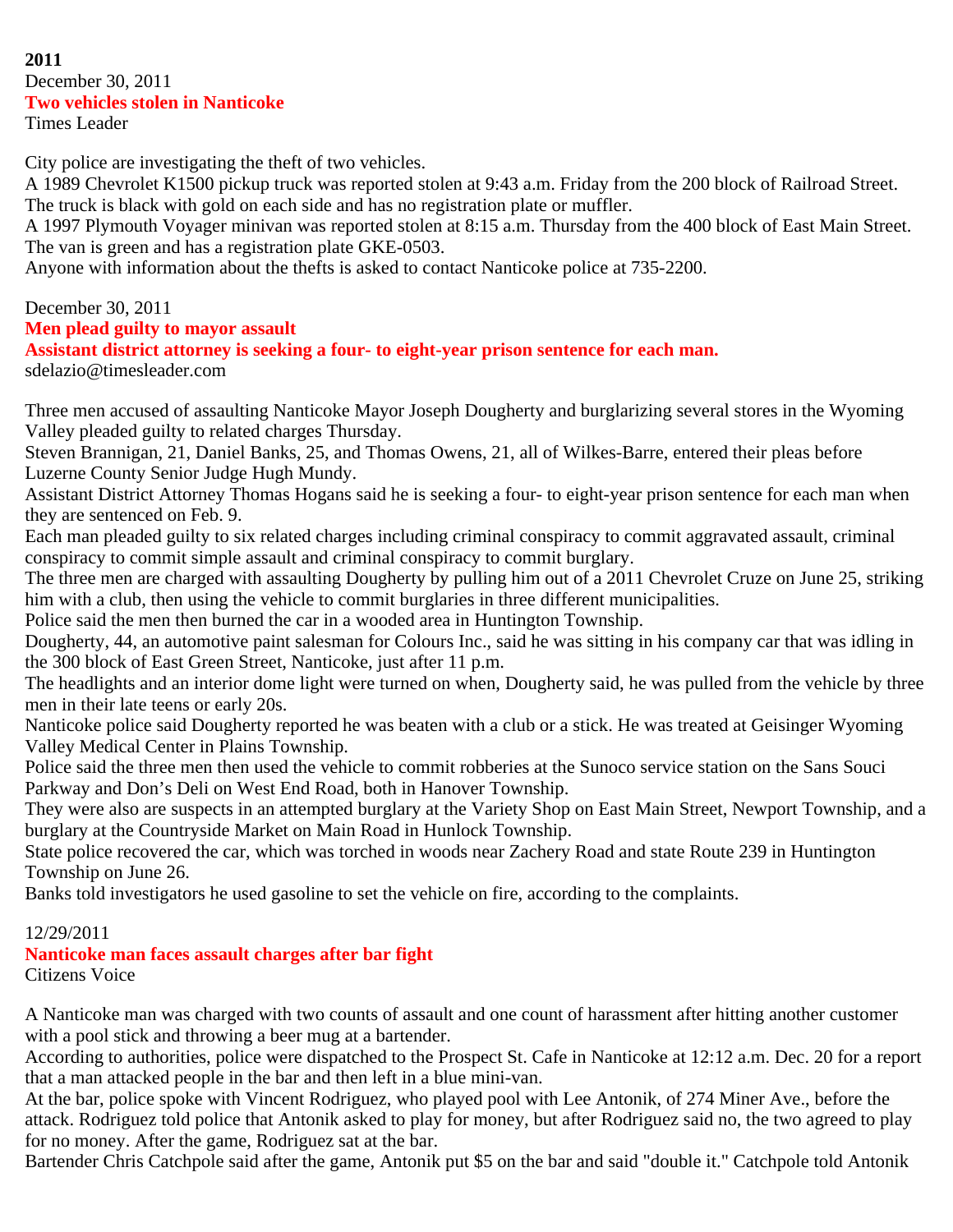that any agreements about money were between Antonik and Rodriguez. Catchpole then went to help other customers. With Rodriguez's back to him, Antonik allegedly struck Rodriguez three times with a pool stick, once on the upper arm, once on the back, and once on the leg. Catchpole saw the assault and told Antonik to leave. Antonik began to leave and Catchpole told him he could not take a mug of beer with him. Antonik threw the mug at Catchpole and nearly hit him, police said.

12/29/2011 Police Blotter Times Leader **City police reported the following:**

• Police investigated a burglary at The Medicine Shoppe, 69 N. Market St., on Tuesday night. Police said a window was smashed just before 9:30 p.m. and prescription medications were stolen.

• Mike Jezewski reported scrap aluminum was stolen from a business on Alden Road.

• Robert Fenner, of West Green Street, reported an unknown person entered his landlord's garage and stole a 1986 Honda quad, which is white, red and yellow.

• Police cited Matthew Ceppa, of Glen Lyon, with public drunkenness after investigating a report of door banging. Ceppa was jailed at the Luzerne County Correctional Facility on an unrelated warrant.

• Kristyn Lutecki, of South Market Street, reported mirrors and windows on a vehicle were damaged.

• Carol Potora, of Phillips Street, reported a mirror was damaged on a vehicle.

• Police apprehended Gerard Jenkins, of Nanticoke, at Cocoa Hut, East Main Street, on a warrant from Monroe County for failure to appear.

## 12/17/2011

## **A man was arraigned Thursday in Wilkes-Barre Central Court for his alleged role in stealing aluminum from a business in August**

Times Leader

Joshua George Hallas, 29, of West Ridge Street, Nanticoke, was charged with theft, criminal mischief, defiant trespass and criminal conspiracy to commit theft. He was jailed at the Luzerne County Correctional Facility for lack of \$10,000 bail.

Police allege Hallas and Mark Anthony Luczak, 29, of River Street, Nanticoke, stole 4,000 pounds of aluminum from Eclipse Fleet on West Union Street, according to the criminal complaint.

Hallas used bolt cutters to cut a fence and drove his pickup truck to the metal that they sold as scrap at a Wilkes-Barre metal recycler, the criminal complaint says.

Luczak is facing charges of receiving stolen property and criminal conspiracy in Luzerne County Court.

Hallas is scheduled for a preliminary hearing on Dec. 21 before District Judge Donald Whittaker in Nanticoke.

### 12/9/2011

**Nanticoke man gets 20 months for mortgage fraud** Citizens Voice

A judge on Thursday ordered a Nanticoke man to spend 20 months in federal prison in connection with a mortgage fraud scheme, the U.S. Attorney's Office announced.

Richard Woods, 54, previously pleaded guilty to a charge of mail fraud, authorities said.

Woods is the third defendant to be sentenced in the case, which led to a 2007 indictment by a grand jury.

The FBI alleged the operators of First Advantage Mortgage Company, which was based in Lake Ariel and later Hamlin, and Four Star Mortgage Company in Gouldsboro, used false appraisals, false documents and false employment records to qualify customers for inflated mortgages and loans between 1999 and 2005.

Many of the customers subsequently defaulted on the mortgages and loans, resulting in losses to banks and other financial institutions, authorities said.

The FBI said Woods admitted he prepared numerous false real estate appraisals to qualify borrowers for inflated mortgages.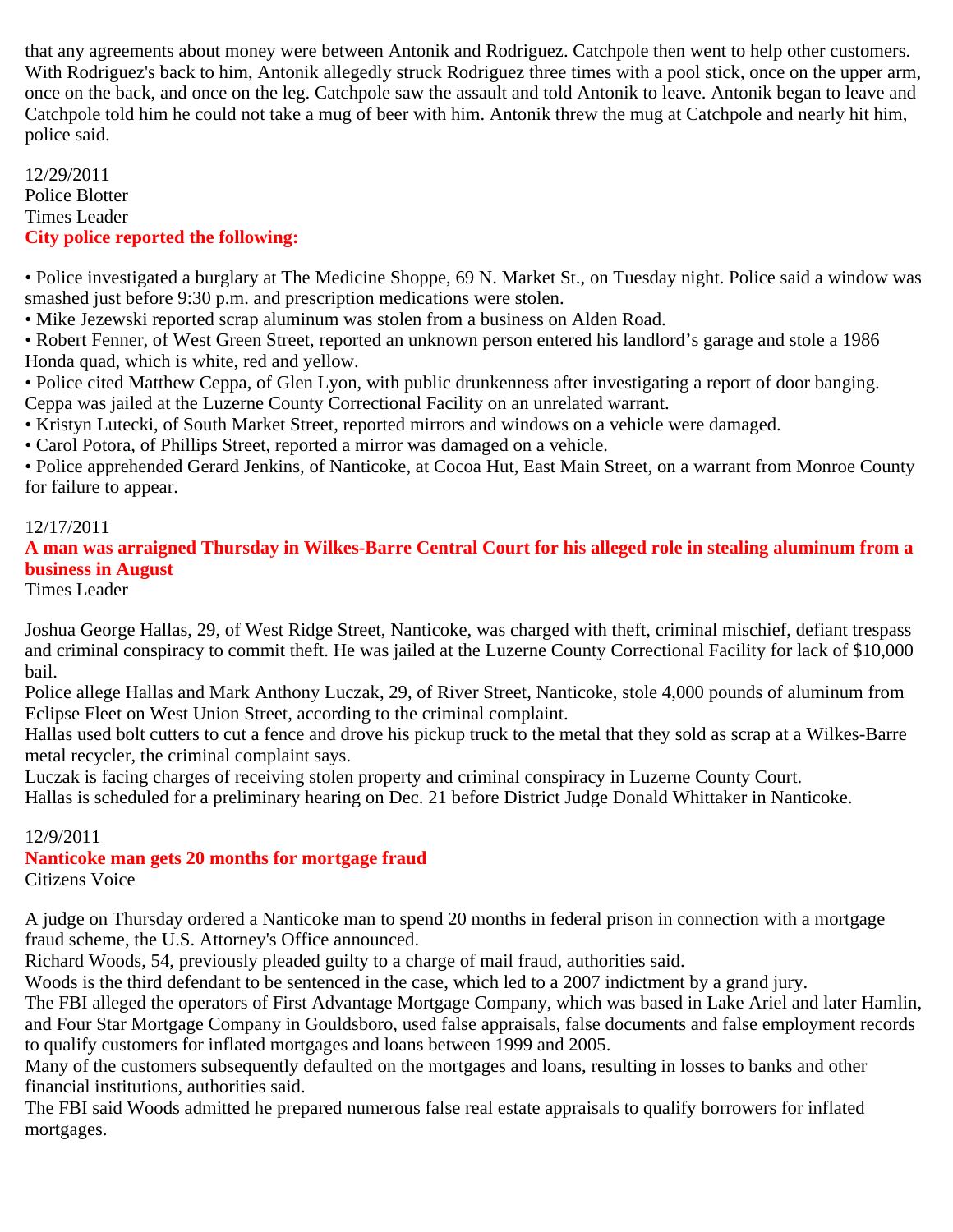## 12/2/2011

## **David Marinus, 45, of Apollo Circle, was arraigned Wednesday in Wilkes-Barre Central Court on charges he assaulted his girlfriend, Heather Szymaszek, inside their apartment.**

Times Leader

Marinus was charged with simple assault and harassment. He was jailed at the Luzerne County Correctional Facility for lack of \$10,000 bail.

Marinus claimed Szymaszek was hitting him. She was treated at Geisinger Wyoming Valley Medical Center in Plains Township, police said.

A preliminary hearing is scheduled on Dec. 7.

## 11/29/2011

#### **Nanticoke police seek witnesses to motorcycle crash** Bob Kalinowski - Citizens Voice

Nanticoke police are investigating a motorcycle crash that sent a 45-year-old man to the hospital with critical injuries Monday night on Main Street.

Police said Myron Malloy of Nanticoke was traveling on the 400 block of East Main Street around 8:15 p.m. when he lost control and fell off the 2007 Kawasaki motorcycle.

Malloy slid about 60 feet from where he skidded and lost control. He was taken to Geisinger Wyoming Valley Medical Center, Plains Township, where he was in critical condition Monday night, police said.

The motorcycle skidded nearly 150 feet, coming to rest at 444 E. Main St.

Police said they spoke to two motorists who witnessed part of the incident.

The first witness, while traveling on Main Street, saw a "quick flash" pass her vehicle near a curve in the road. She looked in the rearview mirror and saw the person and motorcycle sliding along the road. The second witness just made a left turn onto Main Street from State Street. Shortly after completing the turn, she saw the motorcycle and driver sliding past the side of her vehicle.

Police said Malloy doesn't have a license to operate the motorcycle and there was no legal registration plate on the vehicle. Investigators said Malloy was traveling faster than the posted 25 mph speed limit.

An update on Malloy's condition was not immediately available. Investigators said he was wearing a helmet. Police are looking for additional witnesses to the crash. Anyone with information should call city police at 570-735- 2200.

## 11/28/2011

## **Shots fired into two houses in Nanticoke**

Citizens voice staff report

Nanticoke police are seeking information about who fired shots into two houses in the 100 block of Orchard Street on Sunday morning.

At one house, a single shot was fired into the front window, and the projectile was recovered inside.

The second house had a single shot fired into the front door. Police said the projectile went through the aluminum storm door and the metal front door and lodged in a closet.

Neighbors told police they heard two gunshots at about 4:30 a.m. and saw a small four-door vehicle in the area. The projectiles are believed to be from a handgun. Both were recovered and will be submitted to the crime laboratory for further analysis.

Nanticoke police were assisted by the state police forensic unit from Troop P, Wyoming. Anyone with information about the incidents is asked to call Nanticoke police at 570-735-2200.

#### 11/22/2011

### **Nanticoke police seek info on attempted robbery**

Bob Kalinowski - Citizens Voice

Nanticoke police are investigating an attempted robbery Monday at the Cocoa Hut convenience store at 195 Middle Road.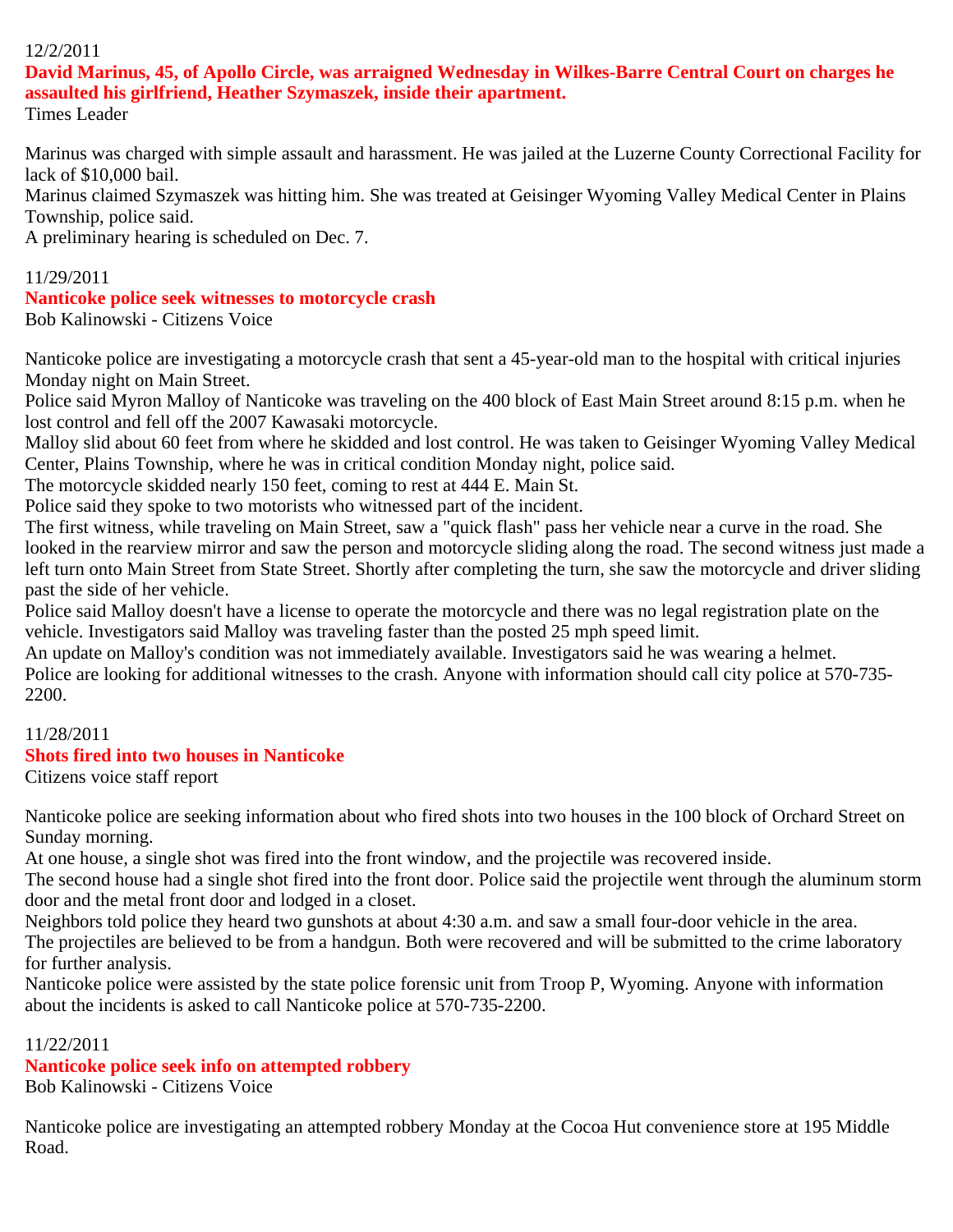Police said a man walked in the store, formerly called Uni-Mart, at around 7:18 p.m. and demanded money several times.The man fled without getting any cash, police said.

"He wasn't given any money and fled the store. He took off into the woods" in the city's Hanover section, said Detective Capt. William Shultz.

The suspect was described as a white male, about 6'2" and 240 pounds. He was wearing all dark clothing with a hood over his head and face.

Anyone with information is asked to call 911 or Nanticoke police at 570-735-2200.

## 11/22/2011

## **City police reported the following incidents**

Times Leader

• Jerome Delkanic, of West Broad Street, reported that someone flattened the tires on his vehicle.

• Janet Wright, of East Main Street, reported that someone removed a black, green and white Mongoose Crush bicycle from her back porch.

• Police said they cited Heather Szymaszek, of Apollo Circle, with public drunkenness after they said she was causing a disturbance outside of the Prospect Street Caf?.

• Florence Cheshinski, of West Grant Street, reported someone threw a rock at her back porch window, smashing it.

• Kenny O'Donnell, of Front Street, reported to police that someone entered his vehicle and stole a pack of cigarettes and a cup of loose change.

• Michael Taylor, of East Grove Street, reported someone stole the driver side mirror off of his Jeep Wrangler.

• Police said Michael Bieble, of Center Street, reported someone entered his vehicle and stole a Sirius radio, an iPod Touch, various CDs and a bottle of American Eagle cologne.

• Heather Keller, of South Market Street, reported to police that someone entered her home and stole a Wii game system.

• Charles Hampton, of Maple Street, reported to police that someone stole a 10-by-12 tan rug from his porch.

• Police said Howard Stritzinger, of Prince Street, was cited for public drunkenness after he was observed walking on West Broad Street, staggering and almost falling. Police said he was taken into custody.

• Police said they charged Bret David Clark, 35, of Plymouth, with violating a protection-from-abuse order after a woman reported Clark was following her on Nov. 17.

• Police said they charged Mark Ryan Viniarski, 42, of West Noble Street, Nanticoke, with simple assault and harassment after police were called to a domestic dispute on Nov. 18. Police said Viniarski was intoxicated and pushed a woman.

## 11/19/2011

## **Pedestrian struck in Nanticoke; police seek witnesses**

Bob Kalinowski - Citizens Voice

Nanticoke police are looking for witnesses to a vehicle-versus-pedestrian crash that sent an 83-year-old woman to the hospital Friday morning.

Police said Mary Conrad, of Nanticoke, was crossing East Main Street, not within the crosswalk, when she was slightly struck by a vehicle operated by Clifford Farides, 60, of Bloomsburg.

Farides was making a left turn from North Market Street onto Main Street when the incident occurred around 11:48 a.m., police said.

Conrad was knocked to the ground and transported to Geisinger Wyoming Valley Medical Center in Plains Township. The woman's injuries were not life-threatening, police said.

**Anyone who witnessed the crash is asked to call Nanticoke police at 570-735-2200.**

## 11/11/11

## **Thief gets 4- to 8-year sentence**

**Jonathan Michael Kemmerer, Nanticoke, had admitted to dozen charges stemming from 5 incidents.** sdelazio@timesleader.com

A Nanticoke man was sentenced Thursday to four to eight years in state prison on a dozen charges stemming from five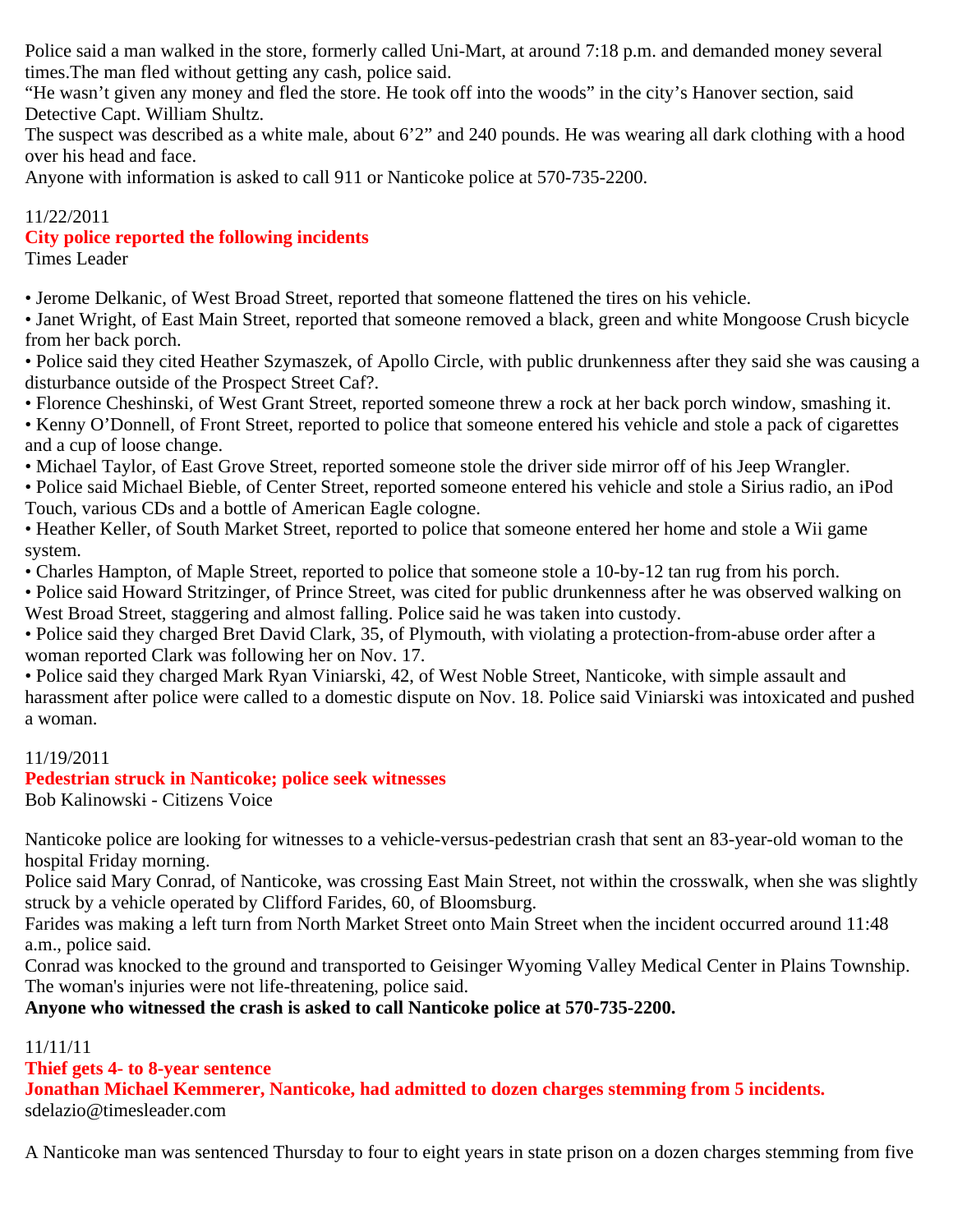incidents, including burglaries at Moon Lake Park in Plymouth Township.

Luzerne County Senior Judge Hugh Mundy sentenced Jonathan Michael Kemmerer, 27, of East Broad Street, on two counts of robbery; three counts of criminal trespassing; four counts of theft by unlawful taking; two counts of criminal mischief, and one count of possessing an instrument of crime.

Kemmerer pleaded guilty to the charges in October.

According to court papers:

On Jan. 28, Kemmerer robbed the Cocoa Hut on East Main Street in Nanticoke, telling a clerk he had a gun. Kemmerer took an undetermined amount of cash and left the store. A surveillance video captured the robbery, and Kemmerer was identified as the suspect. On Jan. 1, Kemmerer burglarized a Broad Street, Nanticoke, residence and took copper piping.

That same month, Kemmerer and another man burglarized Moon Lake Park along state Route 29, owned by Luzerne County Parks and Recreation Department, two separate times.

Aluminum dividers and copper piping were stolen in the incidents.

Most recently, on June 24, Kemmerer walked into Shelly's Pizza on Carey Avenue in Hanover Township and asked to use the bathroom.

When he left the bathroom, he approached the counter and told the clerk he had a gun and wanted money. About \$330 was taken, and Kemmerer fled. He later told investigators he spent the money on cocaine and that he committed the robbery because of a drug addiction.

Mundy ordered Kemmerer to pay \$3,074 in restitution and said Kemmerer will receive 35 days credit for time already served in prison.

Assistant District Attorney Albert Yacoub prosecuted the case. Kemmerer was represented by attorney Thomas Cometa. Cometa filed a request to modify Kemmerer's sentence shortly after his hearing Thursday, asking that all of

Kemmerer's sentences run concurrent to each other for a total of 18 to 36 months in prison.

Cometa said his client has been drug-free since his arrest and he has accepted responsibility for his actions by pleading guilty.

#### 11/9/2011 Times Leader **City police reported the following:**

• Michael Tolodziewski, of West Union Street, reported someone entered his vehicle and stole two knives, a compass, a spotlight, a folding tree saw, camo coveralls and a camo backpack.

- Brenda Klos, of Apollo Circle, reported soda was poured on her vehicle.
- Nicole Golanowski, of West Union Street, reported items were stolen from her vehicle.
- Mary Jane Nestorick, of West Union Street, reported items were stolen from her vehicle.

• Police said they cited Clement Sosnak Jr., of West Main Street, with public drunkenness when he was allegedly found staggering on West Main Street.

• Heather Tolodziewski, of Apollo Circle, reported jewelry and medication was stolen during a burglary at her apartment.

• John Balut, of South Market Street, reported a tire was flattened on his vehicle on Spruce Street.

• Tara Yokavonis, of East Grand Street, reported a tire was slashed and nails were put in another tire on her vehicle.

# 11/6/2011

# **Court Briefs**

Times Leader

Aggravated assault, terroristic threat and reckless endangerment charges against Nassieve Wilson, 34, of West Green Street, were dismissed during a preliminary hearing on Wednesday.

Nanticoke police had accused of threatening Shayla Perry with a handgun during an argument at his residence on Oct. 23, according to the criminal complaint.

A man accused by Newport Township police of drunken driving with a child waived his right to a preliminary hearing before District Judge Donald Whittaker on Wednesday.

William H. Weaver, 50, of South River Street, Wilkes-Barre, waived two counts of driving under the influence and a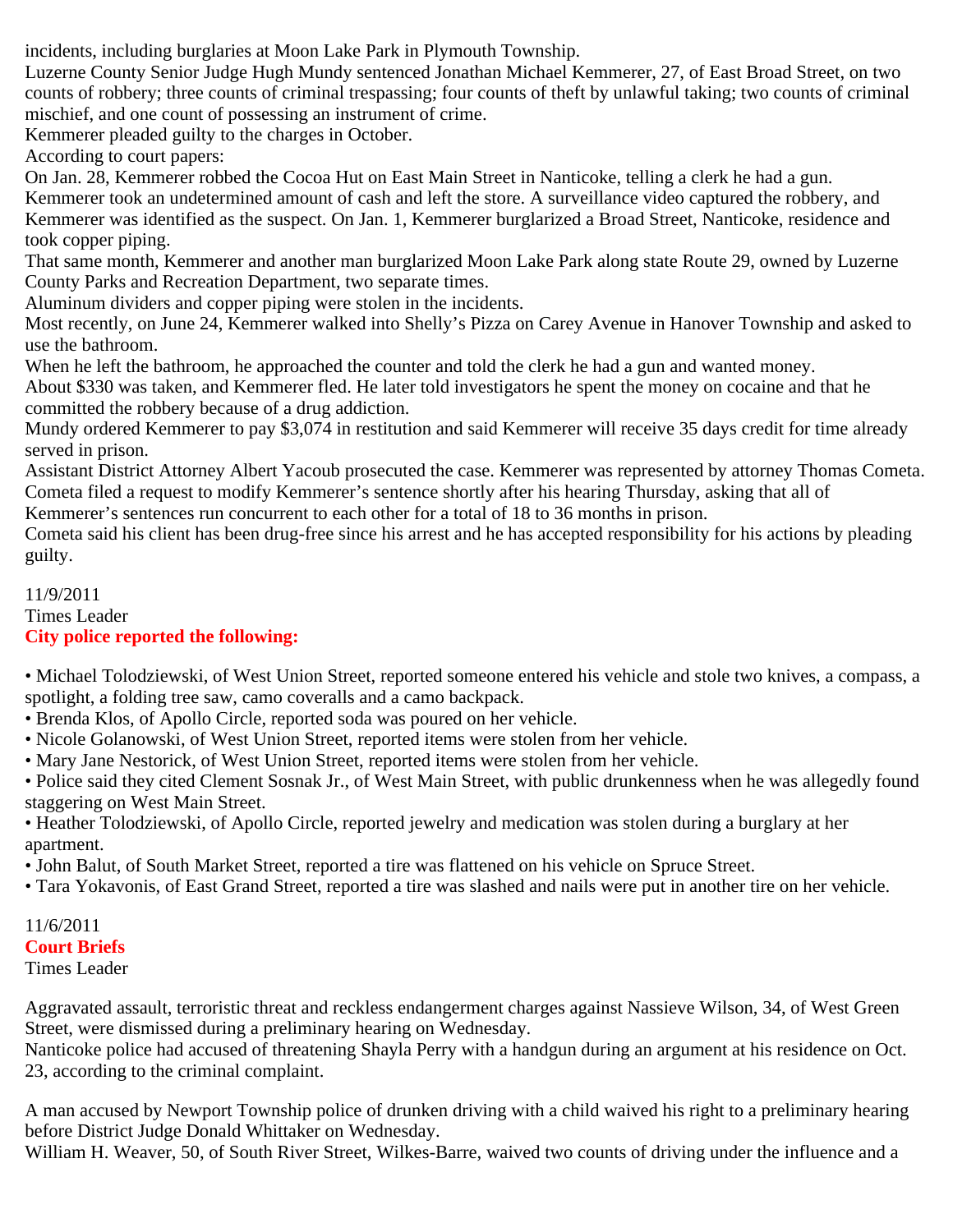single count of child endangerment to Luzerne County Court.

Township police withdrew charges of reckless endangerment and three traffic violations against Weaver.

Weaver had a blood alcohol level of .185 percent when he was stopped by police on Rock Street on July 4. A 12-yearold boy was in Weaver's vehicle, according to the criminal complaint.

Denis Richard McDermott, 58, of Miner Avenue, Newport Township, pleaded guilty to a defiant trespass charge during a preliminary hearing Wednesday before District Judge Donald Whittaker.

Nanticoke police accused McDermott of entering a garage on East Grand Street and rummaging through bags on Oct. 9, according to the criminal complaint.

Police withdrew charges of burglary and possessing instruments of crime.

## 10/28/2011

## **4 arrested in home drug raid**

## **Police said they made controlled buys of heroin from Nanticoke residence.**

jlynott@timesleader.com

Days before seizing more than 800 packets of heroin in a raid of an East Main Street house, police made controlled buys of heroin from the residence, according to arrest papers.

Police arrested four people, including two men from Brooklyn, N.Y., and seized crack cocaine, marijuana and a gun, the papers said.

Nigel Errol Sandy, 24, and William Edward Reid, 23, both of Brooklyn, and Hector J. Lopez, 22, and Karl T.

Traynham, 28, both of Nanticoke, were held for lack of bail on various drug charges at the Luzerne County Correctional Facility.

According to affidavits of probable cause to support the arrests:

State police provided money to a confidential informant on Oct. 18 and 24 to buy heroin at the residence from a person who used the street name "Hec." Portions of the controlled buys tested positive for heroin.

On Wednesday, state police and Nanticoke police searched the residence and seized 842 packets of heroin that matched the previous controlled buys from Lopez.

A cell phone that had the number called by the informant was seized from Lopez as well as \$80 used to make one of the controlled buys two days earlier.

All four men were in the residence at the time of the raid.

In addition, a Nanticoke police dog used in drug searches reacted to a scent in a car parked in front of the residence.

Reid told police he drove the car owned by his uncle in Williamsport to Nanticoke from New York City.

Police obtained a search warrant for the car and seized a gun as well as three black bags that were identical to the one in the residence that contained unopened packets of heroin.|

Police also said a deodorizing material was sprinkled throughout the car to try to thwart dogs trained to detect narcotics.

## 10/28/2011

**A man was arraigned Wednesday in Wilkes-Barre Central Court on charges he assaulted his wife.**

Bret Clark, 35, of Orchard Street, Nanticoke, was charged with simple assault, stalking and harassment. He was released on \$5,000 unsecured bail.

Police allege Clark assaulted his wife during an argument inside their residence Tuesday night, according to the criminal complaint.

A preliminary hearing is scheduled on Nov. 2 before District Judge Donald Whittaker in Nanticoke.

## 10/27/2011

**Nanticoke gun dealer seeks fair sentencing**

eskrapits@citizensvoice.com, 570-821-2072

In a letter to U.S. District Court Senior Judge Edwin M. Kosik, D&R Sports Center owner Mark Komoroski claimed the wrong federal guidelines were used to determine his sentence.

A Nanticoke sporting goods dealer currently in federal prison for conspiring to illegally ship paramilitary equipment to Russia will get a chance to prove his sentencing was unfair.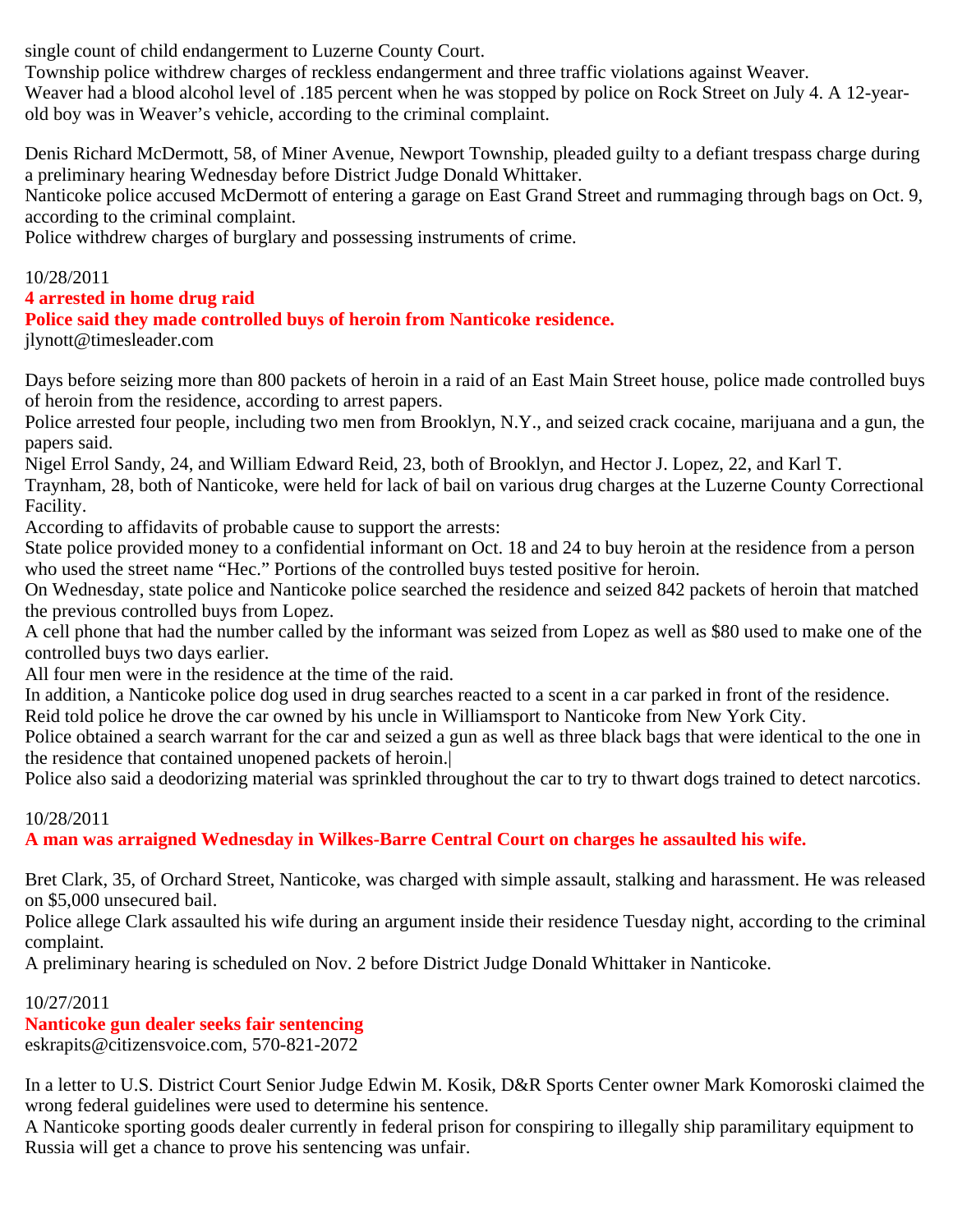Mark Komoroski, owner of D&R Sports Center, petitioned U.S. District Court Senior Judge Edwin M. Kosik to allow him a hearing to "vacate, set aside or correct" his sentence, alleging he unjustly received a longer prison term than his co-conspirator due to use of the wrong federal guidelines.

Kosik turned down Komoroski's request to be released from the Federal Correctional Institution in Fort Dix, N.J. on bail, but granted him the hearing, to be held at 9:30 a.m. Dec. 14 in the William J. Nealon federal courthouse in Scranton.

Prosecutors said Komoroski and Russian national Sergey Korznikov conspired to smuggle equipment such as rifle scopes and face shields from the United States to Russia for sale to persons unknown.

Both men pleaded guilty, but Kosik sentenced Komoroski on July 29, 2010, to 32 months - 2.6 years - imprisonment, two years of supervised release and a \$10,000 fine, while sentencing Korznikov this past July to six months in prison and two years of supervised release.

Komoroski's contention is his sentence was incorrectly determined under guidelines for offenses involving national defense and weapons of mass destruction, while Korznikov's was determined using federal guidelines for economic offenses, which have lighter penalties.

"In reality, my offense was indistinguishable from Korznikov's," Komoroski wrote in his earlier letter to Kosik, in which he asked for the hearing and a reopening of records related to the sentencing guidelines. "We conspired to smuggle goods outside of the U.S. without properly stating the value of such goods to avoid Korznikov having to pay import taxes to Russia."

Komoroski is due to get out of prison on Dec. 12, 2012, according to his wife Lecia, who also believes her husband's sentence is unfair and has been pushing for an earlier release.

She was happy to learn of the Dec. 14 hearing and says if her husband comes home, "It'll be the best Christmas present my family ever had in our lifetimes."

#### 10/25/2011

#### **Police: Man threatens to kill stepdaughter after she changes TV channel**

bkalinowski@citizensvoice.com, 570-821-2055

A man pulled a gun and threatened to kill his stepdaughter Sunday night because she changed a television channel, Nanticoke police said.

After the channel flip, an irate Nassieve Omar Wilson unplugged the television and retrieved a loaded handgun from his vehicle outside the home at 115 W. Green St., police said.

Police said Wilson returned inside the home, pointed the gun at stepdaughter Shayla Perry and vowed to kill her. During questioning by police, Wilson acknowledged he threatened to kill Perry if she "messed with" him or his son, investigators said. He said he feared Perry because she promised to "get rid" of him multiple times in the past. Police charged Wilson, 34, with aggravated assault, simple assault, recklessly endangering another person and terroristic threats.

According to arrest papers:

Police were called to 115 W. Green St. on Sunday around 8:15 p.m. for a domestic dispute involving a gun. Officers met with Perry, who said Wilson pointed a gun at her and threatened to kill her while she was watching television with her younger sister. Her mother kept yelling "No" and tried to push his arms down to prevent him from pointing the gun at her, she said. Fearing "the worst," Perry said she fled the home.

Officers then met with Wilson on the porch. He invited them inside. Police said he admitted confronting Perry with the gun because she changed the channel while his son was watching television. He said he retrieved the weapon because he felt threatened by Perry. Wilson, however, said he never pointed the gun at her.

Investigators seized the gun, a Ruger P95, which was loaded with 12 rounds.

Wilson was taken into custody and lodged in the Luzerne County Correctional Facility for overnight arraignment. Magisterial District Judge Donald Whittaker arraigned Wilson on Monday morning and ordered him jailed in lieu of \$100,000 cash bail.

10/25/2011 **Police Blotter** Times Leader

Nassieve Omas Wilson, 34, of West Green Street, Nanticoke, was arraigned Monday by District Judge Donald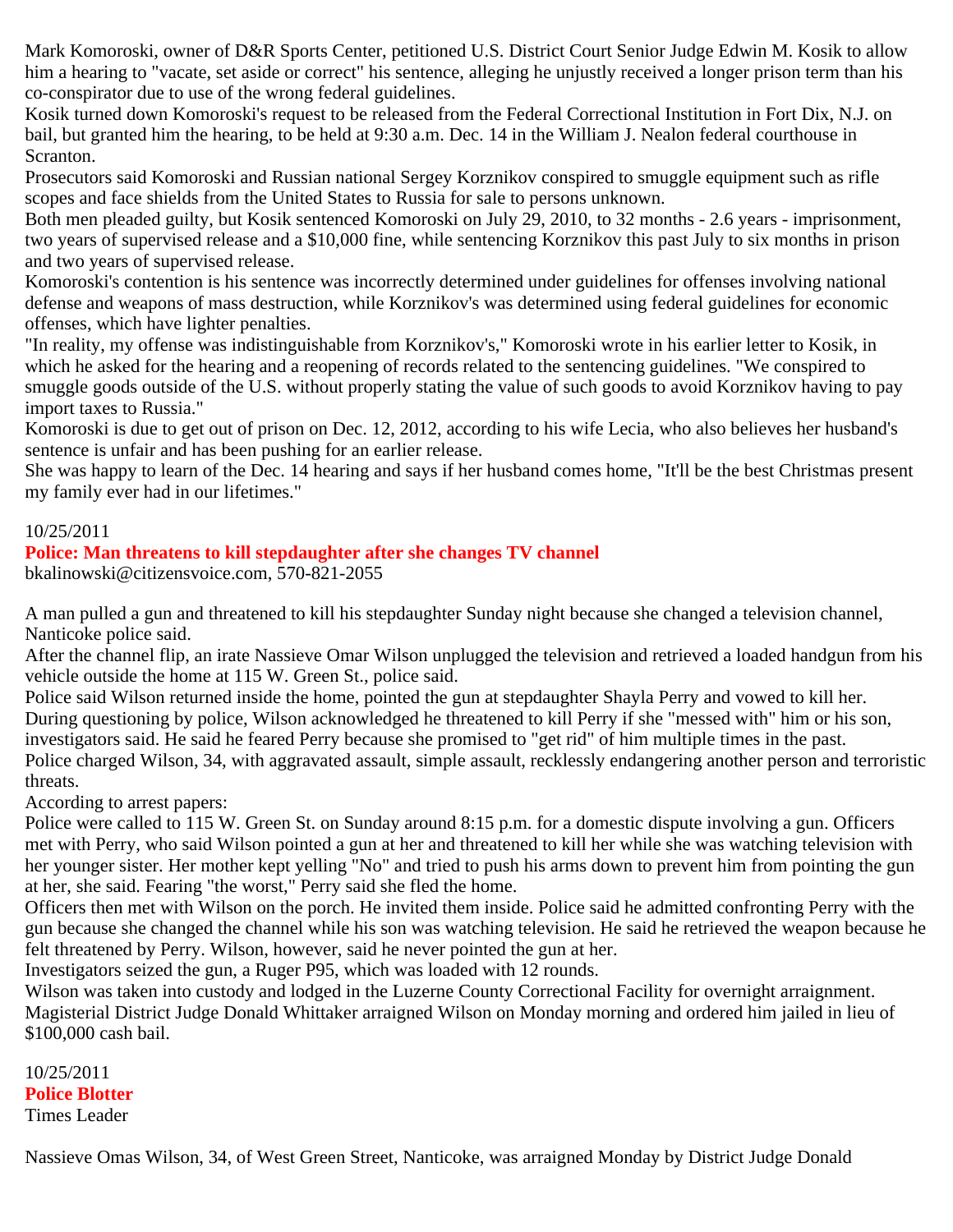Whittaker in Nanticoke on four counts of aggravated assault, and one count each of simple assault, reckless endangerment and terroristic threats for allegedly using a gun to threaten a woman.

He was jailed at the county prison for lack of \$100,000 bail.

Police allege Wilson got into an argument with Shayla Perry about changing a station on a television his son was watching inside his residence just after 8 p.m. Sunday. Perry said Wilson aimed a gun at her and threatened to shoot her during the argument, the criminal complaint says.

Police said the gun was loaded.

A preliminary hearing is scheduled Nov. 2 before Whittaker.

#### 10/24/2011

## **Nanticoke woman charged with retail theft**

Citizens Voice

Julie Conklin, of 109 Welles St., Nanticoke, is facing charges of theft. Police said Conklin tried to take \$21 worth of merchandise from the Family Dollar store.

10/21/2011 **Police Wednesday reported the following:** Times Leader

• Jennifer Souder of East Green Street was cited with harassment for attempting to stop someone who had been staying with her from leaving her apartment, police said.

• Lamont Diggs of East Washington Street said the front door of his residence was kicked and two televisions, prescription medication, a bubble gum machine, a gold stamp collection and a Sony game system were stolen.

• Judith Kotch of West Grand Street said an Acer Aspire laptop computer was taken from her apartment during a burglary.

• Amy Sauers of Hill Street said her son's blue and gray Huffy bike was stolen from her property.

• Brittany O'Gorman of North Chestnut Street said her vehicle was entered and an iPod Nano and prescription medication were stolen.

• Frank Nowakowski of Espy Street said his grandson's DK Cyclone bike was stolen from his yard. The bike is white with purple rims.

• David Letteer of East Ridge Street said he was assaulted and robbed in the area of College and East Main streets. Letteer said he was grabbed from behind and his head was pushed into a telephone pole causing him to black out. When he came to he discovered that money was missing from his wallet.

• Dorothy Tinney, 46, of East Ridge Street was charged with resisting arrest, public drunkenness and disorderly conduct on Oct.7. Tinney threatened her husband after he refused to give her the keys to their car. Police subdued her with a Taser after she struggled with an officer outside her house.

• Denis Richard McDermott, 58, of Miner Avenue, Newport Township was charged with burglary, criminal trespass and possessing instruments of crime after police found him inside a residence on East Grand Street on Oct. 9. A witness said he saw McDermott use a pry bar to open a door on the residence. Police said they found a flashlight and a screwdriver on McDermott and a pry bar and a backpack with screwdrivers, a hammer and three towels outside the residence.

• John Michael Norcross, 42, of East Ridge Street was charged possession of a controlled substance and drug paraphernalia on Oct. 10. Police said he had two and a half tablets of the narcotic medication Suboxone on him after he was seen entering and leaving a residence known for drug activity on South Market Street.

• John Sabecky, 51, of Oak Street, was charged with simple assault and harassment after he hit his wife Linda in the mouth and dragged her across the floor around 3:20 a.m. on Monday. Linda Sabecky said she was assaulted during an argument with her husband, who came home intoxicated and was trying to cook something on the stove. She said left the residence and when police located her in a convenience store parking lot on Middle Road she said she was afraid her husband was going to burn down their home.

### 10/18/2011

**A man was arrested for beating his wife after she warned him it wasn't a good idea to cook on the stove at 3:30 a.m. while he was intoxicated, police said.**

Citizens Voice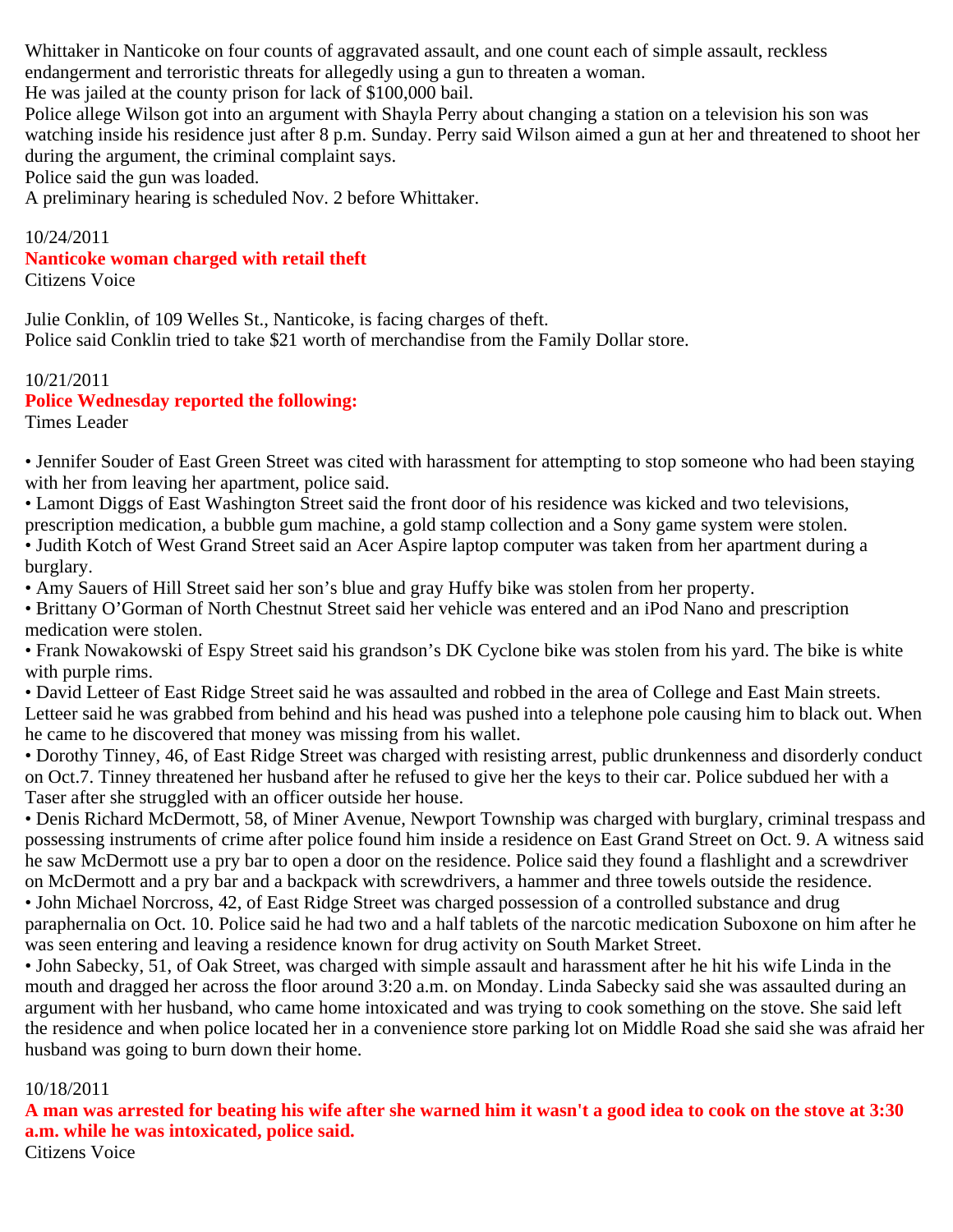John D. Sabecky, 51, of 125 Oak St., is charged with simple assault and harassment.

Police said Linda Sabecky fled to a convenience store on Middle Road to call the police after the assault. She told police she was concerned her husband was going to burn the house down while cooking intoxicated, so she confronted him. John Sabecky then started choking her and hit her in the face, causing her lip to bleed. He then drug her across the floor, she said.

John Sabecky was jailed in lieu of \$10,000 bail.

## 10/14/2011

## **In Nanticoke, concern after the second lab bust in a month**

bkalinowski@citizensvoice.com, 570-821-2055

Nanticoke police charged a man Thursday with drug crimes after uncovering another methamphetamine lab in the city over the weekend.

Authorities said the meth lab operated out of 255 Apollo Circle, a subsidized housing development where the suspect, Bradley Evanitus, occasionally stayed.

The 27-year-old is charged with felony counts of manufacturing methamphetamine and related crimes, including risking a catastrophe and illegal dumping of meth waste.

Magisterial District Judge Donald Whittaker arraigned Evanitus and ordered him jailed in lieu of \$75,000 cash bail. Production of meth - with volatile, potentially explosive components - is hazardous enough, but Evanitus would simply discard the toxic chemicals in the household trash placed outside in the densely populated complex, Nanticoke police Detective Capt. William Shultz said.

"I am very concerned with it happening in this particular housing development," Shultz said. "There's a lot of children there."

According to arrest papers:

The woman who leases the apartment, Jessica Kashatus, called police last Friday to say she was out of town and suspected drug activity was taking place at her residence. She asked police to enter her property, remove the people and have it padlocked.

Police and officials from the Nanticoke Housing Authority entered the property and located Evanitus inside with a woman.

Investigators said they initially spotted heroin, syringes and drug paraphernalia. Then, they found a host of items commonly used to manufacture meth, including: pseudophedrine, Coleman fuel, drain cleaner, lye, ammonium nitrate, lithium, sodium, plastic tubing, coffee filters and funnels.

Evanitus admitted to investigators he had cooked meth two days earlier.

Evanitus was arrested and jailed on the heroin charges, while a clandestine response team investigated the suspected lab and a state police forensic scientist inventoried, collected and secured the items.

Evanitus wasn't a tenant of the apartment, but "he was allowed to stay there" at times, Shultz said.

He was transported from jail for the arraigned Thursday on the meth-related charges.

This was the second alleged meth lab busted in Nanticoke in the last month.

Authorities raided a property at 5 Alden Road on Sept. 22 and charged Jeffrey DeLuca, 41, with manufacturing methamphetamine and related crimes.

City police worked on both cases with the state attorney general's office and state police.

"It's another step in our ongoing investigation into methamphetamine manufacturing and trafficking in Luzerne County," John Soprano, regional director of the attorney general's office, said.

"We are going to be continuing. There are going to be more arrests in the future and we're going to continue the battle against meth," he said.

## 10/5/2011

# **Arrested hitchhiker found with stolen garbage stickers**

Bob Kalinowski - Citizens Voice

Nanticoke police arrested a hitchhiker early Tuesday on West Main Street and seized some of his belongings, which included brass knuckles, a knife, two 24-ounce cans of beer and dozens of Ashley Borough garbage stickers. Donald E. Shoemaker, 47, no known address, is charged with possession of prohibited offensive weapons and public drunkenness.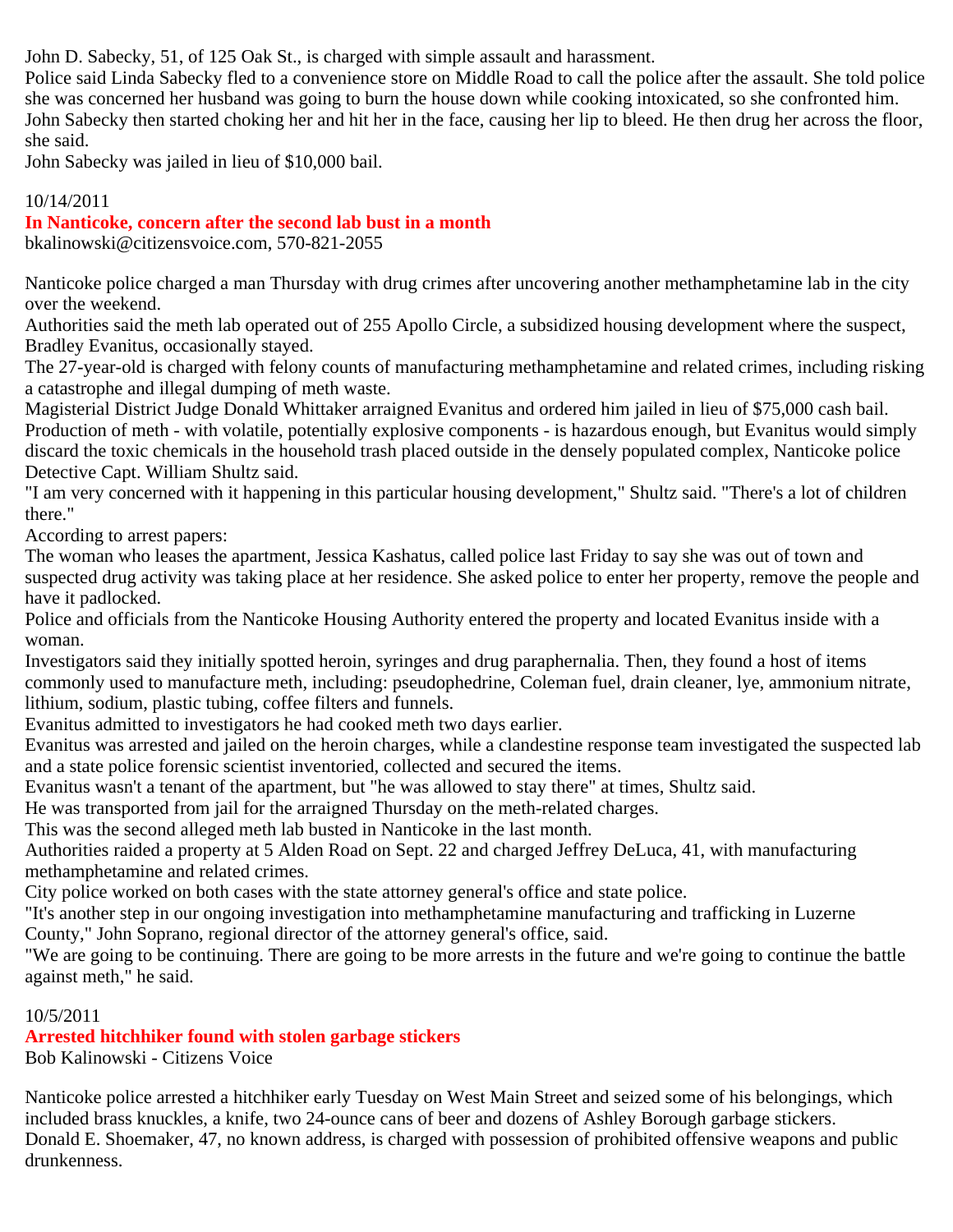According to arrest papers:

Police on patrol located Shoemaker hitchhiking along the 400 block of West Main Street around 12:22 a.m. and stopped to assist. While speaking to police, Shoemaker, who reeked of alcohol and had trouble speaking, dropped the brass knuckles on the ground, police said.

Soon, he acknowledged he also had a knife in his waistband, police said. Police said he also possessed two cans of beer and 45 Ashley garbage stickers.

Asked about the stickers, Shoemaker said he "took them from my buddy" and planned to "sell them for money." In Ashley, residents can purchase a packet of 78 stickers for \$125 and additional ones cost \$1, officials said.

#### 10/5/2011

#### **Suicide threat closes portion of Sans Souci**

Citizens Voice

A man threatening to commit suicide forced a shutdown of part of the Sans Souci Parkway early Tuesday morning, police said.

Police said they got a call from the man's ex-girlfriend around 1 a.m. that he planned to jump off the Route 29 overpass to kill himself.

Upon arrival, police found the man, 22, standing on the top railing of the bridge. He told police he no longer wanted to live.

Hanover Township and Nanticoke police began negotiations with the man, and he was rescued. The man was taken for a mental health evaluation.

#### 9/30/2011

**A man was arraigned Thursday in Wilkes-Barre Central Court on charges he assaulted his wife.** Times Leader

David Junior Dasilva, 23, of Railroad Street, was charged with simple assault and harassment. He was jailed at the Luzerne County Correctional Facility for lack of \$5,000 bail.

Police said Megan Dasilva claimed her husband assaulted her during an argument about pictures being deleted on a media card on Sept. 20, according to the criminal complaint.

A preliminary hearing is scheduled on Oct. 5 before District Judge Donald Whittaker in Nanticoke.

### 9/29/2011

### **Men accused of assaulting Nanticoke mayor waive hearing**

bkalinowski@citizensvoice.com, 570-821-2055

The three men accused of severely beating the Nanticoke mayor and using his car for a wild county-wide crime spree appeared in court Wednesday, facing their alleged victims for the first time.

Daniel Thomas Banks, 24, of Nanticoke; Steven Brannigan, 20, of Hanover Township; and Thomas Maxwell Owens, 21, of Wilkes-Barre, each agreed to waive their preliminary hearings on a numerous charges that could keep them behind bars for years. Afterward, they were sent back to prison, each on bails more than \$1 million, to await the resolution of their cases in county court.

While waiting for their cases to begin in court Wednesday, however, they spent most of their time laughing and joking with each other about their past six weeks in prison, like learning how to play pinochle and being turned down for jailhouse jobs because of the seriousness of their charges. One of the suspects, speaking with two females who came to greet and hug them, suggested the group of arresting officers in the room were "corrupt."

After the brief hearing, Luzerne County Deputy District Attorney David Pedri vowed to vigorously prosecute the case. "This is something we are taking very seriously. We have three individuals who went on a crime spree, who hurt various people in various municipalities," Pedri said. "This type of activity can not be tolerated."

Investigators said the three men bludgeoned Nanticoke Mayor Joseph Dougherty with brass knuckles, a wooden bat and their fists outside his East Green Street home the evening of June 25. Police said they then took his car and committed a series of "smash and grab" burglaries at Countryside Market in Hunlock Creek, Variety Stop in Glen Lyon, the Sans Souci Sunoco in Hanover Township and Don's Deli in Hanover Township. They then torched Dougherty's vehicle in a remote part of Huntington Township, police said.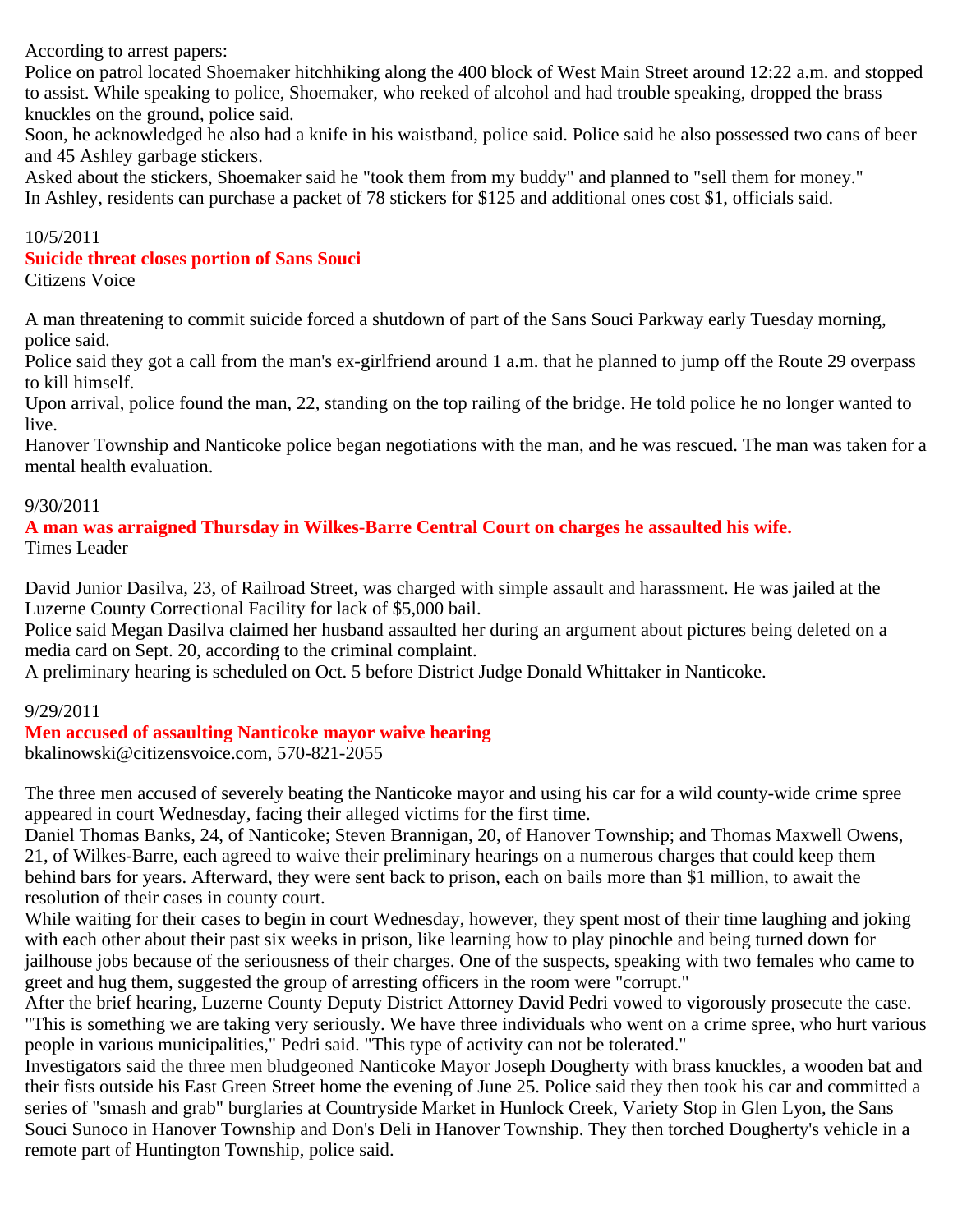Nanticoke, Hanover Township and Newport Township police departments, along with state police at Wyoming and Shickshinny, worked together to make the arrests. They obtained surveillance footage and then confessions from each suspect, police said.

The suspects are next scheduled to appear in county court on Dec. 2 for formal arraignment.

## 9/24/2011

**A man was arraigned Friday on charges he burglarized an apartment on West Ridge Street.** Times Leader

Kenneth Pennington, 23, of East State Street, Nanticoke, was charged with three counts of criminal conspiracy, and one count each of burglary, theft and criminal trespass. He was jailed at the Luzerne County Correctional Facility for lack of \$25,000 bail.

Police allege Pennington and Joshua Frame, 29, of Nanticoke, burglarized an apartment on West Ridge Street, stealing a television, a DVD player and two video game systems on Sept. 4, according to the criminal complaint.

Frame was arrested Sept. 6 on burglary and theft related charges. He remains jailed at the county prison for lack of \$40,000 bail.

Preliminary hearings are scheduled on Oct. 12 before District Judge Donald Whittaker in Nanticoke.

## 9/23/2011

**Man operated meth factory, officials say**

**Jeffrey J. DeLuca of Nanticoke said he ran drug-making operation to earn a living, say authorities.** elewis@timesleader.com

An unemployed man manufactured methamphetamine for at least seven months, using proceeds to "pay his bills," authorities allege.

Agents with the state Office of Attorney General Bureau of Narcotics Investigation and Nanticoke police arrested Jeffrey J. DeLuca, 41, on Thursday after allegedly finding medicine and other contraband inside his Alden Road apartment used to cook methamphetamine.

"This wasn't your mom-and-pop operation," said Deputy Attorney General Tim Doherty. "He certainly knew what he was doing."

Authorities searched DeLuca's apartment at 5 Alden Road just after 7 a.m. and found cold medicine, chemicals, funnels, iodine, hot plates, anti-freeze, scales and plastic tubing.

Doherty said the items seized are used to manufacture methamphetamine.

John Soprano, regional director for the attorney general, said the lab was "large scale."

Soprano said agents with the AG's clandestine team safely removed the chemicals from the apartment.

A first-floor apartment was vacant, Soprano said.

DeLuca was arraigned by District Judge Joseph Halesey in Hanover Township on three counts of possession of chemicals with intent to manufacture a controlled substance, and one count each of manufacture of a controlled substance, possession with intent to deliver a controlled substance, unlawful possession of a controlled substance, possession of drug paraphernalia and risking or causing a catastrophe.

DeLuca's Toyota Tacoma pickup truck was seized, Soprano said, because agents believe he was using the vehicle to deliver and sell methamphetamine.

"It's an ongoing case that we're building on," Doherty said. "He had the baking ingredients for a methamphetamine operation."

DeLuca allegedly told authorities he began cooking methamphetamine in February from the apartment. He said he was not working and needed to "pay his bills" and to pay his daily living expenses, according to the criminal complaint. Authorities allege in the complaint DeLuca claimed he acquired the ingredients from various people, and last cooked methamphetamine Wednesday night.

DeLuca was jailed at the Luzerne County Correctional Facility for lack of \$100,000 bail. A preliminary hearing is scheduled on Sept. 28.

9/22/2011 **Family fight results in stabbing, charges** Citizens Voice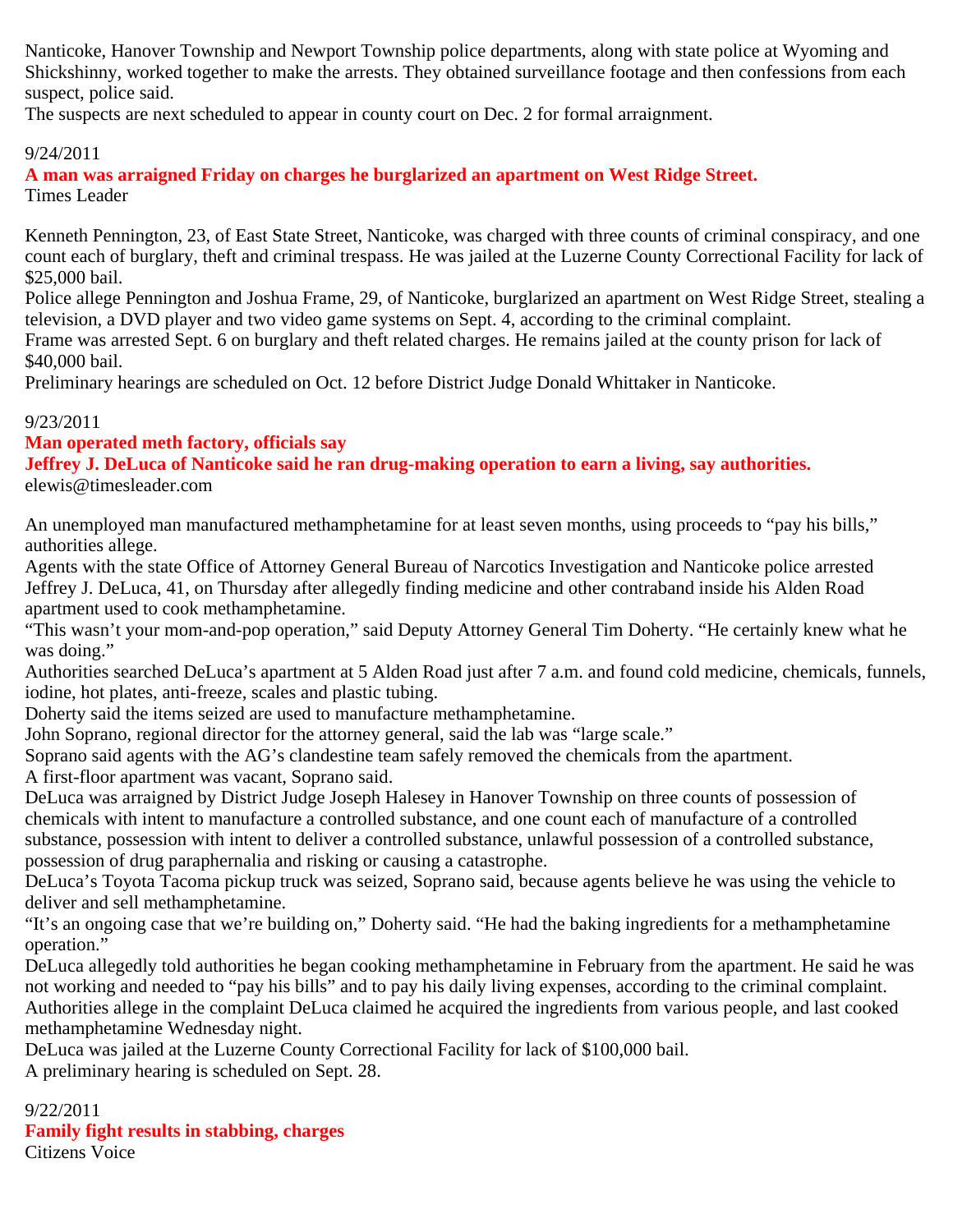Nanticoke police are investigating a family fight that sent two men to the hospital Monday.

The altercation, which allegedly started over text messages, started when 28-year-old Zachery Hallas went to Apollo Circle around 1::47 a.m. to speak with Steven Tagnani, 21.

The two men fought, both claiming they were defending themselves. Hallas said he was struck with a car jack. Tagnani was stabbed with a knife.

Police said both men were transported to Geisinger Wyoming Valley Medical Center in Plains Township where they were treated and released.

The investigation is continuing. Anyone with any information is asked to call Nanticoke City Police at 570-735-2200, ext. 205 or 206

### 9/12/2011

**On Friday around 11 a.m., police arrested Kuren for breaking into 741 S. Prospect St. in Nanticoke. He was caught in the basement. While the property was not in the flood zone, Kuren admitted he was trying to capitalize on the flood emergency, police said.**

Citizens Voice

"I believe he was taking advantage of the situation," said Nanticoke police Capt. William Shultz. "He did admit he knew a flood was going on. He did in during a natural disaster."

Charged with burglary, trespassing and theft, Kuren was jailed on \$75,000 cash bail.

## 9/3/2011

## **German shepherd returned to owner after attack**

## **The dog mauled a tiny poodle outside a South Hanover Street home in Nanticoke this week.**

elewis@timesleader.com

A German shepherd that mauled a tiny poodle outside a South Hanover Street home Wednesday was returned to its owner after being held at the SPCA in Plains Township, authorities said Friday.

Samantha Elliott Krepps, press secretary for the state Department of Agriculture, said the German shepherd involved in the attack and a Rottweiler that had been with the shepherd are up to date with their vaccinations and licenses.

She said the municipal police department will "take point" in filing citations if any are warranted.

A Nanticoke police report lists Jessica Ann McGahee as the owner of the dogs. She did not return a message seeking comment on Friday.

In another development, the German shepherd was not wearing a spike collar, a man who detained the dog said. Jason Weston, who lives in the 1200 block of South Hanover Street, said he was unaware the German shepherd was involved in the mauling of a poodle when he placed the dog on his porch.

Weston said the German shepherd did not have a collar, countering a claim that the poodle's owner may have been injured by a collar.

Victor Swiderski, 85, said he was holding his poodle, Ginger, on a leash outside his house in the 1000 block of South Hanover Street when a German shepherd and a Rottweiler charged into his yard just before 5 p.m. Wednesday.

Swiderski said he bruised his arm when he attempted to pull the German shepherd off his poodle. He did not know if he was bitten or if the bruises were caused by a spiked collar he thought the dog had been wearing.

Swiderski's poodle was taken to the Northeast Veterinary Referral Hospital in Plains Township where it died.

The two dogs appeared to have escaped from a pen outside a house at 1027 S. Hanover St.

Weston said he was inside his house and went outside when his own dog started barking and saw another dog in his yard.

"At first, I thought it was someone cutting through my yard and I went outside to yell at them," Weston said. "Then I realized it was just two dogs."

Weston said he wrangled the German shepherd and the Rottweiler onto his porch because he was concerned they would get hit by a vehicle.

"The Rotty had a collar on, sort of like a choke collar," Weston said. "The German shepherd didn't have a collar on." Weston said the two dogs were not aggressive, noting the Rottweiler was licking him. He added he has never seen the two dogs roam freely in the neighborhood, noting he resides two blocks away.

"I found out the dogs were involved in that mauling when police told me," Weston said.

Police said the investigation was referred to the state dog law enforcement officer due to the fact that a human was not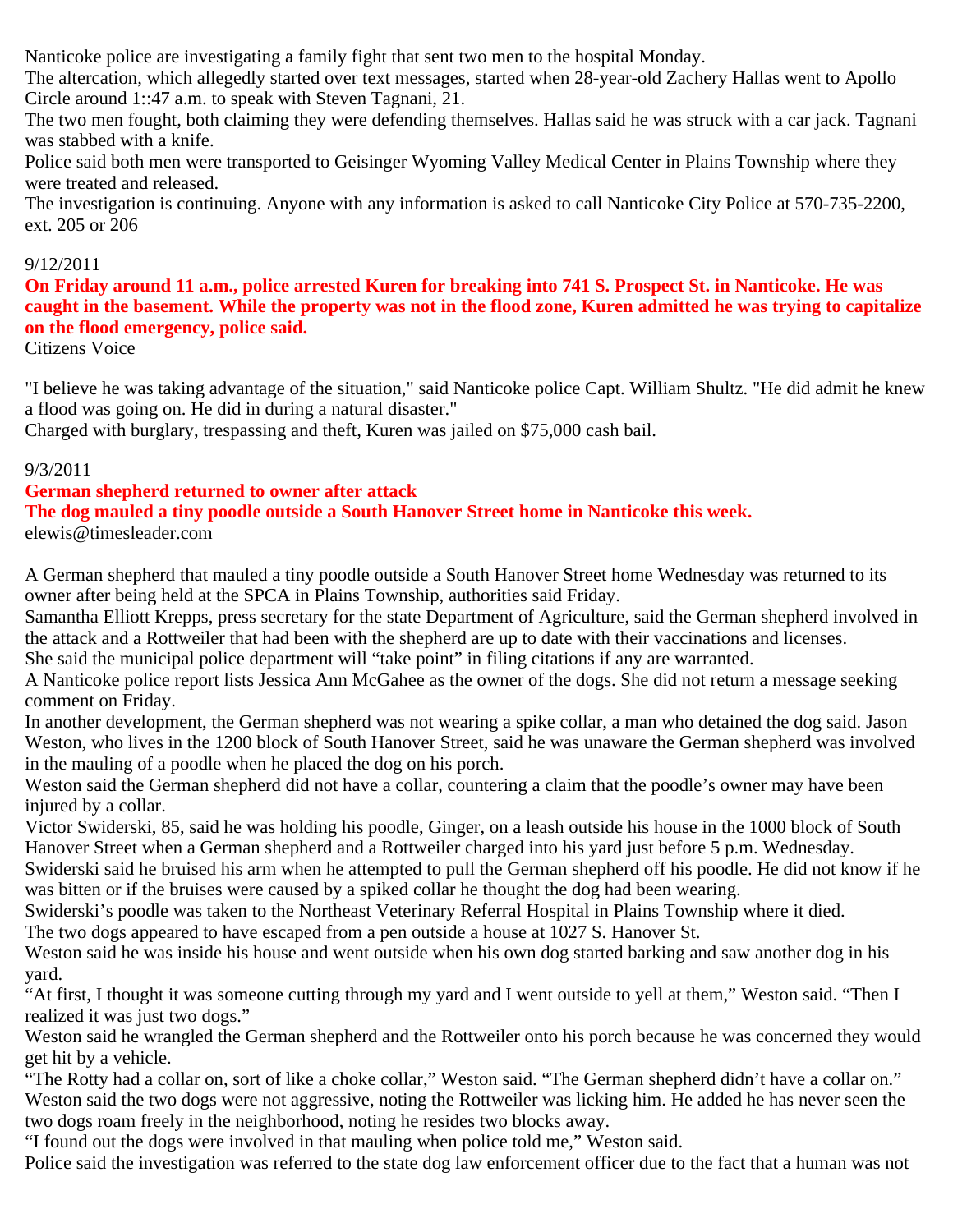### bitten.

State Dog Officer Jim Spencer deferred questions to the state Department of Agriculture, which oversees dog laws in Pennsylvania.

## 9/2/2011

## **A tiny dog's bloody killing leaves a void in its owner's heart**

**The Nanticoke case is being investigated because of a possible bite to a human.**

elewis@timesleader.com

His eyes tearing up, Victor Swiderski stood in the middle the living room of his South Hanover Street home on Thursday thinking about the ferocious attack by a large dog that mauled his tiny poodle named Ginger. Swiderski, 85, said he was standing outside a side door to his home with Ginger when a German shepherd and a Rottweiler charged into his yard just before 5 p.m. Wednesday.

The German shepherd mauled Ginger, ripping the tiny dog apart, while the Rottweiler sat several feet away, Swiderski said.

Swiderski rushed his dog to the Northeast Veterinary Referral Hospital in Plains Township where it was euthanized. "There was nothing they could do," Swiderski said.

Tears filled Swiderski's eyes as he recalled the attack from inside his home, standing next to Ginger's kennel and bed. "Looking around here, it's tough to see all the toys for her," Swiderski said.

Swiderski suffered bruises to his right arm when he tried to pull the larger German shepherd off the tiny poodle. He does not know if he was bitten by the German shepherd or if the bruises were caused by its spiked collar.

Nanticoke police Detective Capt. William Shultz said police captured the two dogs down the street and transported the animals to the SPCA in Plains Township. Shultz said the case is being investigated by the state dog officer because it is not definite that the German shepherd bit Swiderski.

"It was the most vicious attack I've ever seen; there was nothing Ginger could do," Swiderski said.

Swiderski said he took Ginger outside a side door on a leash to prevent her from running after rabbits. As soon as he stood on the concrete stoop, Swiderski said his neighbor yelled to go back inside.

"My neighbor yelled to get my dog inside because those other dogs were running around again," Swiderski said. "By the time I turned around, it was too late."

His neighbor ran over and struck the German shepherd with a walking stick.

Shultz said the German shepherd and Rottweiler are owned by Jessica Ann McGahee, who resides at 1027 S. Hanover St., two houses away from the Swiderski residence.

McGahee and her boyfriend, Tom Nalbone, were away at the time of the attack, Shultz said.

It remained unknown if she will be cited.

"That would be up to the dog officer," Shultz said.

The dogs appeared to have escaped from an outside pen that can be seen from the street. A section of the pen appeared damaged.

McGahee did not return a message for comment on Thursday.

### 8/31/2011

**Nanticoke man gets jail on charge of raping child Stuart W. Weidow III faces lifetime registration under Megan's Law.** sdelazio@timesleader.com

The father said he installed a camera in his daughter's closet and came home one evening and saw Weidow running out of his daughter's bedroom and into the bathroom.

A Nanticoke man was sentenced Tuesday to 10 to 20 years in state prison on a charge that he raped a 12-year-old girl over a four-month period.

Luzerne County Judge Lewis Wetzel sentenced Stuart W. Weidow III, 23, of Apollo Circle, on a charge of rape of a child.

Wetzel said Weidow must register his address under Megan's Law for his entire life.

"You're a young man … try to help yourself (while in prison)," Wetzel told Weidow.

Weidow pleaded guilty to the single charge in May. Prosecutors were seeking a mandatory minimum sentence of 10 years due to the nature of the charge.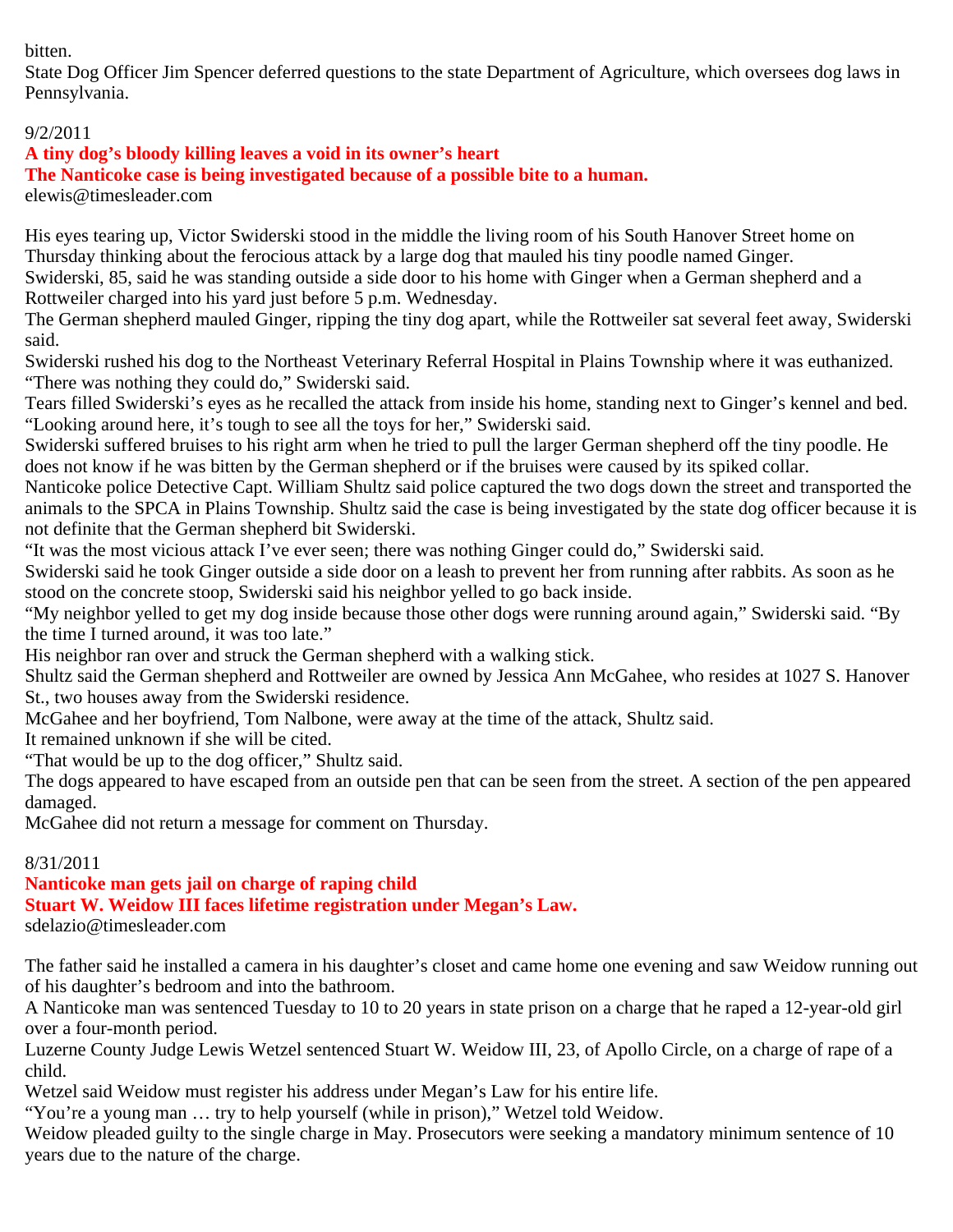Weidow received 280 days credit for time already served in prison.

According to court papers, on Oct. 23, police received a call from the father of the 12-year-old girl, who said he caught Weidow having an inappropriate relationship with his daughter.

The father said that several of the girl's friends told him and his wife about the sexual acts, and that when they confronted the girl, she denied the allegations.

The father said he installed a camera in his daughter's closet and came home one evening and saw Weidow running out of his daughter's bedroom and into the bathroom.

The girl's father said he watched the videotape, which clearly showed Weidow having sexual intercourse with his 12 year-old daughter, court papers said.

The girl told investigators she and Weidow had been "secretly dating" since June and said the situation was "little by little getting worse."

Weidow knew how old she was, the girl said, and that on several occasions they had oral and sexual intercourse, court papers say.

Wetzel said Weidow is not to have any unsupervised contact with minors and is not to frequent places minors visit, including parks, playgrounds or public pools.

An evaluation of Weidow was preformed by the state Sexual Offender's Assessment Board, but Weidow was not determined to be a sexually violent predator.

### 8/31/2011

**A man was arraigned Tuesday in Wilkes-Barre Central Court on charges he fought with police investigating a disturbance on private property.**

Times Leader

Dustin Lee Pursel, 18, of East Ridge Street, Nanticoke, was charged with resisting arrest, disorderly conduct, public drunkenness and purchase of alcohol by a minor. He was released on \$2,000 unsecured bail.

According to the criminal complaint:

Police investigating a fight at an apartment building on East Noble Street found Pursel lying on the ground. Police advised Pursel he was on private property.

Pursel allegedly told police that "It is God land" and he had the right to be on the property so he "can chill out like the hippies did," the complaint says.

Police said Pursel struggled with officers when he was arrested. He spat inside the police cruiser and banged his head against a cell wall, according to the complaint.

A preliminary hearing is scheduled on Sept. 7 before District Judge Donald Whittaker in Nanticoke.

### 8/18/2011

### **Woman sentenced for stealing from elderly**

**Kelci Pamela Jones, 23, of Nanticoke, gets a minimum of a year in county prison.** sdelazio@timesleader.com

A woman charged with robbing an elderly man and taking money from an elderly woman was sentenced Wednesday to

a minimum of one year in the county prison. Kelci Pamela Jones, 23, with a last known address of South Market Street, Nanticoke, was sentenced by Luzerne County Judge Lewis Wetzel on two counts of theft and one count each of criminal trespassing and robbery.

Jones, who pleaded guilty to the charges in June, was sentenced to 12 months less one day to 24 months less two days. Wetzel said Jones will receive 65 days credit for time already served and must pay \$510 in restitution.

Jones was represented by attorney John Donovan. Assistant District Attorney Rebecca Reimiller prosecuted the case.

According to court papers, on Oct. 8 police responded to a home on South Market Street for the report of a robbery. Norbert Domzalski, 78, told police he was sleeping when an unknown female entered his home and startled him.

Domzalski said the woman, later identified as Jones, said she would do a sexual favor for money.

Domzalski told police that when he declined the woman demanded money from him and tried to take his wallet. After a struggle with Domzalski, police said Jones was able to remove \$50 in cash and fled.

A month later, police learned Jones admitted she committed the crime to a friend.

Police later questioned Jones, who said she was under the influence at the time and went into Domzalski's home to get money.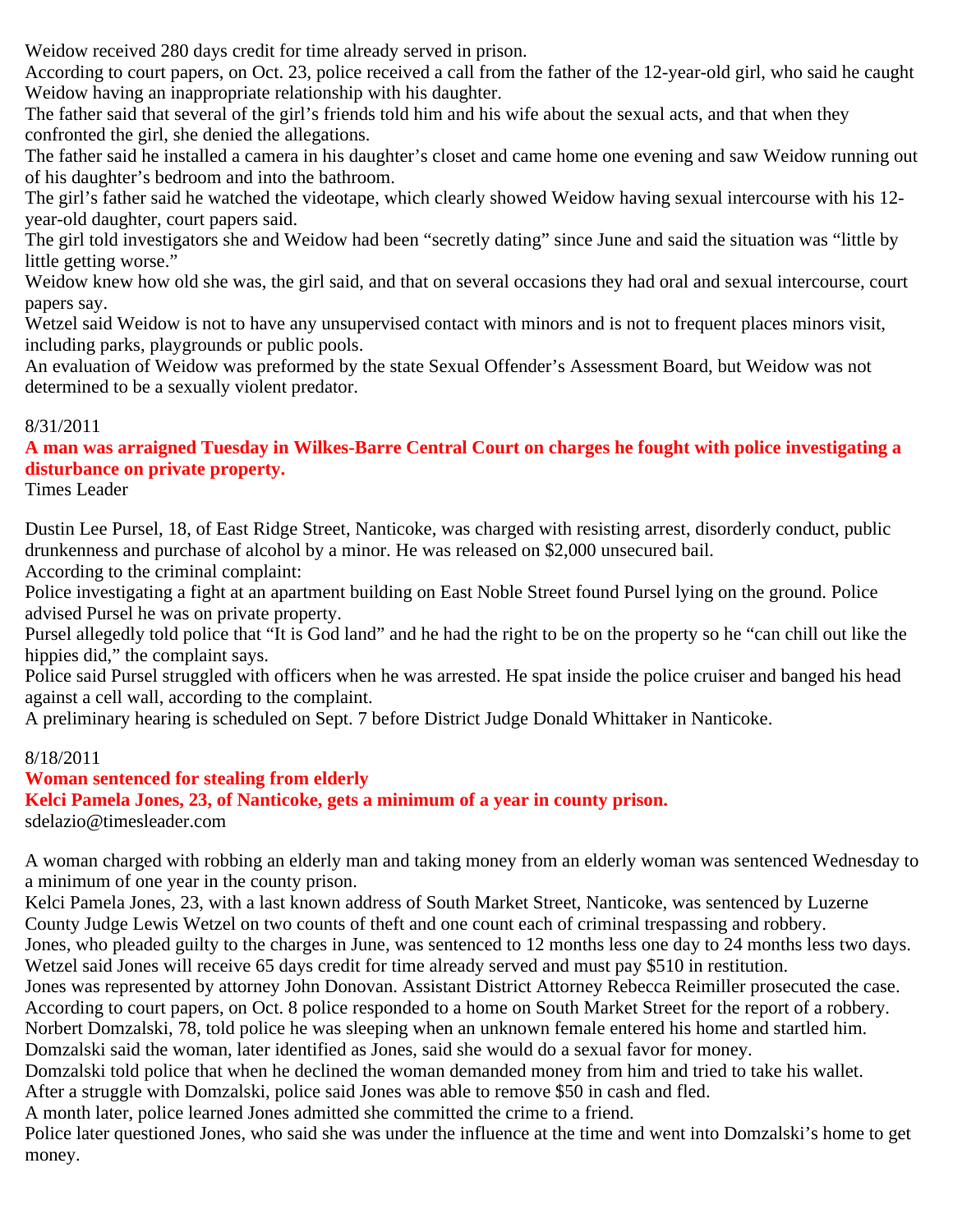Jones told police she saw pants on the floor in Domzalski's home, grabbed for a wallet and was able to remove \$35 that she and another woman allegedly used to purchase two bags of heroin.

On Dec. 17, police said Jones took approximately \$510 from a 72-year-old woman while she slept in her East Ridge Street home.

Police said Jones went shopping with Dolores Storms and Storms cashed a \$700 check, using that money to buy groceries. Afterward, Jones accompanied Storms to her home with her son and helped put groceries away before Jones began making food in the kitchen.

Storms told police she went to sleep around 9:30 p.m. and woke up about two hours later to use the bathroom. When she woke up, Storms told police, she found an empty bank envelope in the kitchen that contained the remaining \$510 from her shopping trip earlier that day.

Storms told police she put the envelope under a container on a stand next to her bed before going to sleep.

## 8/18/2011

## **Police: Mayor not specific target of attack**

## **Authorities detail how they encountered three suspected in Joseph Dougherty's beating.**

elewis@timesleader.com

Police knew assault and burglary suspect Steven Brannigan was telling a lie.

Officers showed up at a residence in the Marion Terrace apartment complex looking for Thomas Owens on Aug. 1. They watched Brannigan, 20, and Owens, 21, enter the residence.

After officers knocked on the door, Brannigan allegedly told them he was alone.

Police searched the apartment and found Owens lying on the floor trying to hide behind a bed, according to charges filed.

Brannigan, Owens and Daniel Banks, 24, were charged Tuesday in the violent beating of Nanticoke Mayor Joseph Dougherty on June 25.

Nanticoke police Detective Capt. William Shultz said Dougherty was beaten with brass knuckles and a wooden club on South Chestnut Street before the trio stole his company-issued vehicle, a 2011 Chevrolet Cruze.

Shultz called the attack a "crime of opportunity," noting Dougherty was not specifically targeted by the three men. Brannigan and Owens had been jailed at the Luzerne County Correctional Facility since their arrests on Aug. 1, when Owens was found inside the apartment.

Brannigan was charged with hindering apprehension, and Owens had been a fugitive since Feb. 15 when a Luzerne County judge issued an arrest warrant for skipping a hearing on a probation violation, court records show.

Owens pleaded guilty to escape from a youth detention school in Butler Township in September 2008. He was sentenced to six months probation but failed to report to a probation officer and tested positive for marijuana, according to the violation report.

Arrest records indicate investigators were aware at the time of the pair's arrest on Aug. 1 that they were allegedly responsible for a two-day crime spree that began with the carjacking and assault on Dougherty.

Investigators alleged the three men used the Chevrolet to burglarize businesses in the townships of Hanover, Hunlock and Newport within several hours on June 26.

State police at Shickshinny said the car was found torched in a wooded area near Zachery Road and state Route 239 in Huntington Township on June 27.

Banks admitted to investigators he poured gasoline on the vehicle before he set it on fire, according to arrest records. Like Brannigan and Owens, court records show Banks had obstructed police and failed to appear for a hearing on a probation violation.

Arrest records say Banks tried to prevent officers from apprehending his brother, who was involved in a disturbance in the parking lot of Weis Plaza in Nanticoke in June 2006. He was sentenced to six months probation after he pled guilty to an obstruction charge.

Banks was sentenced in July 2010 for driving under the influence of marijuana after he crashed his vehicle on state Route 239 in Mocanaqua in November 2009. A probation violation was filed against Banks when he failed to pay fines and meet with a probation officer.

An arrest warrant was issued for Banks when he failed to appear for a probation violation hearing in November. When he was captured, a county judge in May gave him five months to pay \$1,200 in fines.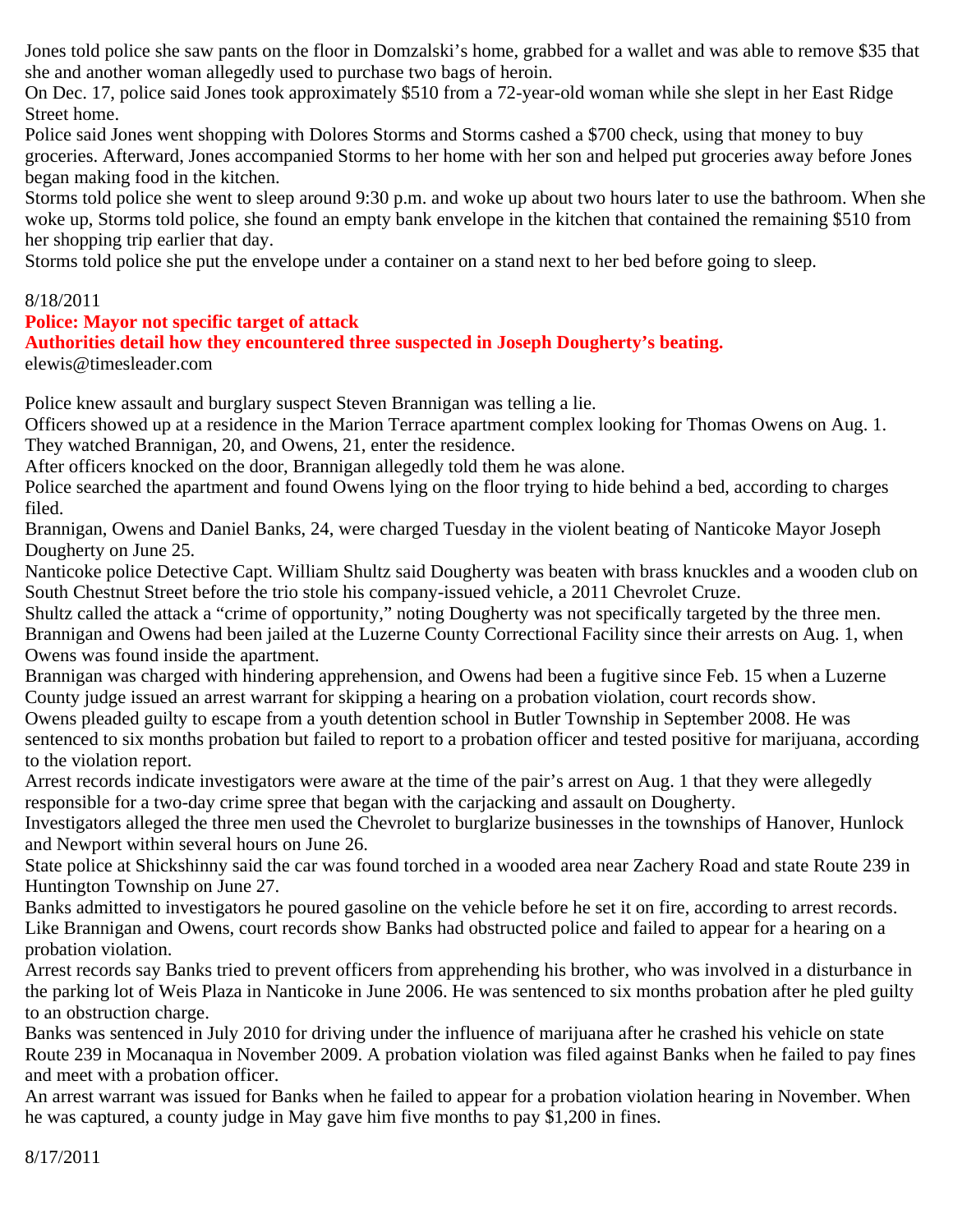## **3 charged in beating of mayor**

**Trio also accused of going on a crime spree after taking Nanticoke official's car.**

elewis@timesleader.com

Mayor Joseph Dougherty has a simple message for the three men accused of beating him with brass knuckles and a wooden club before stealing his company-issued vehicle.

"Enjoy jail," Dougherty said.

Authorities allege Daniel Banks, 24, Steven Brannigan, 20, and Thomas Owens, 21, all from Wilkes-Barre, went on a two-day crime spree on June 25 and 26 in four municipalities, stealing vehicles, burglarizing businesses and intentionally setting a fire, in addition to the violently assaulting Dougherty.

The three men were arraigned by District Judge Donald Whittaker in Nanticoke on a host of felony and misdemeanor assault, theft and conspiracy charges that were filed after a joint investigation by state police at Wyoming and Shickshinny, and police in Hanover Township, Nanticoke and Newport Township.

They were jailed at the Luzerne County Correctional Facility -- Banks for lack of \$1.25 million bail and Brannigan and Owens, \$1 million bail each.

"They attempted to steal a vehicle on Prospect Street (Nanticoke) owned by Peter Kanjorski," said Nanticoke police Detective Capt. William Shultz. "When that failed, they went down two blocks and ran into the mayor. They beat him and stole his vehicle."

Dougherty said he was sitting in a 2011 Chevrolet Cruze owned by his employer, Colours Inc., in front of his residence on South Chestnut Street at about 11 p.m. June 25 waiting for a friend when he noticed three men walking in the street. Dougherty was pulled from his vehicle and assaulted.

Shultz said the three men used brass knuckles and a small baseball-style bat to assault Dougherty.

"They put a beating on me," he said after the three men were arraigned. "I'm very pleased they got arrested. I want to go to work. Life goes on."

After carjacking Dougherty, authorities allege, Banks, Brannigan and Owens drove the Chevrolet to Countryside Market on Main Road in Hunlock Township, where they smashed a glass door and stole cigarettes and a cash register at about 1:30 a.m. June 26.

The three men then traveled to Newport Township, where they smashed a glass door at the Variety Shop on East Main Street in an attempted burglary just after 3 a.m.

Less than an hour later, authorities allege in the criminal complaint, Banks, Brannigan and Owens drove to Hanover Township, where they smashed a glass door at the Sunoco service station on the Sans Souci Parkway and ransacked the business, damaging a lottery machine and a cash register, and stealing money and cigarettes.

The three men left Sunoco and traveled a short distance to Don's Deli on West End Road, where they forced open a door and stole a cash register and damaged a credit card machine at about 3:45 a.m., the criminal complaints say. Video captured on surveillance cameras at several of the businesses helped investigators, Shultz said.

State police recovered the Chevrolet, which was torched in woods near Zachery Road and state Route 239 in Huntington Township on June 26.

Banks allegedly told investigators he used gasoline to set the vehicle on fire, according to the complaints. Preliminary hearings for the three men are expected to combine before a single district judge. A date has not been scheduled.

### 8/17/2011

### **Suspects charged in Nanticoke mayor's beating, carjacking**

dallabaugh@citizensvoice.com, 570-821-2115.

Three men were arrested Tuesday for beating Nanticoke Mayor Joe Dougherty and stealing his company car in June. Daniel Thomas Banks, 24, of Nanticoke; Steven Brannigan, 20, of Hanover Township, and Thomas Maxwell Owens, 21, of Wilkes-Barre, were arraigned before Magisterial District Judge Donald Whittaker. Police said the three men used Dougherty's car to commit a string of burglaries in other communities throughout Luzerne County.

They face a slew of charges in connection with the beating and carjacking of Dougherty including aggravated assault, simple assault and robbery of a motor vehicle as well as burglary and related charges in Hanover and Newport townships and Hunlock Creek.

Dougherty, who talked to the media outside the arraignment, recalled the night of June 25 when three men bludgeoned him outside his home on East Green Street and stole his vehicle. He said he was beaten like never before. He just came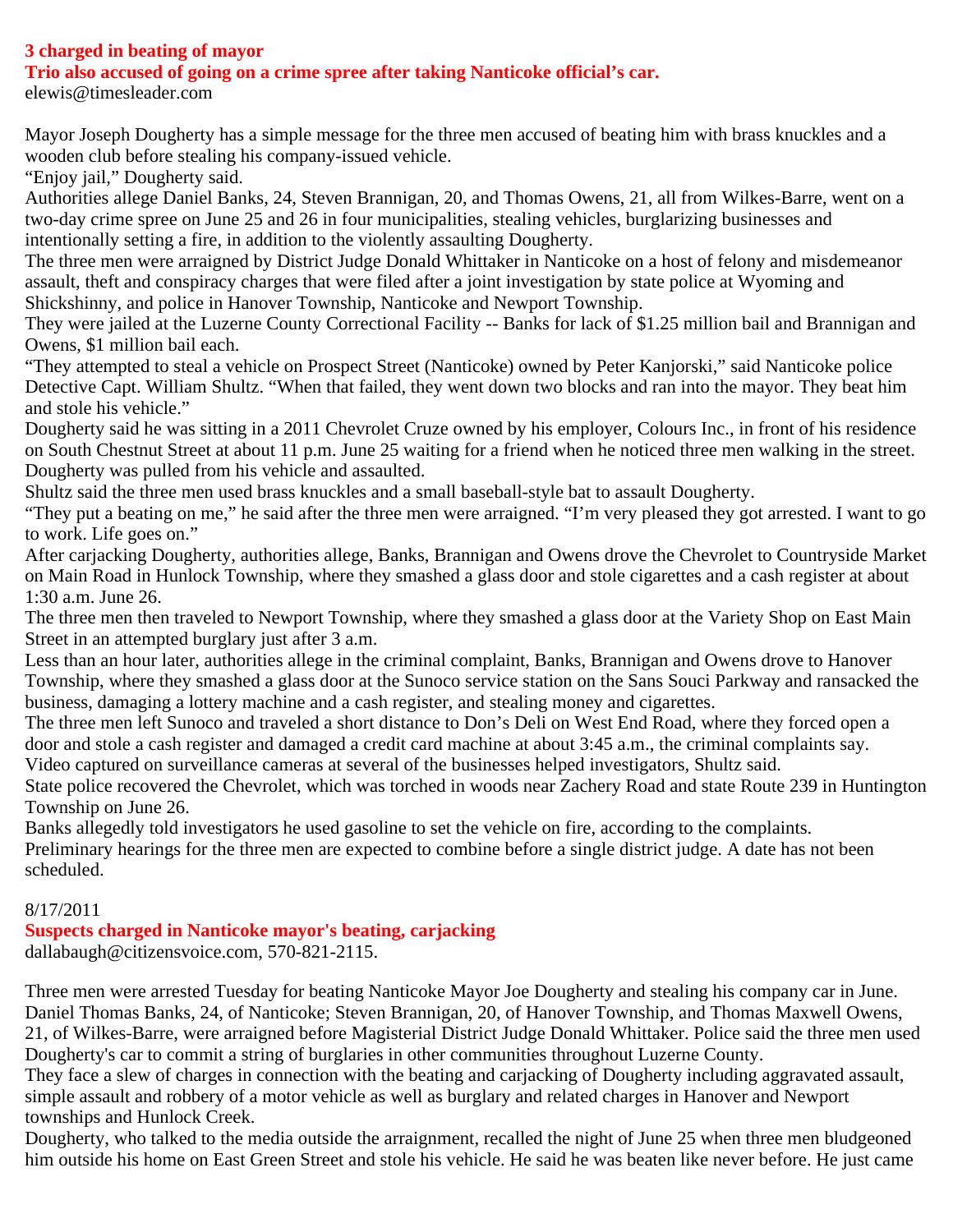home, parked his vehicle outside his house and waited inside for his friend to pick him up.

While he waited, he saw three men walking in the middle of the road toward him. As they got closer, he said they opened his driver door, pulled him from his Chevrolet Cruz and hit him in the head, face and body. He was bleeding from his head, face, nose and right leg. Dougherty was assaulted with brass knuckles, a wooden bat and the three men's fists, police said.

Dougherty credited "wonderful cooperation from law enforcement" in arresting the three men. Nanticoke, Hanover Township and Newport Township police departments and state police at Wyoming and Shickshinny worked together to make the arrests.

According to the criminal complaint, police learned the three men were involved in other burglaries they committed with Dougherty's vehicle, including one that occurred June 26 at 1:30 a.m. at Countryside Market in Hunlock Creek. State police at Shickshinny investigated and observed the three on video committing the crime with Dougherty's car. Just after 3 a.m. on June 26, Newport Township police found a glass window in an exterior door was broken at the Variety Stop in Glen Lyon. A video showed the same vehicle was involved.

At 3:45 a.m. that day, Hanover Township police were dispatched to the Sans Souci Sunoco for a burglar alarm. When police arrived, they found the front window was smashed. According to police, the three men entered the business and destroyed the lottery machine, cash register and shelves. Money and cigarettes also were missing. Owner Simmy Singh reported \$218 was stolen from the cash register; \$607 worth of cigarettes were taken and \$3,300 in damage to the building and equipment.

At about 4:15 a.m. on June 26, Hanover Township police responded to Don's Deli on West End Road where a window was smashed. Owner Don Heness told police that the cash register and cord for the credit card machine was missing. He said the approximate value for the stolen cash register and cord for the credit card machine is \$121 and there was \$260 in damages to the building and equipment.

Investigators obtained video surveillance which shows Dougherty's vehicle at Don's Deli and Sans Souci Sunoco. The three men burned Doughery's vehicle in the Hunlock Creek area, according to police.

The three men also are charged with breaking into and attempting to steal Peter Kanjorski Jr.'s vehicle in Nanticoke on June 25.

Between Aug. 1 and Aug. 4, members of Nanticoke, Hanover Township and Nanticoke police departments interviewed Banks, Branningan and Owens, who admitted to their roles in committing the crimes, police said. The three men declined comment as police led them to their arraignment on Tuesday.

They were jailed at Luzerne County Correctional Facility in lieu of \$250,000 bail. Whittaker set preliminary hearings for Sept. 23 and 24 in his court and before magisterial district judges in the areas where the crimes occurred.

## 8/16/2011

## **Three men arrested for assault on Nanticoke mayor**

elewis@timesleader.com

Three men are facing charges for the beating and carjacking of Nanticoke Mayor Joseph Dougherty in June. click image to enlarge

Stephen Brannigan, 20, Daniel Thomas Banks, 24, and Thomas Maxwell Owens, 21, all from Wilkes-Barre, were arrested Tuesday morning after a joint investigation by state police at Wyoming, and police in Hanover Township, Nanticoke and Newport Township.

Authorities allege the three men assaulted Dougherty who was sitting inside an idling Chevrolet Cruze in the 300 block of East Green Street, Nanticoke, on June 26.

Dougherty was assaulted with brass knuckles, police allege.

After the three men stole the Chevrolet, state police said the vehicle was used in a burglary at the Country Side Quick Mart on Main Road in Hunlock Township on June 27.

The vehicle was found torched in a wooded area near Zachery Road and state Route 239 in Huntington Township on June 28.

Authorities also suspect the three men burglarized Don's Deli on West End Road in Hanover Township on June 26, and attempted to burglarize a building in Newport Township.

Brannigan, Banks and Owens are scheduled to be arraigned by District Judge Donald Whittaker in Nanticoke on a host of felony and misdemeanor assault and theft charges later today.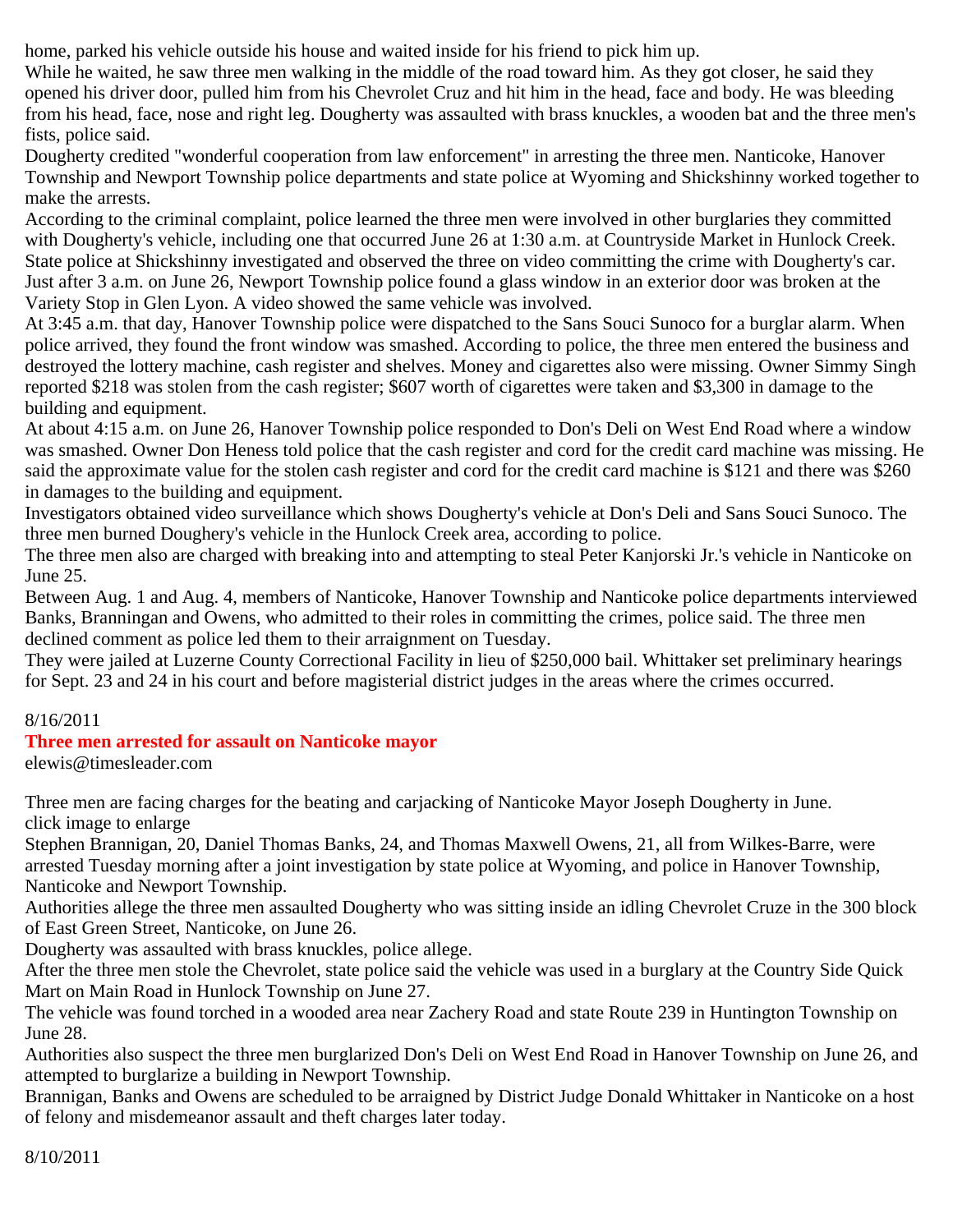## Citizens Voice **Nanticoke police activity**

Robert Smith of South Hanover Street reported someone entered his vehicle and stole a DVD/GPS/Backup Camera system.

Jennifer Olszyk of South Hanover Street reported someone entered her vehicle and stole a leather briefcase handbag. Theresa Antolik of Hillcrest Drive reported someone entered her vehicle and stole loose change.

Joann Mavus of Hillcrest Drive reported someone entered two of her vehicles and stole sunglasses.

Joseph Michalek of Mountain View Drive reported someone entered his vehicle and stole loose change, a backpack and a GPS device.

Cheryl Taskoweak of Hillcrest Drive reported someone entered her vehicle and stole loose change.

Sara Hamilton of Front Street reported someone keyed the driver side of her vehicle.

Nicholas Syudam of State Street was cited for operating an all-terrain vehicle on a roadway, operating an ATV without a license, operating an ATV without proper registration and operating a vehicle with a suspended license after he was spotting driving on Access Road.

John Klimchak reported someone broke the side window of a dump truck he owns and was parked on East Washington Street.

Shannon Musto of East Ridge Street reported someone punctured a hole in two of her tires and her swimming pool.

## 8/9/2011

## **Nanticoke man allegedly beats, drags girlfriend down road**

bkalinowski@citizensvoice.com, 570-821-2055

Police said a man beat his girlfriend and dragged her down the middle of East Main Street early Monday morning in Nanticoke, awakening neighbors.

Daryl Williams, 23, is charged with simple assault and harassment in connection with the domestic dispute that turned violent around 6:30 a.m.

Investigators said Williams chased after and caught up to live-in girlfriend, Starneesha Richardson, after she fled their apartment at 220 E. Main St. to avoid his attack. Williams knocked Richardson to the ground along the 100 block of Main Street and began punching and kicking her, police said.

Police said he then grabbed her by the feet and started dragging her down the roadway.

According to arrest papers:

Richardson told police the two got in an argument because she came home at 11 p.m. the night before. Williams then began smashing and breaking items around the home.

Around 2:25 a.m., police were called to their apartment for loud noise. The couple arrived at the door.

Williams was holding a metal pipe and a broomstick and Richardson was holding a knife. Both parties, however, denied their dispute ever got physical or that any threats were made.

The two continued to argue, police said, until Williams took Richardson's cellphone. Richardson then fled to a nearby convenience store, prompting Williams to follow. That's when, witnesses say, Williams beat Richardson and began to drag her down the street around 6:30 a.m.

Richardson suffered numerous scratches and scrapes, police said.

Williams was arraigned and jailed in the Luzerne County Correctional Facility in lieu of \$5,000 cash bail.

## 8/9/2011

## **Gun dealer alleges unfair sentence**

eskrapits@citizensvoice.com, 570-821-2072

A Nanticoke man convicted of conspiring to illegally ship military equipment to Russia is seeking a hearing to determine whether his sentence is appropriate.

D&R Sports Center owner Mark Komoroski recently sent a letter to U.S. District Court Senior Judge Edwin M. Kosik in which he alleges he was unfairly sentenced to a longer prison term than his co-conspirator because the wrong federal guidelines were used.

Prosecutors said Komoroski and Russian national Sergey Korznikov conspired to smuggle equipment including rifle scopes, firearm magazines and face shields from the United States to Russia to be sold to unknown people.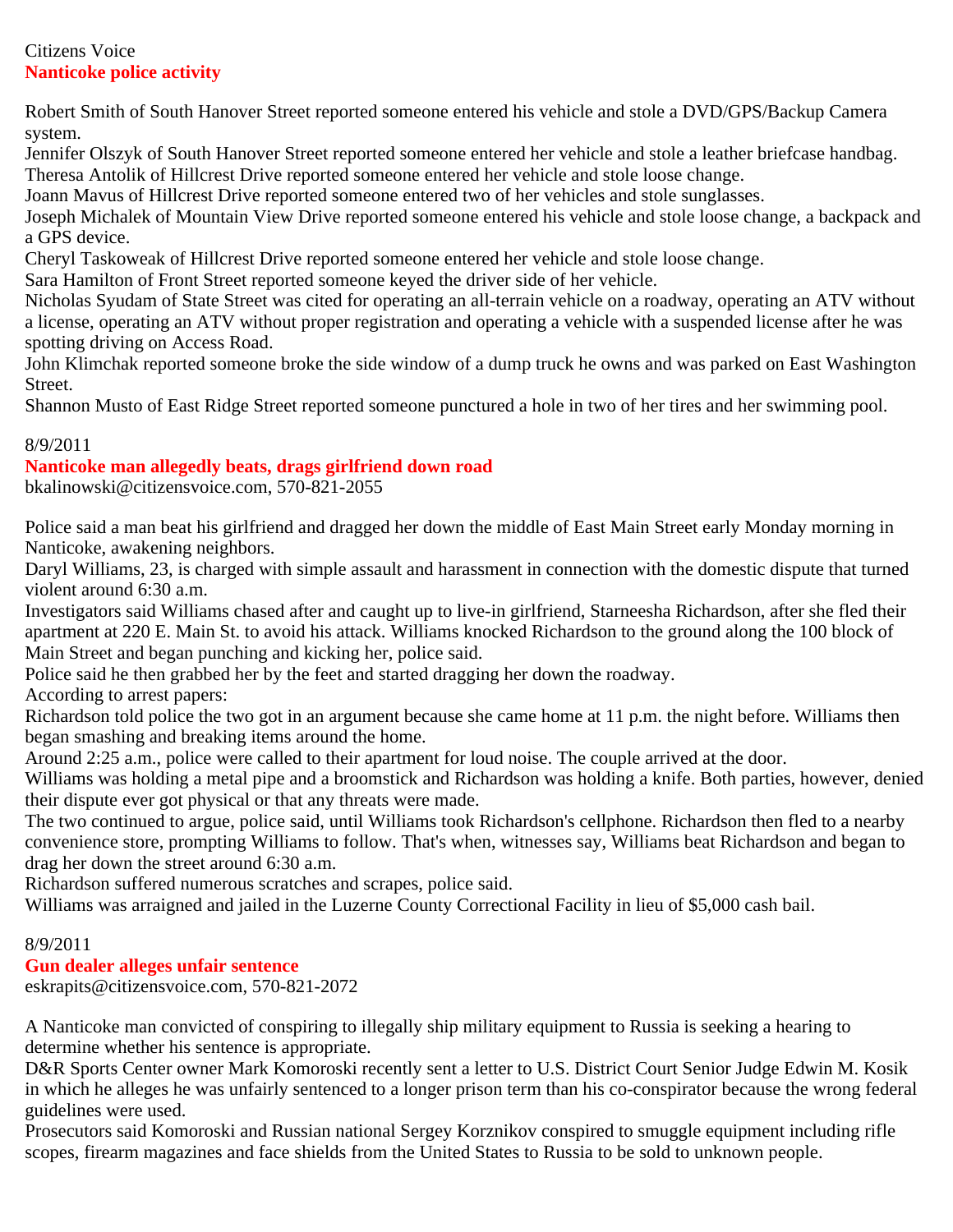Both men pleaded guilty. Kosik sentenced Korznikov on July 21 to six months in prison and two years of supervised release. However, Komoroski was sentenced on July 29, 2010, to 32 months - 2.6 years - imprisonment, two years of supervised release and a \$10,000 fine.

In a letter to Kosik dated July 31 and filed in federal court Monday, Komoroski said the main reason for the disparity was because Korznikov's sentence was determined using federal guidelines for economic offenses, while Komoroski said his sentence was determined under guidelines for offenses involving national defense and weapons of mass destruction.

"In reality, my offense was indistinguishable from Korznikov's," Komoroski wrote. "We conspired to smuggle goods outside of the U.S. without properly stating the value of such goods to avoid Korznikov having to pay import taxes to Russia."

To prove his claims, Komoroski is seeking a hearing and a reopening of records related to the sentencing guidelines. In his Aug. 5 reply, Kosik acknowledges receipt of Komoroski's letter, a copy of which was sent to Assistant U.S. Attorney Christy Fawcett, who prosecuted the case.

"At the time of Korznikov's sentencing, (Fawcett) specifically related the reason for disparity in the sentences.

Accordingly, it may be more appropriate for her to respond to the letter I presume she received," Kosik wrote. "I know your circumstances have been distressful to you and your wife. Since she is most innocent, my sincere sympathy is with her."

Kosik concludes, "We may be addressing this matter again." Kosik's office had no comment on his reply. Komoroski's attorneys, Frank Nocito and Philip Gelso, also declined comment.

Komoroski's wife Lecia said she visited him in prison Monday at Fort Dix, N.J., where he has been serving his time since Aug. 19, 2010, and was not aware of Kosik's letter. She has been working hard to help get her husband's sentence overturned.

"It's sad what transpired, and I'm hoping everybody realizes this is wrong, what they did to Mark," Lecia Komoroski said.

Korznikov's attorney Richard Levitt said he and his law partner Nicholas Kaiser do not represent Komoroski, and that he thinks Kosik will do what he believes is best.

"We have no interest in his sentencing one way or another," Levitt said.

Regarding Korznikov's sentencing, he said, "I think the judge was extremely thoughtful and fair."

### 7/26/2011

### **Area man appeals sentence for conspiring to export military items**

**Mark and Lecia Komoroski say attorneys failed to challenge calculation of sentencing guidelines.** rtmorgan@timesleader.com

A Nanticoke man who pleaded guilty to illegally conspiring to export military equipment to Russia is questioning why his co-defendant received a much lesser sentence for his role in the case.

Mark Komoroski and his wife, Lecia, owners of D&R Sporting Goods, contend he was subjected to a much harsher sentence because his attorneys failed to challenge an alleged improper calculation of the sentencing guidelines relating to his crime.

That belief was compounded on Thursday, when Komoroski's co-defendant, Sergey Korznikov, was sentenced to six months in prison, compared to the 32-month prison term imposed on Komoroski last July.

Lecia Komoroski said she believes Korznikov's sentence was much less because his base offense level – a number utilized in federal cases that dictates the number of months of imprisonment – was properly calculated, whereas her husband's was not.

"He was completely misled in the courtroom," Lecia Komoroski said of her husband. "It comes down to the fact they were both charged with one count of conspiracy. They have to start at the same base offense level." Lawyer's viewpoint

But Korznikov's attorney, Nicolas Kaiser of New York City, said the disparity stemmed from a difference in the charges to which the two men pleaded guilty.

Mark Komoroski and Korznikov, a Russian national, were charged in January 2008 with violating the Arms Export Control Act for trying to smuggle military equipment, including rifle scopes, firearm magazines and face shields, into Russia.

Komoroski pleaded guilty in August 2009 to five counts of conspiracy and was sentenced in July 2010. The dispute in his sentence centers on whether any of the items involved are on a list that requires the seller to have a special license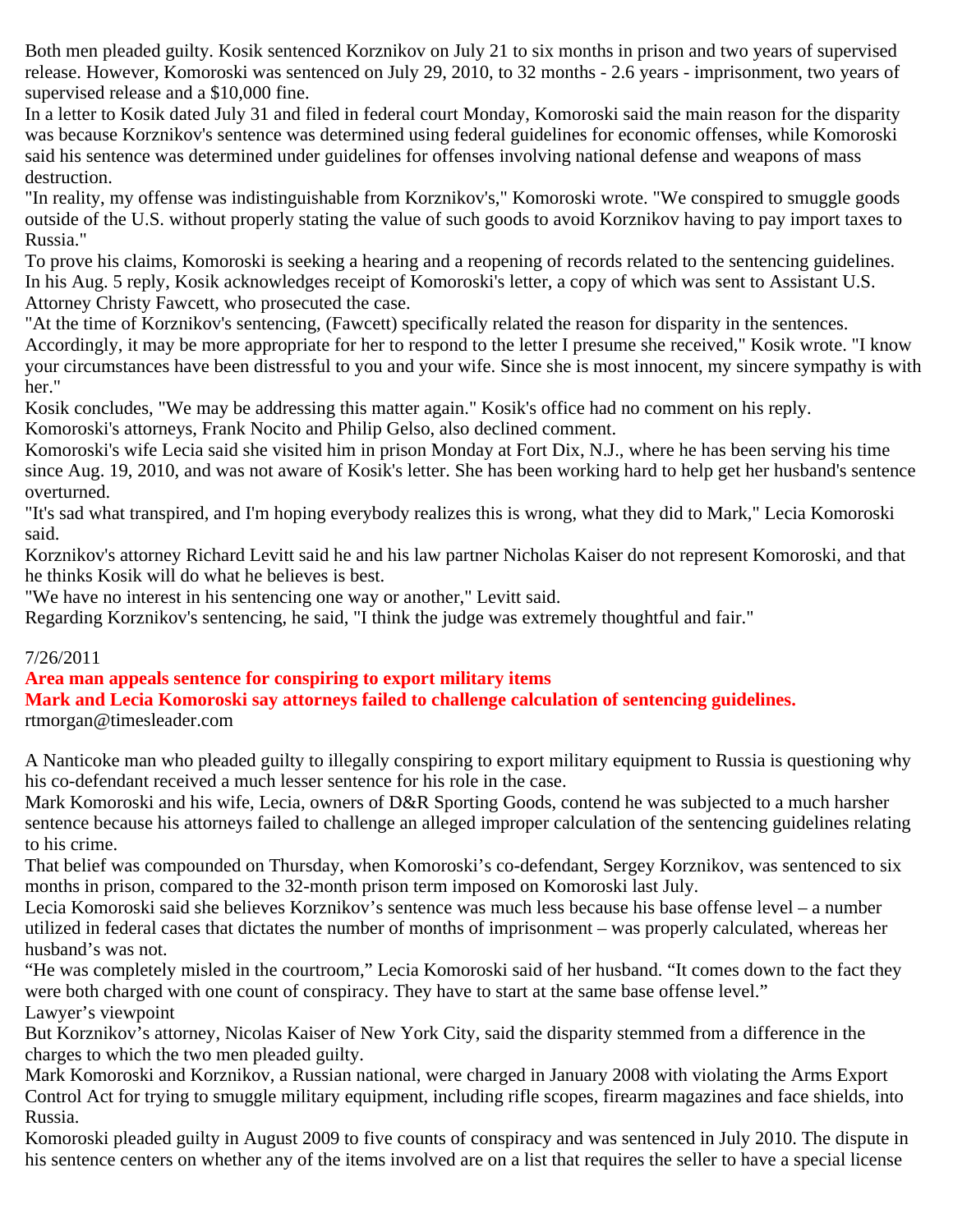from the U.S. Department of State, which Komoroski did not possess.

Komoroski maintains the government wrongly concluded that 21 items shipped qualified for inclusion on that list – a determination that raised the sentencing guideline range in his case from eight to 14 months to 46 to 57 months in prison, he says.

In a motion seeking to vacate his sentence, Komoroski claims his attorneys, Frank Nocito and Philip Gelso, wrongly advised him that it did not matter if the items were on the list. The motion, which Komoroski and his wife wrote and filed themselves, claims the attorneys never filed a challenge to the government's position, leading to the imposition of a disproportionate sentence.

Contacted Monday, Nocito said he and Gelso were precluded from commenting on Komoroski's claims due to attorney client privilege.

Lecia Komoroski said she and Mark did not realize he had been subjected to the wrong sentencing standard until after he began serving his sentence in August 2010.

'Gut feeling'

Komoroski said she began reviewing the law based on a "gut feeling" that something was amiss. That's when she discovered his sentence had been based on a guideline relating to "offenses involving national defense and weapons of mass destruction."

Komoroski said the guideline range for that offense is much lower if the weapons involved were non-fully automatic small arms, such as rifles and handguns. In her husband's case, he had shipped rifle scopes, firearm magazines and face shields, thus he should have qualified for the lesser sentencing range.

"They had Mark and I believing (the items) were on the State Department list, when in fact they are not," she said. "If our attorneys had ever shown that to us, Mark would never have pleaded guilty to what he pleaded to."

Korznikov's attorney, Kaiser, said he could not comment on Komoroski's ineffective counsel claim against Nocito and Gelso. He said he reviewed Komoroski's motion to vacate his sentence and does not believe he will prevail, however. "I don't think they stand much of a chance given the way the courts faithfully addressed Mr. Komoroski's sentencing

guideline and faithfully adhered to established precedent to determine Mr. Komoroski's sentence," Kaiser said. As for the disparity in Komoroski's and Korznikov's sentence, Kaiser said Komoroski and Korznikov pleaded guilty to conspiracy. The key difference is Korznikov admitted he engaged in the conspiracy solely to avoid paying Russian tariffs on the equipment, whereas Komoroski's plea involved smuggling the equipment into Russia, he said.

Lecia Komoroski insists her husband did not know he needed a State Department license to ship the equipment in question. She says Mark was simply trying to build up the family business and got involved with something he did not fully understand.

"We are just hard-working, middle-class Americans who were trying keep a business going and do right thing," she said.

Store still open

Lecia Komoroski has continued to operate D&R Sporting Goods since Mark's arrest. The store had to forfeit its license to sell firearms, but continues to sell other types of sporting goods.

Komoroski said she realizes it's possible Mark, who is scheduled for release in December 2012, will serve his entire sentence before the issue is resolved. They have vowed to continue to fight regardless.

"I'm very passionate about this because I know it's wrong," she said. "I don't care if it goes on for 10 years, we will continue to fight this."

## 7/22/2011

## **Russian gets six months for smuggling military equipment**

jlynott@timesleader.com

A Russian national who pleaded guilty to participating in a military equipment export smuggling operation was sentenced Thursday in federal court to six months in prison.

Sergey Korznikov, 42, of Moscow, will begin his sentence on Aug. 11 at a yet to be determined location.

Senior U.S. District Judge Edwin Kosik also ordered Korznikov to serve two years of supervised release upon the completion of his sentence.

Korznikov and co-defendant Mark Komoroski, owner of D& R Sporting Goods in Nanticoke, were charged in January 2010 with conspiring to smuggle the equipment that included rifle scopes, ammunition magazines and face shields to Russia from the United States.

Korznikov was connected to Moscow-based Tactica Ltd. that sells rifle optics, binoculars, boots, and other hunting and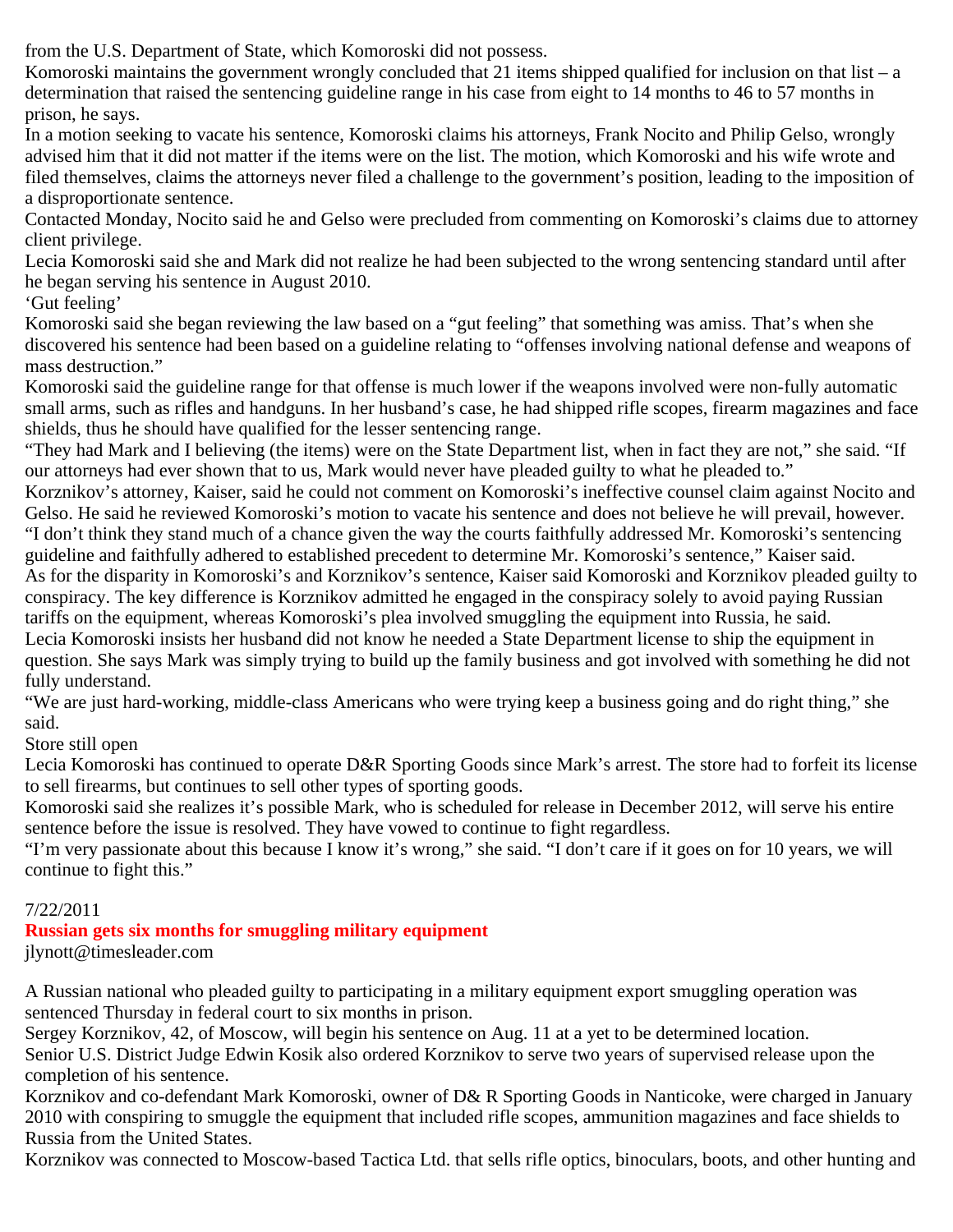paramilitary equipment.

Federal authorities believed he had illegally exported hundreds of thousands of dollars of equipment over a several-year period, according to a search warrant affidavit filed in 2006.

Komoroski received a 32-month sentence in July 2010, was ordered to pay a \$10,000 fine and serve two years of supervised release.

The investigation was handled by the U.S. Department of Homeland Security, Immigration and Customs Enforcement; Internal Revenue Service criminal investigations unit; Bureau of Alcohol, Tobacco, Firearms and Explosives; U.S. Postal Inspection Service; Department of Commerce; Defense Criminal Investigative Service; and the Pennsylvania State Police.

#### 7/21/2011

#### **City police reported the following incidents:**

Times Leader

• Nicholas Kopiak of West Union Street reported to police that someone stole his red 20-inch lawn mower from his back porch Monday.

• Brandon Switzer of East Union Street was cited with trespassing Monday after he was observed sitting in his vehicle that was parked in the Greater Nanticoke Area High School parking lot, violating the posted no trespassing sign, police said.

#### 7/20/2011

#### **Cereal dispute leads to arrest for Nanticoke man, woman**

**Police charge Jason Slater and Laura Rasmus with harassment, simple assault.**

sdelazio@timesleader.com

A city couple was charged this weekend after an argument that began over spilled cereal.

City police said Jason Slater , 27, and Laura Rasmus, 23, both of East Church Street, were charged with harassment and simple assault after police responded to their home late Saturday for the report of an assault.

Slater and Rasmus were arraigned on the charges Sunday morning and were released on their own recognizance.

A preliminary hearing for the duo has tentatively been scheduled for July 26 before District Judge Donald Whittaker. According to court papers, at around 11:45 p.m. Sunday police were called to the East Church Street home for the report

of a man who was assaulted.

Slater told police he was assaulted by his girlfriend, Rasmus, and that he had been laying on the couch with a bowl of cereal.

While laying on the couch, Slater said, he began to fall asleep and spilled a little cereal on the floor.

Rasmus, Slater said, told him she "hated when he did that" and began to punch, slap and kick Slater.

Slater said he tried to get Rasmus to stop hitting him, but she grabbed a decorative cross from the wall and began to strike Slater with it.

Slater said he began to cry and left the home.

Police later spoke with Rasmus, who said she told Slater to stop dozing off on the couch repeatedly and then tried to kick Slater out of the house.

Rasmus said Slater is the one who grabbed the cross of the wall, and hit her on the back with it.

### 7/20/2011

## **City police reported the following incidents:**

• Police said Howard Stritzinger of Prince Street was taken into custody and cited with public drunkenness after police said they saw him sleeping on a bench in front of the Oplinger Towers on East Main Street on Monday.

• Helen Allabaugh of Hanover Township reported to police that she was at a function at the Quoit Club in Nanticoke on Monday when someone entered her unlocked car and took a change purse and plastic bag, both containing cash.

#### 7/13/2011

**Nanticoke men arrested on drug trafficking charges**

By Denise Allabaugh - Citizens Voice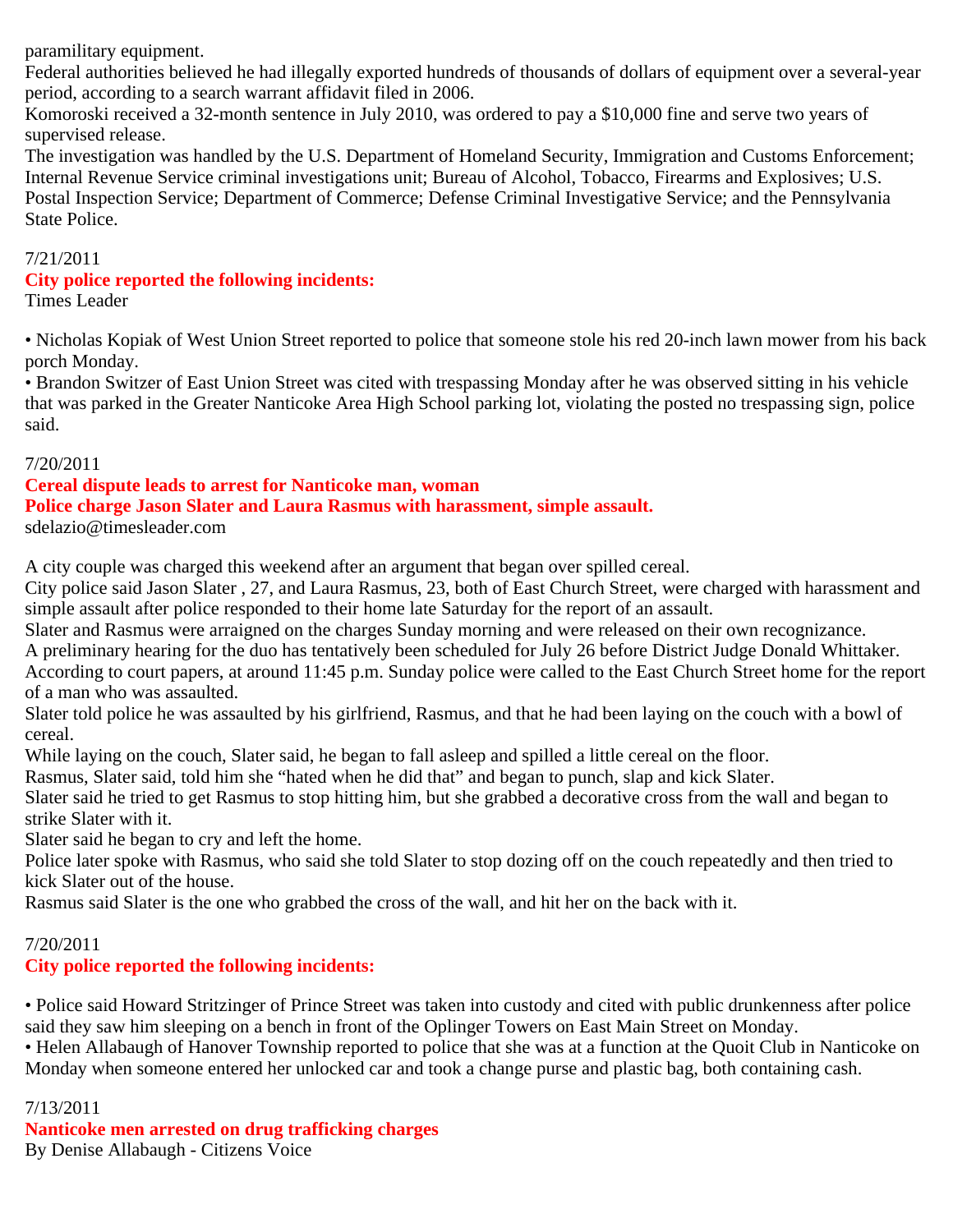Two Nanticoke men face drug trafficking charges for distributing hundreds of grams of heroin and crack cocaine, the U.S. Attorney's Office for the Middle District of Pennsylvania announced today.

Marcus Holder, 24, and Michael F. Bruce, 24, conspired to distribute more than 400 grams of heroin and more than 112 grams of crack cocaine in Luzerne County from 2009 to April 2011, according to U.S. Attorney Peter J. Smith. Holder and Bruce also allegedly possessed five firearms in relation to drug trafficking and distributing controlled substances on numerous occasions.

If convicted of all charges, Holder and Bruce face a maximum sentence of 40 years imprisonment.

The case was investigated by special agents of the Federal Bureau of Investigation and officers from Nanticoke, Plains Township and Wilkes-Barre. Assistant U.S. Attorney John Gurganus is prosecuting the case.

#### 7/9/2011

#### **Heather Lynn Tolodzieski, 21, of Apollo Circle, Nanticoke, was sentenced Friday on three separate counts of retail theft by Luzerne County Judge Tina Polachek Gartley.**

Tolodzieski pleaded no contest to one charge and guilty to the remaining two charges in May.

According to court papers, on Jan. 1, 2010, police said Tolodzieski entered Kohl's Department Store in Wilkes-Barre Township and tried to leave the store with clothing items.

On June 10, 2010, police said, Tolodzieski entered the Weis Market in Nanticoke and again tried to leave the store with several items.

On Dec. 14, 2010, police said, Tolodzieski entered Redner's Market in Edwardsville and attempted to remove items including sponges, a can of air freshener, a box of garbage bags and maxi pads.

### 6/30/2011

### **Out on bail on theft charges, man jailed for allegedly robbing store**

elewis@timesleader.com

Free on bail on charges he conspired to steal copper and brass fixtures from a building at Moon Lake Park, Jonathan Kemmerer Jr. was arrested early Wednesday morning for allegedly robbing a store.

Kemmerer, 27, of East Broad Street, Nanticoke, was arraigned in Wilkes-Barre Central Court on two counts of robbery and a single count of theft. He was jailed at the Luzerne County Correctional Facility for lack of \$20,000 bail. According to the criminal complaint:

Police allege Kemmerer entered the Cocoa Hut Convenient Mart on East Main Street around 9:30 p.m. Tuesday and tried to buy items with an access card that had insufficient funds. He left the store after he was refused the sale. Police said in the complaint Kemmerer entered the store a second time with his hand under his shirt, telling the clerk, "Give me the money. I have a gun."

Kemmerer was identified as the suspect when police reviewed video surveillance, according to the complaint. Police found Kemmerer at his house just before 1 a.m.

Kemmerer allegedly admitted to robbing the store, telling police he discarded a hat and T-shirt when he ran away from the business. He said he used the money he took to buy cocaine and gave his mother \$20, the complaint says. In an unrelated case, according to court records, state police at Wyoming charged Kemmerer and Donald Keith Violini, 38, of Hunlock Township, with sneaking into the pool house at Moon Lake Park and stealing copper wire and brass fittings in December.

Violini is further charged with stealing items from the park's pool house in January.

State police allege the two men received \$209 from a scrap yard on Dec. 16, and Violini received \$89 from a scrap yard on Jan. 19, according to arrest records.

Kemmerer and Violini are facing theft-related charges in county court for allegedly stealing metal from Moon Lake. Kemmerer is further facing charges in county court for stealing copper from a house on East Broad Street, Nanticoke, on Jan. 19, court records say.

A preliminary hearing on the latest charges against Kemmerer is scheduled on July 5 before District Judge Donald Whittaker in Nanticoke.

#### 6/28/2011

**Car stolen from Nanticoke mayor found torched in Sweet Valley** elewis@timesleader.com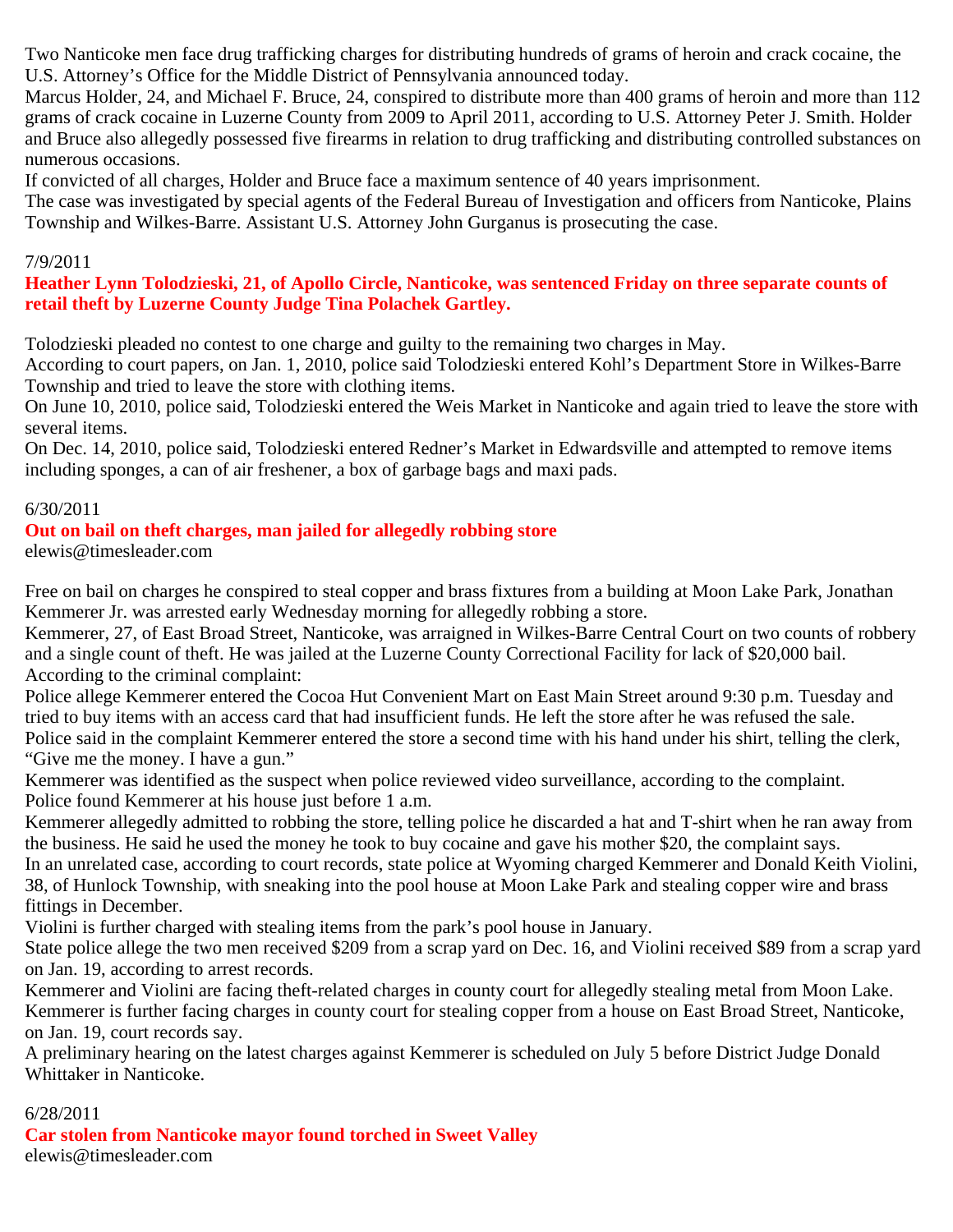State police at Shickshinny recovered a burned out vehicle that may be linked to the car stolen from Nanticoke Mayor Joseph Dougherty Saturday night.

The vehicle was found torched near Zachary Road at about 8:30 p.m. Monday. It has since been seized by state police. Dougherty was assaulted by three males in their late teens or early 20s while he sat inside a Chevrolet Cruze, which is owned by his employer, Colors Inc.

State police suspect the vehicle was used in a burglary at Sorber's Stop and Go Quick Mart on Main Road in Hunlock Township at about 1:33 a.m. Sunday.

Two males smashed the glass front door at the quick mart while the third male waited outside, state police said.

Cigarettes, lottery tickets and an empty cash register was stolen from the store. The vehicle was last seen traveling south on Main Road after the burglary, state police said.

Authorities are also investigating whether the three men are responsible for burglaries at the Sunoco Service Station on the Sans Souci Parkway, Hanover Township, and Don's Deli on West End Road, also in Hanover Township, Saturday night.

### 6/27/2011

### **Nanticoke mayor is attacked**

**Joe Dougherty is beaten Saturday in a crime that might be linked to others.**

jlynott@timesleader.com

As the city's mayor, Joe Dougherty might have upset some people, but not to the point where they would beat him and steal his car.

The part-time mayor was the victim of a vicious attack Saturday night near his house on East Green Street that left him with a broken nose, staples in his head and bruises over his body.

"I don't think it was anybody from town, to be completely honest with you," he said Sunday.

Three white males in their late teens or early 20s assaulted him and drove off with a white, four-door 2011 Chevrolet Cruze that has the number 192 in black on the driver's side quarter panel. Police are investigating whether the carjacking and robbery is connected to the smash-and-dash burglaries of stores in Hanover, Newport and Union townships.

Dougherty, 44, a full-time, automotive paint salesman for Colours Inc., said he was sitting in the car provided by the company doing paperwork around 11:15 p.m. and waiting for a friend to come by so that they could go out. The headlights were on, the motor running and the interior dome light was on as well. He saw three males pass by and he didn't give them a second thought.

"Next thing you know I'm drug out of my car and I'm thumped," he said.

"It was so quick. They pulled me out of the car. My keys were still in the ignition. I was listening to the radio. I saw something. It looked like a club."

Dougherty said his attackers didn't say anything and they didn't take his wallet.

He remembered calling Luzerne County 911 and handing his phone to his friend who had arrived by then.

Nanticoke Police Detective Capt. William Shultz corrected Dougherty, saying the mayor did call 911, but "at one point lost consciousness." The friend picked up the phone, said Shultz.

Dougherty was taken to Geisinger Wyoming Valley Medical Center in Plains Township, where he was treated. The mayor struggled to find an answer for the attack.

"I've lived in this neighborhood all my life," he said, adding he plans to stay put.

Shultz, however, offered an explanation, calling it a "crime of opportunity."

Dougherty did not know his attackers and they might not have known him, said Shultz.

The detective said a neighbor reported seeing Dougherty sitting inside the car with the headlights on.

"He didn't think anything of it," Shultz said of the neighbor. The neighbor also recalled hearing the car speed off. The car was last seen traveling north on South Chestnut Street.

A car matching that description was involved in a burglary around 1:30 a.m. at Sorber's Stop & Go Country Side Quick Mark gas station on Main Road in Union Township, according to state police at Shickshinny.

A glass door was smashed and two white males went inside, state police said. A third white male waited outside the store. Cigarettes, lottery tickets and an empty cash register were taken, state police state.

The three males drove away, heading south on Main Road toward Hunlock Township and U.S. Route 11, state police said.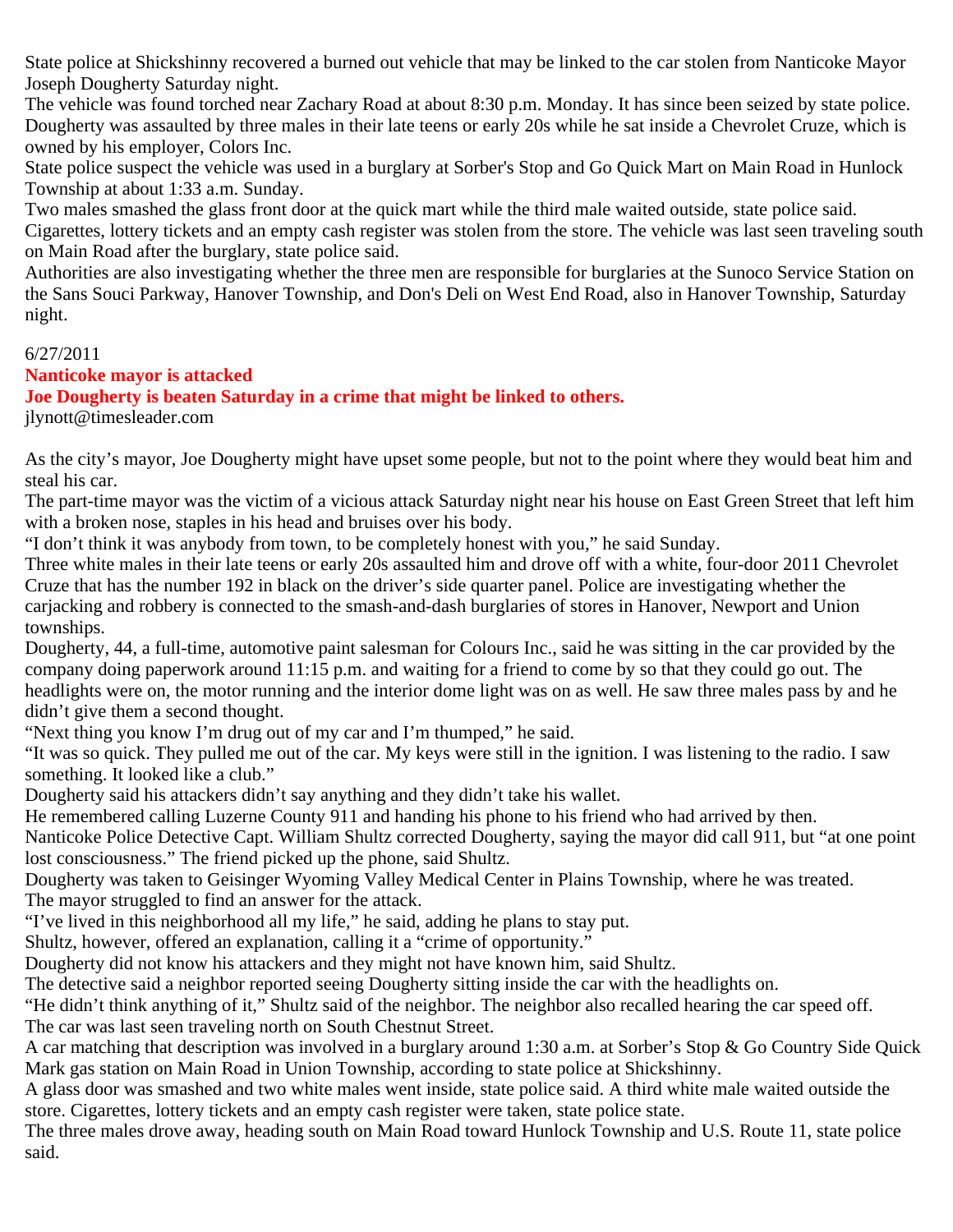Windows were smashed in burglaries at Don's Deli on West End Road and the Sunoco Service station on the Sans Souci Parkway, Hanover Township police said.

There were no descriptions of the suspects in either of those break-ins.

**Anyone with information about the carjacking and robbery is asked to contact Nanticoke police at 570-735-2200. State police at Shickshinny asked that anyone with information about the break-in at Sorber's Stop & Go contact them at 570 542-4117.**

#### 6/27/2011

**Nanticoke mayor carjacked, beaten**

emoody@citizensvoice.com, 570-821-2051

The mayor of Nanticoke was bludgeoned with a club late Saturday night when three men attacked him outside of his home and stole his car.

Recovering with family Sunday afternoon, Joe Dougherty said they "ripped me out of my car and hit me with a billy club, but I'm still walking around today."

Nanticoke police Capt. William Shultz declined to identified the victim, but confirmed police are looking for three men in their late teens or early 20s who are suspected of stealing a vehicle from the 300 block of East Green Street at about 11 p.m. Saturday. He is looking into a possible connection with several burglaries and attempted burglaries in the area that night.

He said it did not appear the victim was targeted, and this was a "crime of opportunity." The vehicle is a white four-door 2011 Chevrolet Cruze with "192" painted in black on the driver's side. It was last seen traveling north on South Chestnut Street.

Dougherty said he was sitting in the vehicle, doing paperwork, waiting for friends to pick him up, when the men attacked him. Despite heavy blood loss and some loss of consciousness, he called 911 for help. Dougherty was taken to Geisinger Wyoming Valley Medical Center and later released. He received staples in his head, stitches in his forehead, nose and leg and his nose was broken.

Councilman Brent Makarczyk rents to Dougherty and lives in the same building as the mayor. He heard a car speed away Saturday night and walked outside to find Dougherty and a friend, who was on the phone.

"Just about the time I got to the car, he collapsed," Makarczyk said. That's when he noticed the blood. "Joe, he's a fantastic human being, just a great guy. I don't know what motivated this kind of attack, but there must be something wrong with these guys," he said. "... When you have three guys drag a guy out of a car and beat him without saying a word to each other, they're either psychic or they planned this."

Their neighborhood is generally peaceful, Makarczyk said, and he and his wife will sit on the porch until late at night in the summer. They rarely see anyone besides neighbors or teenagers walking around. However, he sees the demographics of the area changing and an increase in drug activity and knows that is taking a toll.

"With the money issue, it seems like the police department is doing the best they can but they are spread thin," he said. The 44-year-old mayor has been a resident of Nanticoke his entire life, and said nothing of this sort has happened to him before, but the region is changing and violent incidents are becoming more frequent. Dougherty cautioned people to be vigilant in their neighborhoods and keep an eye on their surroundings.

"People voted me into office because they wanted someone to stand tall and I do, even if I get knocked down. I get back up," he said.

Shultz said there could be a connection to an attempted burglary at the Variety Stop, 15 E. Main St., Glen Lyon. Plains Township police are also investigating several overnight burglaries, but officers were unable to provide additional details Sunday afternoon.

State police at Shickshinny are investigating a burglary at the Sorber's Stop and Go Country Side Quick Mart in Union Township, near Hunlock Creek, that involved a white four-door Chevrolet Cruze that was carjacked earlier from Nanticoke, according to state police.

Three men about 18 to 25 years old, smashed the glass front door and entered the store at about 1:33 a.m. Two of the men went inside, stole cigarettes, lottery tickets and an empty cash register, and then all three fled in the Chevrolet, headed south.

Hanover Township police are also investigating several overnight burglaries, at 3:45 a.m. at the Sunoco Service Station on the Sans Souci Highway and at 4:15 a.m. at Don's Deli on West End Road. Both stores were entered after front windows were broken. Officers were unable to provide additional details Sunday afternoon.

**Anyone with information on the carjacking is asked to call Nanticoke City police at 570-735-2200. Anyone with**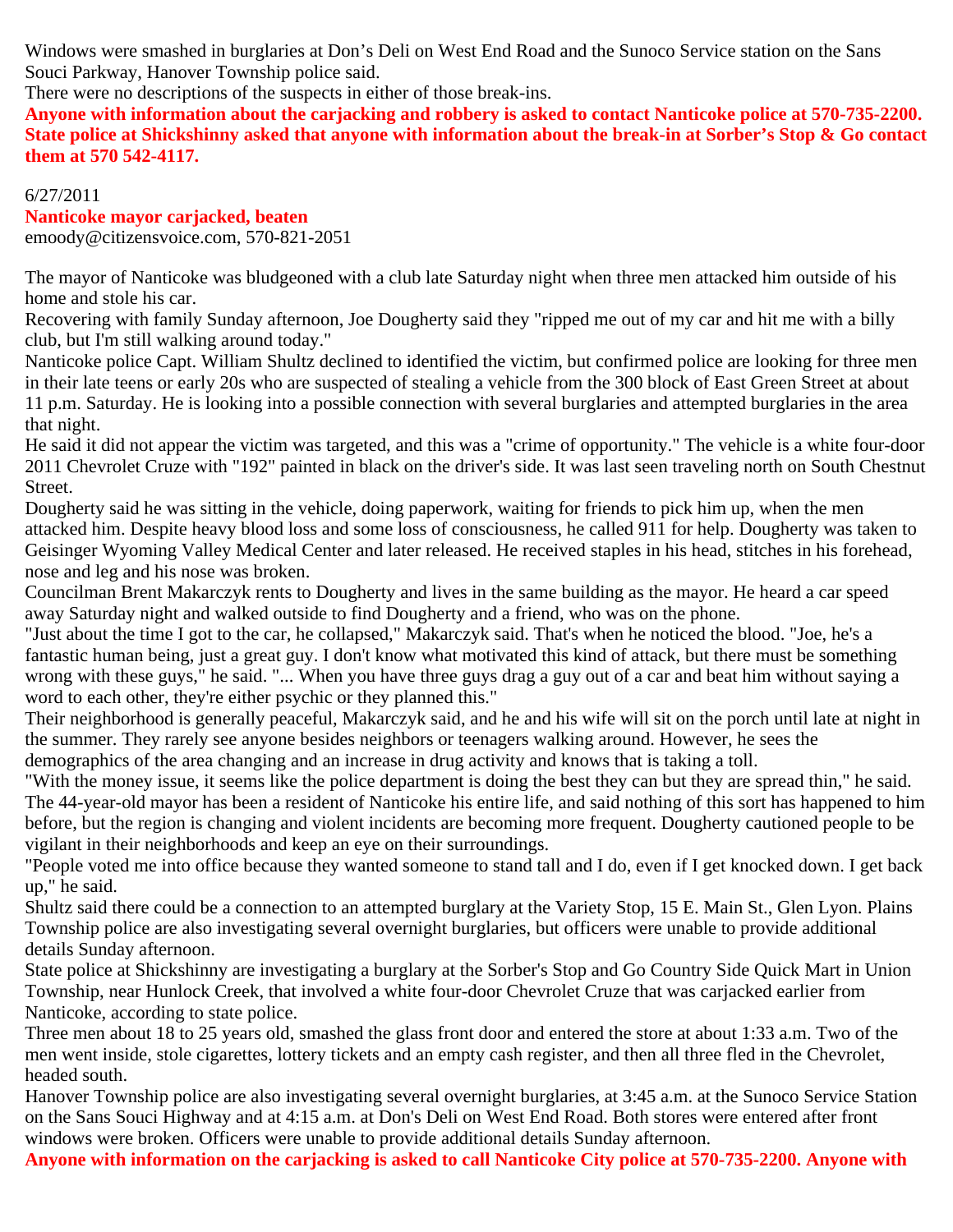## **information on the Union Township burglary is asked to call state police at Shickshinny at 570-542-4117**

#### 6/25/2011

#### **Thief with green thumb on the run**

bkalinowski@citizensvoice.com, 570-821-2055

Hanover Township and Nanticoke police are searching for a wanted fugitive accused of stealing various items from Dundee Gardens on the San Souci Parkway and who also is also facing prison time for unrelated charges in county court.

Authorities are looking for Michael A. Laury, 32, of 244 E. Main St., Apt. A, in Nanticoke. He is facing felony theft charges in Hanover Township, along with receiving stolen property and drug charges in Nanticoke after the stolen goods and drugs were found in his home during a search, police said.

Laury has been on the run since he failed to report to prison on May 23 to begin serving a one to two year prison sentence on previous drug and theft charges, police said.

According to arrest papers filed by Hanover Township and Nanticoke police:

Laury and his girlfriend subleased a room of their apartment to two women. After numerous odd garden items appeared in the home, one of the women, Cassandra Friese became suspicious. The items included a fountain, garden gnomes, an outdoor fireplace, a birdbath, bronze statues, concrete figurines and plants.

Friese then questioned Laury, who admitted the items were taken from Dundee Gardens. Friese then went to the business to report the theft.

Nanticoke police served a search warrant at the property on May 20 and located the stolen items, worth more than \$2,000.

Anyone with information on Laury's whereabouts is asked to call 911, Hanover Township police at 570-825-1250, or Nanticoke police at 570-735-2200.

#### 6/25/2011

**A man was arraigned Thursday night on charges he received items that were stolen during a home burglary** Times Leader

Joshua Charles Frame, 29, of East Main Street, Nanticoke, was charged with receiving stolen property and criminal conspiracy. He was arraigned by District Judge Paul Roberts in Kingston and released on \$7,500 unsecured bail. State police at Wyoming allege Frame accepted a television and a Direct TV box that were stolen from a Lake Township house in September, according to the criminal complaint.

State police recovered the items inside residence of Frame's former girlfriend on East Main Street.

#### 6/23/2011

**A man was arraigned Wednesday in Wilkes-Barre Central Court on charges he assaulted a woman inside her residence.**

Times Leader

Paul Halliday, 36, of West Ridge Street, Nanticoke, was charged with three counts of criminal mischief, and one count each of burglary, criminal trespass, false imprisonment, harassment, defiant trespass and possession of a controlled substance. He was jailed at the Luzerne County Correctional Facility for lack of \$2,000 bail.

Police allege Halliday opened a door and entered the woman's residence in the 300 block of West Main Street on Tuesday night. Halliday allegedly struck the woman and refused to let her leave, according to the criminal complaint. Police said in the complaint Halliday had 19 prescription tablets in his pockets.

A preliminary hearing is scheduled on June 28 before District Judge Donald Whittaker in Nanticoke.

6/23/2011 **City police reported the following:** Times Leader

• Edward Wiernusz, of South Hanover Street, reported a patio chair and an ottoman were stolen from his patio.

- Eclipse Fleet Service, of West Grand Street, reported two windows were smashed at its building.
- Joseph Zdziarski, of West Noble Street, reported someone flattened a tire on his vehicle.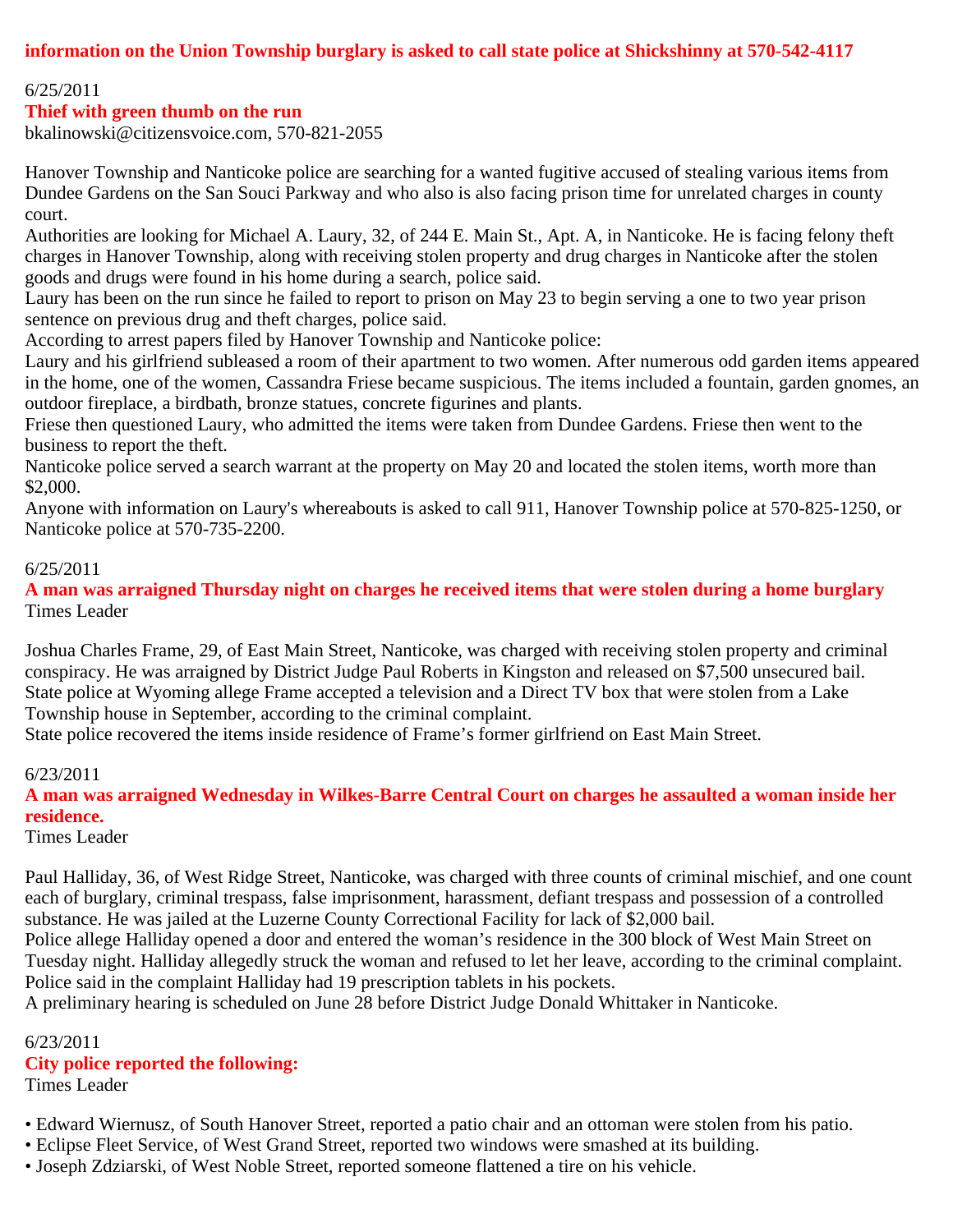• Debbie Rentko, of West Union Street, reported jewelry and electronics were stolen during a burglary at her residence.

• Police said they cited Kara Young , of East Grand Street, with public drunkenness when she was allegedly found intoxicated and vomiting in an alley near East Washington Street. Police said Young was wanted on unrelated summary warrants.

• Donald Sullivan, of West Main Street, reported someone keyed his vehicle.

• Police arrested Steven Tagnani, 21, of East Broad Street, on charges he assaulted his stepbrother and stole a vehicle on Friday.

Tagnani was charged with robbery of a vehicle, unauthorized use of a vehicle, simple assault and harassment. He was jailed at the Luzerne County Correctional Facility for lack of \$25,000 bail.

Police allege Tagnani assaulted Ronald Sokoloski and stole Sokoloski's vehicle, according to the criminal complaint. Police recovered the vehicle near Tagnani's residence.

A preliminary hearing is scheduled on June 28 before District Judge Donald Whittaker in Nanticoke.

### 6/18/2011

## **Second steroid charge for former Nanticoke man**

Times Leader

A former Nanticoke man who pleaded guilty in 2008 to distributing anabolic steroids has been charged a second time with selling the performance enhancing drugs.

Peter Sepling and John Nikoloff, no address listed, were indicted last week by a federal grand jury on charges of distributing a controlled substance and several related offenses.

According to the indictment, Sepling and Nikoloff sold and distributed several types of anabolic steroids, as well as the gamma butyrolactone (GBL), a chemical that is utilized as a recreational drug, in Luzerne County from April 21 till April 26.

Sepling was among nine people who were charged by federal authorities in 2007 with operating a drug ring that distributed steroids and several types of "club drugs" in Luzerne and other counties.

He was sentenced in April 2008 to 2 years in prison on that case. He was released from prison in February 2010, according to the federal department of corrections.

The latest indictment says Sepling and Nikoloff smuggled the drugs into the United States from China.The indictment does not provide any further details of the operation.

### 6/17/2011

### **City police reported the following incidents**

Citizens Voice

John Storm of River Street reported someone stole a 30 pack of Coors Light and a bottle of vodka from a cooler on his deck.

Cohen Miller, of Beaumont Street, Warrior Run, reported someone threw a large rock through the windshield of his vehicle.

Brenda Klos of Apollo Circle reported someone put sugar in her gas tank.

Jeffrey Montgomery of East Main Street, Glen Lyon, reported someone smashed the passenger rear window of his vehicle on Front Street

Tanya Belcher, of West South Street, reported someone threw a rock at her window.

Alex Oko, of East Church Street, reported someone keyed both sides and the hood of his vehicle.

Scott Weber of West Church Street reported someone stole his sliver and black bike.

Michael Sarnak of South Hanover Street reported someone smashed out the driver's side of window of his vehicle.

John Pipan of Ridgeview reported someone broke the door and window of a property he owns on South Prospect Street in Nanticoke.

Tracey Applybey, of West Green Street, reported someone attempted to steal the license plate off her vehicle.

Dorothy Pugh of Lawrence Street reported someone threw three lawn chairs into her in-ground pool.

Karen Hazleton reported someone spray-painted graffiti on the sidewalk and front door steps of a property she owns on Front Street.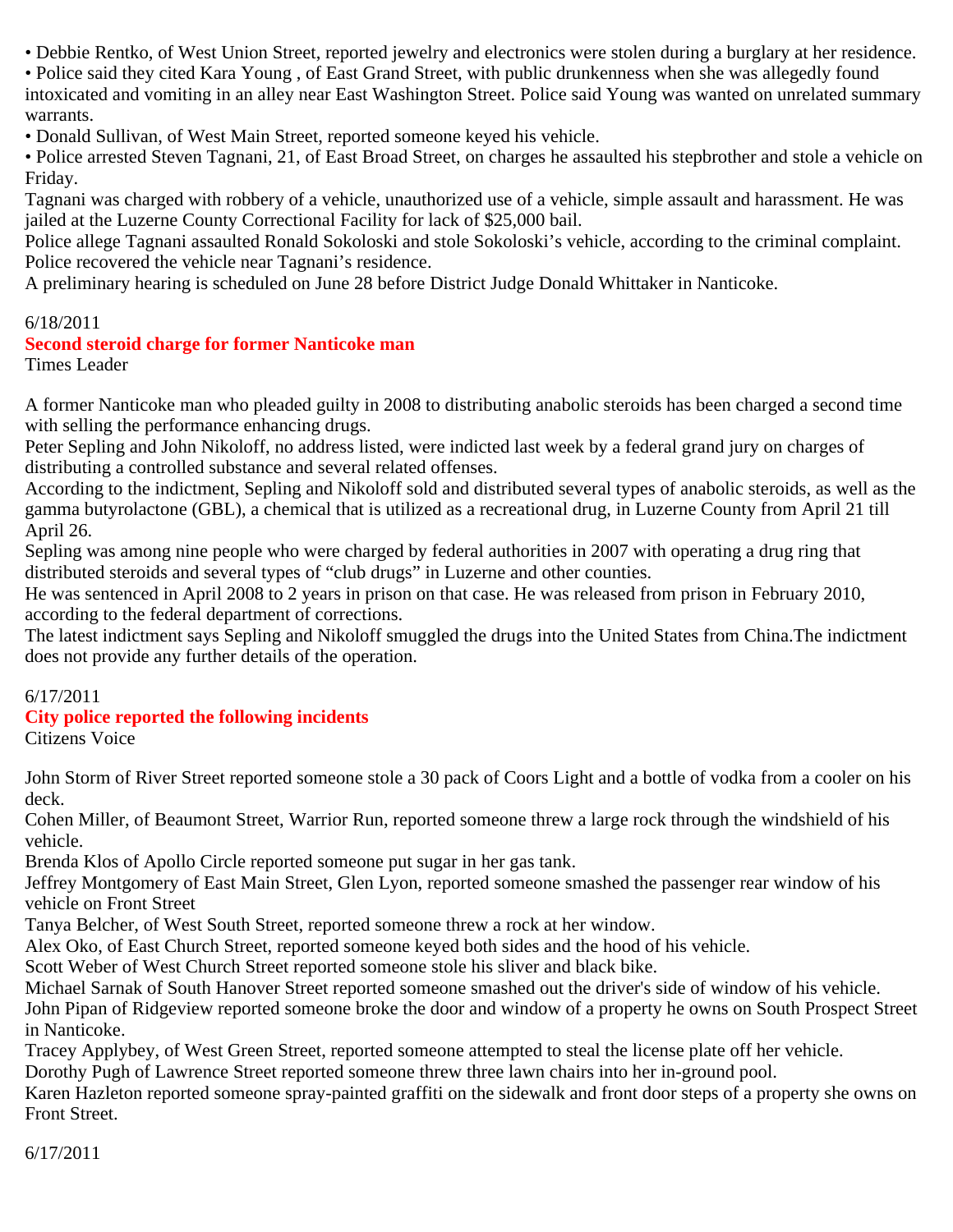## **A man was arraigned Tuesday on a charge he sent several text messages to a woman in violation of a protection from abuse order**

Times Leader

Scott Alfonso, 18, of Enterprise Street, Nanticoke, was charged with stalking and violating a PFA. He was arraigned by District Judge Donald Whittaker and released without bail.

Police allege Alfonso sent five text messages to a woman who obtained a PFA against him in February, according to the criminal complaint.

A preliminary hearing on the stalking charge is scheduled on June 21. A hearing on the alleged PFA violation is scheduled on June 23 in county court.

5/26/2011 **Police Blotter** Times Leader

A man wanted for stealing metal from a railroad line and stealing a television from a store was allegedly captured with heroin and syringes Tuesday night, police said.

Police apprehended Michael Gordon Briggs, 25, last known address as South Hanover Street, Nanticoke, at about 10:55 p.m. after receiving information he was at an apartment on South Market Street.

Police allege Briggs was in possession of heroin stamped "pain killer" and several syringes. He struggled with an officer when he was arrested, police allege.

Briggs was wanted by police on charges he stole a television from Weis Market in Nanticoke on Sept. 7.

Canadian Pacific police charged Briggs, along with Connie Marie Mihalichko, 20, and Luke Galazin, 23, both of Ashley, of stealing metal from a railroad line near Breaker Road in Hanover Township on April 1.

Briggs was arraigned in Wilkes-Barre Central Court on five counts of possession of drug paraphernalia, two counts of resisting arrest, and one count each of criminal conspiracy, defiant trespass, theft, escape, criminal attempt to escape, possession of a controlled substance and retail theft. He was jailed at the Luzerne County Correctional Facility for lack

of \$16,000 bail.

Briggs is scheduled for preliminary hearings on charges filed by Nanticoke police and Canadian Pacific police on May 31 before district judges Donald Whittaker in Nanticoke and Joseph Halesey in Hanover Township.

Mihalichko and Galazin are scheduled for preliminary hearings on June 7 before Halesey.

## **5/7/2011**

#### **A Wilkes-Barre man was charged with assault and harassment for pulling off the shirt and bra of his pregnant girlfriend after he dumped a can of soda over her head in Nanticoke. Citizens Voice**

Nanticoke police filed the charges against Joshua S. Henrie, 21, of Scott Street following the April 13 incident at the rear of a residence in the 300 block of East Washington Street, according to a probable cause affidavit filed with Magisterial District Justice Donald Whittaker of Nanticoke.

They said the victim was inside a car when Henrie reached through the window to remove her clothes, the affidavit said.

## 5/7/2011

#### **Casings recovered in Nanticoke drive-by shooting** Citizens Voice

Nanticoke police recovered six shell casings after receiving reports that shots were fired from a vehicle Thursday night. Witnesses said the passenger in a dark, small to mid-sized vehicle fired five shots from a small-caliber weapon at 11:50 p.m. in the area of Coal Street and two more shots at Apollo Circle, police said.

While no person, vehicle or building was hit by what police called a reckless act, they ask anyone who can help locate the shooter to call them at 570-735-2200.

5/6/2011 Times Leader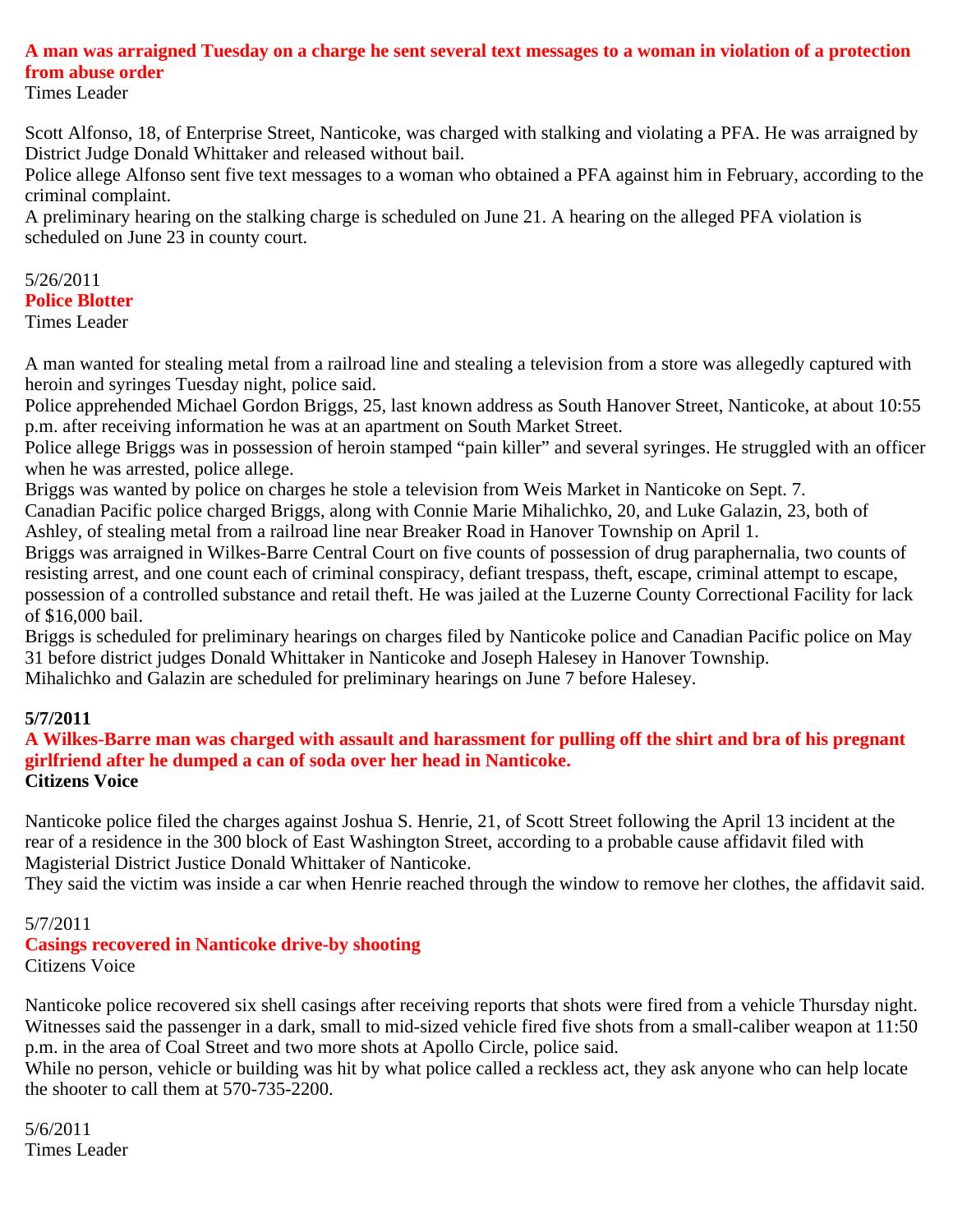## **City police reported the following:**

• Len Stefaniak, of West Green Street, reported someone tried to enter his residence through a basement door.

• Police cited Kenneth Sliker, of Apollo Circle, with public drunkenness after investigating a disturbance in the Apollo Circle apartment complex.

• Lillian Garcia, of East Washington Street, reported someone forced open the front door to her residence, causing damage.

- John Heck, of Coal Street, reported a 9 mm handgun and a loaded magazine were stolen from his residence.
- Frank Castrignano reported copper pipe was stolen from a house he owns on East Ridge Street.
- Donna Littzi, of East Green Street, reported someone slashed a tire on her vehicle.
- May Burger reported a window was smashed on a house she owns on East Ridge Street.
- Steven Bruns, of West Green Street, reported someone vandalized his vehicle.
- Jamie Coen, of West South Street, reported someone damaged a wheel on her lawn mower.

• Jill Jeffries, of River Street, reported a two-cycle mini Harley-Davidson and a weed trimmer were stolen from her shed.

- Robert Ottensman, of River Street, reported a child's gas-powered quad was stolen from his shed.
- John Storm, of River Street, reported a pad lock was cut on a storage trailer. No items were stolen.

• Police charged William James Cupp, 53, last known address as West Green Street, with violating a protection from abuse order on April 28, when Loretta Fenner claimed he slapped her on West Green Street.

• Police charged Desalegn Y. Tefera, 30, of Wilkes-Barre, with violating a protection from abuse order on April 29, when Rahel Alemu claimed he contacted her at Luzerne County Community College.

• Police charged William Michael Conway, 25, of Nanticoke, with violating a protection from abuse order on May 1, when he allegedly confronted his ex-girlfriend, Erin Shea, while she was shopping at Weis Markets.

#### 5/5/2011

### **Police: Father pulls knife on 14-year-old daughter**

Citizens' Voice

A Nanticoke father, Brian Halaburda, was charged with attempted assault when he pulled a knife on his 14-year-old daughter during a domestic dispute on Tuesday night at their home on Hanover Street, city police said in a probable cause affidavit.

The fight started when Halaburda and his wife asked their daughter where she got money to buy new clothes, the affidavit said.

#### 4/27/2011

# **Nanticoke police probe robbery, burglary incidents**

Citizens Voice

The Turkey Hill Minit Market at 460 W. Main St. was robbed Tuesday just after 4 p.m. and the suspect fled on foot, police said.

According to police, a white male in his late teens, about 5 foot 9 inches tall, weighing about 150 pounds and wearing a navy blue hooded jacked, faded blue jeans and a blue handkerchief across his face entered the store and demanded the clerk open the cash register and give him all the money. The suspect fled with a small amount of cash.

Later that night, Nanticoke police investigated a house burglary in the 200 block of Enterprise Street. The victims said they left their home at about 7:30 and returned home at about 11 p.m. to find their garage door kicked in. According to police, the suspect or suspects entered the house through an inside garage door and stole jewelry, watches, weapons and personal checks.

#### **Anyone with any information about the crimes is asked to call Nanticoke police at 735-2200, ext. 201.**

4/14/2011 **Cops check on report of man banging on doors; arrest fugitive** elewis@timesleader.com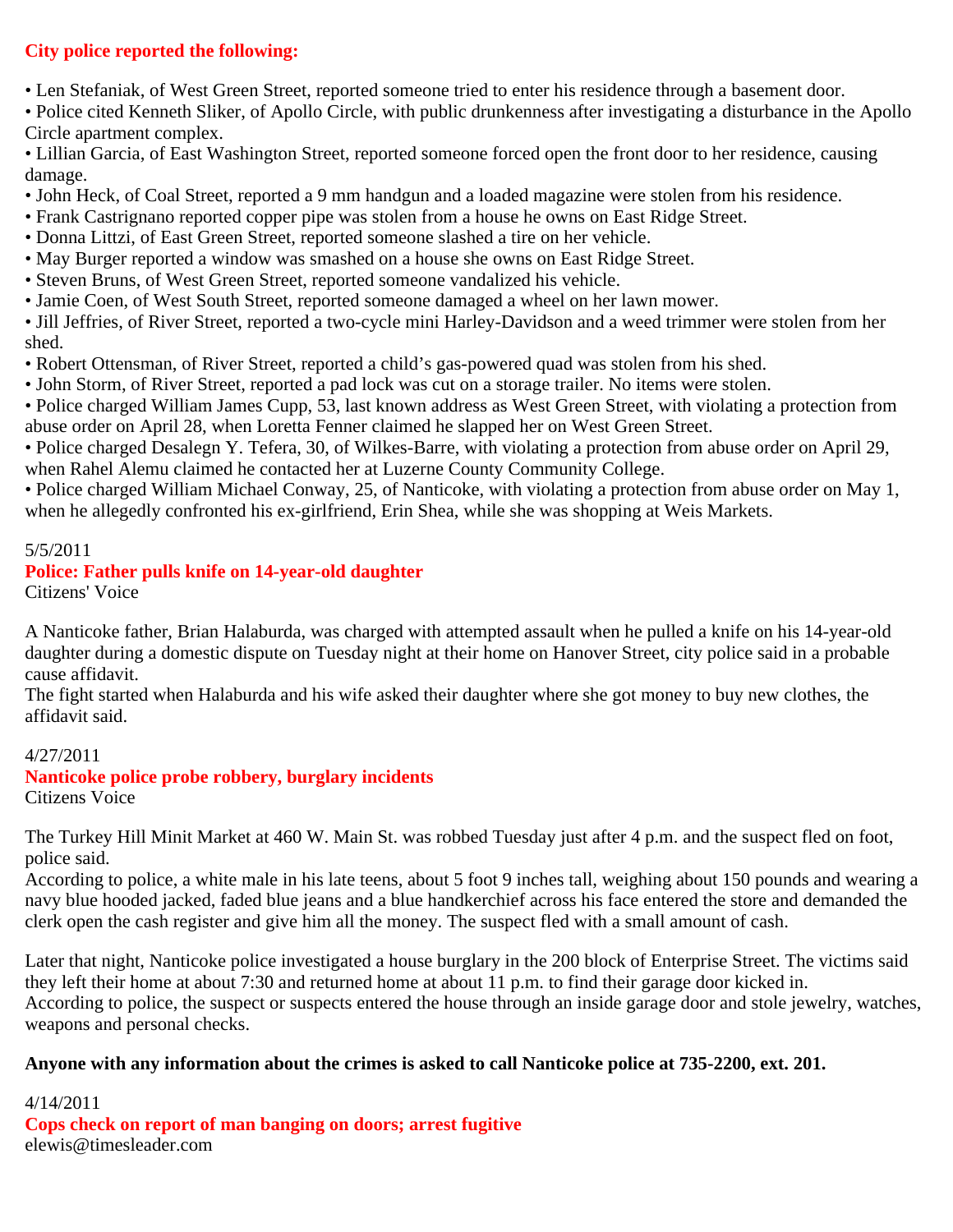A woman at the bar apparently had no interest in the man from Nanticoke -- but police did.

James Michael Hughes told township police he was with a woman at Mugs and Jugs Bar on Oxford Street early Wednesday morning, according to the criminal complaint, when the woman left and did not return. Hughes, 22, of East State Street, said he walked to an apartment complex looking for friends and a place to stay early Wednesday morning. Township police encountered Hughes while investigating a report of a suspicious man banging on doors at Marion Terrace Apartments on Mark Drive around 2:30 a.m.

According to the latest criminal complaint:

Police said the banging led to the capture of fugitive Hughes, who was wanted by the Luzerne County sheriffs and adult probation departments for missing a court hearing and violating probation.

After his capture, police said, Hughes used another name to hide his true identity.

He was allegedly found in possession of a pill that he did not have a prescription for.

Hughes was arraigned in Wilkes-Barre Central Court on charges of giving false identification to law enforcement, disorderly conduct and possession of a controlled substance. He was jailed at the Luzerne County Correctional Facility for lack of \$10,000 bail.

According to court records, Hughes was sentenced Feb. 7 to 36 months probation with the first six months on house arrest on charges of simple assault and possession of a controlled substance. Those charges involved allegations that Hughes assaulted two township police officers and a paramedic on Oct. 23, 2009, and was in possession of heroin during a traffic stop in Wilkes-Barre on May 7, 2010.

In an unrelated case, Hughes was wanted by the county Sheriff's Department on a warrant accusing him of skipping a preliminary hearing on March 29 on felony assault charges, according to arrest and court records.

A preliminary hearing is scheduled on April 19 before District Judge Joseph Halesey in Hanover Township.

## 4/14/2011

## **Nanticoke man crashes truck into moving train**

Amanda Christman - Citizens' Voice

A Nanticoke man drove his pickup truck into a moving train in Hazle Village this morning, escaping with only a neck injury but snarling morning traffic on state Route 309.

State police at Hazleton said Robert Pashinski, 51, was northbound when he slammed into the moving freight train at about 9:20 a.m.

There is no gate at the crossing and Pashinski told police he didn't hear the train or see flashing warning lights until it was too late.

The accident happened in Hazle Township on tracks that traverse the four-lane highway between the Pennsylvania Driver License Center and the intersection with state Route 424, just south of the Hazleton city line.

The train was pulling multiple freight cars labeled "Norfolk Southern Railroad" and was heading west on the tracks when Pashinski drove into it, police said.

Route 309 was blocked to motorists south of Route 424 and north of the railroad tracks as emergency workers cleaned up the scene and a tow truck loaded Pashinski's Dodge Ram pickup onto a flatbed around 10:15 a.m.

The train remained stopped on the tracks, blocking Route 309 until police gave the conductor the authorization to roll away shortly after 10 a.m.

Pashinski, who was hauling a wrecked Toyota Corolla and a motorcycle to a Hazleton area junkyard with his pickup truck, sustained minor injuries, police said.

Police said they will cite him for various motor vehicle violations at district court in Hazle Township.

The pickup truck sustained front end damage and the train was not damaged.

Hazleton Fire Department, Hazle Township Fire and Rescue, Hazleton police and McAdoo Ambulance responded.

### 4/13/2011

## **City police reported the following incidents Tuesday:**

Citizens' Voice

> Judith Kotch told police someone forced entry into her West Grand Street home and stole a 47-inch Zenith flat-screen plasma television.

> Michelle Cardinal of Loomis Street said someone entered her house and stole a brown leather Raiders wallet and its contents.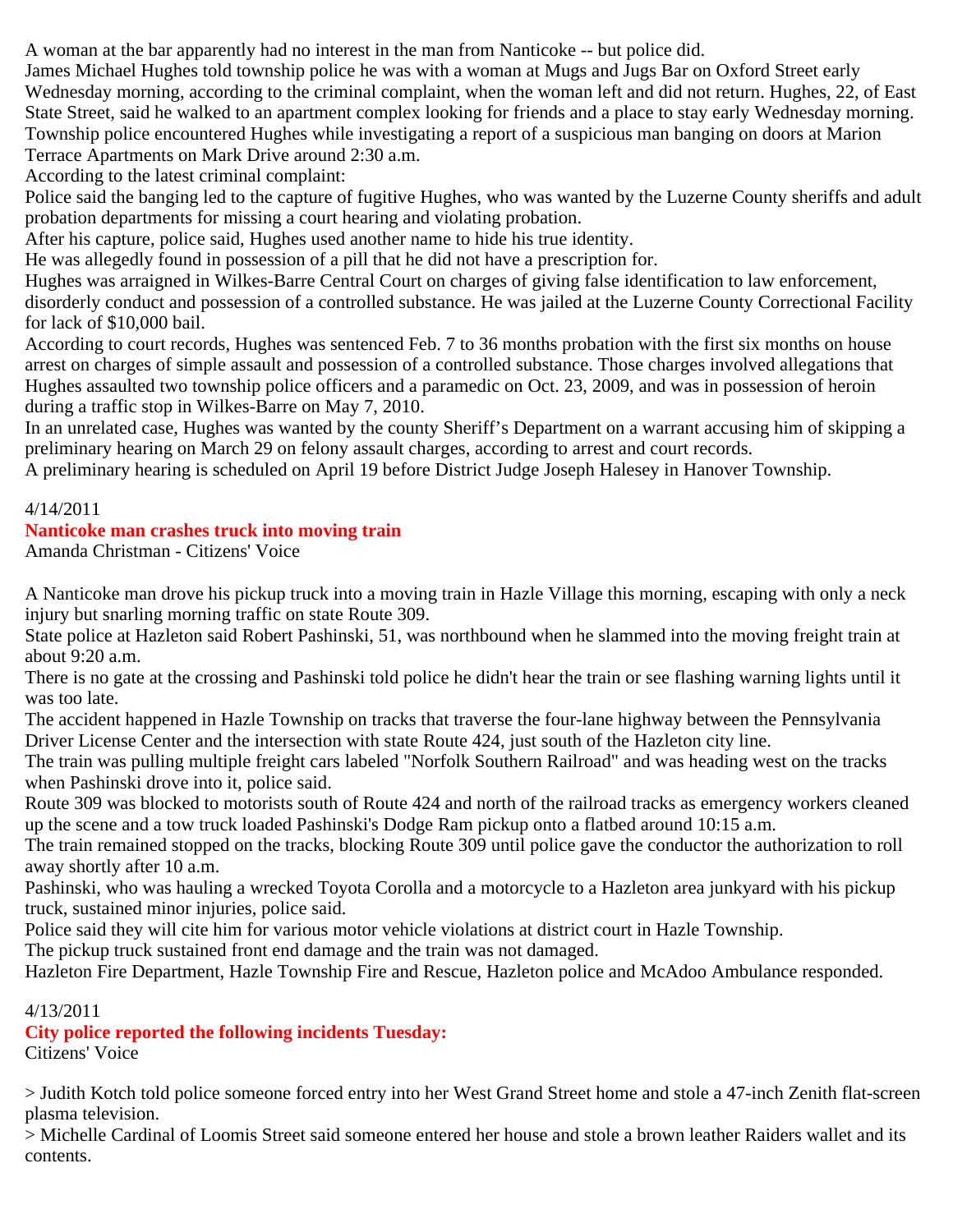> Someone broke into the Pinnacle Roofing warehouse and stole 20 sheets of 3-inch by 8-inch copper flashing.

> Someone stole 75 feet of green garden hose from the side of Harry Worke's Beaumont Street, Warrior Run, home.

> William Voyton of West Grand Street reported someone spray-painted a silver line across the top of the rear door of his vehicle.

> Kimberly Miller of Hill Street and Adam Zwolinski of West Church Street reported having the windshields of their vehicles shot with BB guns. Thomas Powell of Lee Mine Street said his rear passenger-side door window was shot with a BB gun.

> Ron Lamarca said someone struck the fence post at the rear of his Pine Street residence.

## **Two Nanticoke men are charged with violating protection from abuse orders in two separate incidents.**

Andrew Wisneski, 22, of Nanticoke, was arrested at 2:37 p.m. Tuesday on a warrant after a Hanover Township officer saw him riding a bike in the area of the Sans Souci Parkway.

William James Cupp, 53, formerly of West Green Street, was arrested by Nanticoke police Saturday morning after allegedly harassing his ex-girlfriend by saying, "How nice, look at the love birds" when he saw her walking with her new boyfriend and phoning her later. Cupp was not supposed to have any contact with his ex-girlfriend.

4/13/2011 **Police Blotte**r Times Leader

A man accused of ramming his vehicle into a car driven by a former girlfriend waived his right to a preliminary hearing Tuesday before District Judge Donald Whittaker.

Steven Todd Price, 40, of Buttonwood Avenue, Wilkes-Barre, waived charges of stalking and accidents involving damage to attended vehicle to Luzerne County Court.

Nanticoke police withdrew charges of reckless endangerment, simple assault and five traffic violations against Price. Police allege Angela Espinosa reported on Feb. 3 that her vehicle was struck by a Ford Escape, driven by Price, on West Washington Street. She followed Price, who she claimed made a motion with his hand across his throat, according to a police news release.

4/12/2011 **Cops: Bath salts tied to break-in** Times Leader Staff

A man who allegedly told police he was high on bath salts was charged with burglary after authorities said they found him inside of a classroom building at Luzerne County Community College early Monday morning.

Matthew J. Furr, 32, of Middleburg, was charged with burglary and criminal trespass.

He was jailed at the county prison for lack of \$10,000 bail.

According to the criminal complaint:

A security guard at the college noticed an open door at Building 4, which is the science building, around 1:30 a.m. Police searched the building and allegedly found Furr sleeping in a corner of room 436.

Furr told police he hopped on a freight train in Sunbury to Wilkes-Barre two days ago and found himself wandering around the area.

He consumed bath salts and started feeling chest pains, the complaint says.

Furr said he walked on Kosciuszko Street looking for help and found himself lying in the roadway.

He got up and ended up on campus, claiming he found an open door to a building.

Furr said he entered the building looking for help, according to the complaint.

A preliminary hearing is scheduled on April 19 before District Judge Donald Whittaker.

4/5/2011 **Police Blotter** Times Leader

A Nanticoke woman was sentenced Monday to four years probation on several charges of indecent exposure in which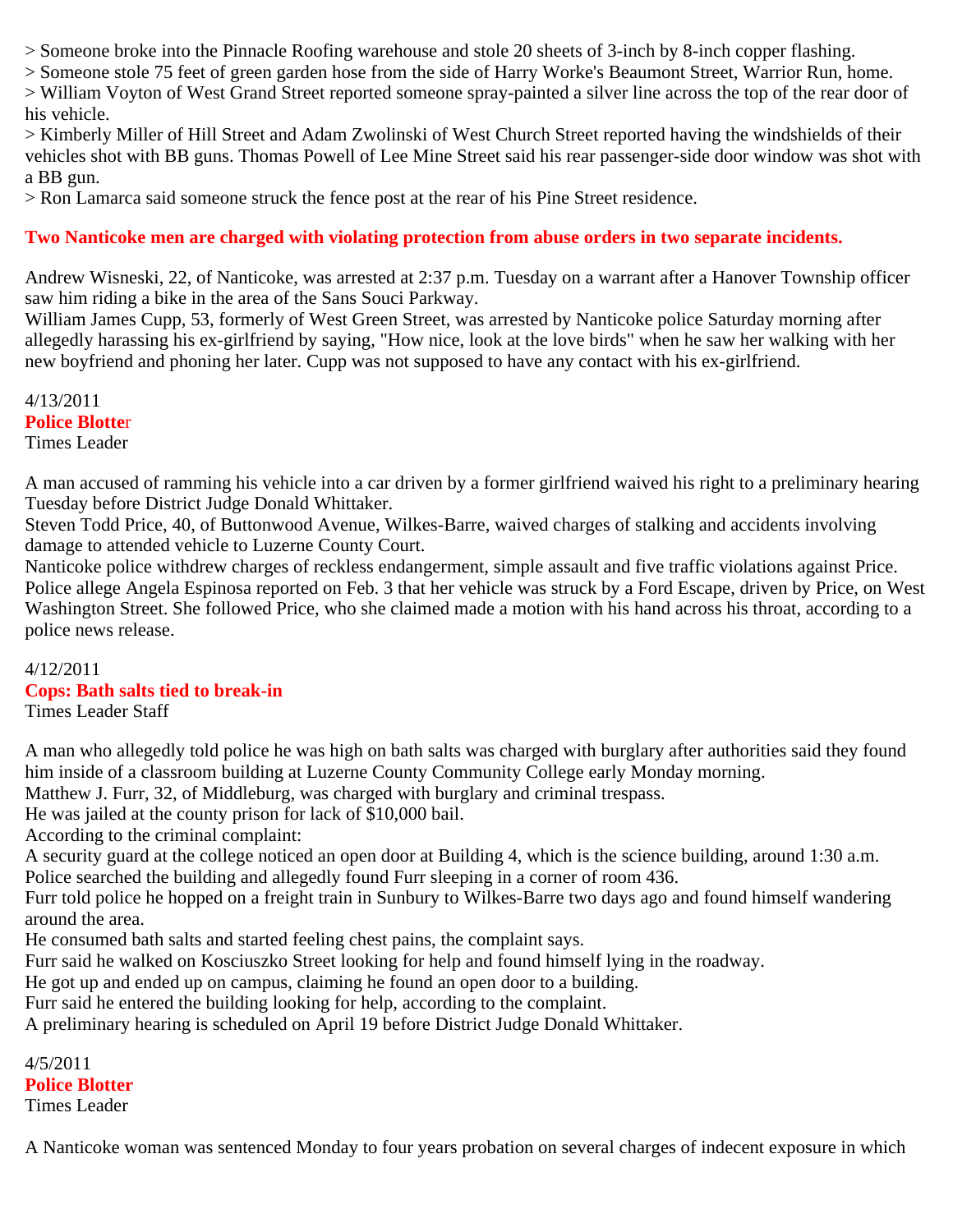police say she exposed herself to children and neighbors.

Kathleen Levandowski, 43, of Apollo Circle, was sentenced on three counts of indecent exposure, two counts of driving under the influence and one count of harassment by Luzerne County Senior Judge Joseph Augello.

Augello also ordered Levandowski to serve seven days on house arrest with an electronic monitor and to undergo mental-health and drug-and-alcohol evaluations. She pleaded guilty to the charges in February.

According to court records, on April 19, 2010, Levandowski exposed her genitals while on the hood of a neighbor's vehicle outside her home, and performed obscene acts in the yard and when officers arrived.

On May 22, two different neighbors reported Levandowski flashed her breasts at children playing in a nearby playground and to holding a bouquet of daisies while nude outside her home.

## 3/31/2011

## **Area man acquitted of rape**

**Daniel Drury Sr. testified false allegation he assaulted girl was result of charge he filed.** sdelazio@timesleader.com

After nearly seven hours of deliberations, a Luzerne County jury acquitted a Nanticoke man of raping an 11-year-old girl in 2002.

The jury of 11 men and one woman found Daniel Drury Sr., not guilty of five related charges, including rape of a child. "I'm not guilty," Drury, 46, said while leaving the Bernard C. Brominski courthouse building Wednesday evening. "It's all because of allegations…that someone has to go through this because of a bad divorce. It's a shame…"

Drury's attorney, Thomas Cometa, said he is happy the jury listened to evidence and gave the case great thought before delivering its verdict of not guilty on charges of rape of a person under 13 years old, aggravated indecent assault, incest, indecent assault and corruption of minors.

Prosecutors alleged Drury raped the girl shortly after her 11th birthday in 2002. The now 19-year-old woman did not report the incident until 2008 when she began having vivid nightmares, she testified Monday.

The woman cried while the verdict was read Wednesday evening, while members of Drury's family hugged and gave Drury the thumbs-up.

Cometa said the delay in reporting the incident could be one factor the jury weighed in its verdict.

Luzerne County Senior Judge Joseph Augello, who presided over the trial, said Drury will be released from the county prison pending any detainers.

Drury testified Tuesday he believed the alleged rape story was fabricated against him in retaliation for filing harassment charges against his ex-wife.

He testified that in 2008 he filed harassment charges against his ex-wife, Gail, and that at a hearing before a district judge both were found not guilty of harassment.

He said he had a drinking problem at the time, and rather than "getting drunk and doing something stupid," he had been planning for some time to move to Florida and decided to follow through with his plans.

He said he moved to Florida in late 2008, not because he wanted to flee Nanticoke to avoid getting arrested, but because he wanted to start a new life away from his ex-wife and his drinking problem.

He said he had no idea charges were being filed against him. He said he knew Luzerne County Children and Youth Services had conducted an investigation on him, but he added that he thought that investigation was closed.

Drury also said he did speak with Nanticoke police about the alleged incident, but the police never told him they were filing charges against him and never told him not to leave Nanticoke.

Nanticoke police, Drury said, never said they didn't believe him when he denied the allegations, and said they would call him if they needed him.

## 4/27/2011

**A third person has been charged in connection with a theft from Pennsylvania American Water Co.** Police Blotter - Times Leader

Township police said Jodelle Lamoreaux, 41, of West Field Street, Nanticoke, was arraigned on Thursday before District Judge Michael Dotzel, Wilkes-Barre Township.

Lamoreaux along with Joshua G. Hallas, 28, of Ridge Street, Nanticoke, and Kristin M. Smith, 38, of Loomis Street, Glen Lyon, Newport Township, are accused of stealing a steel cutting blade from the water company on South Main Street on Tuesday afternoon.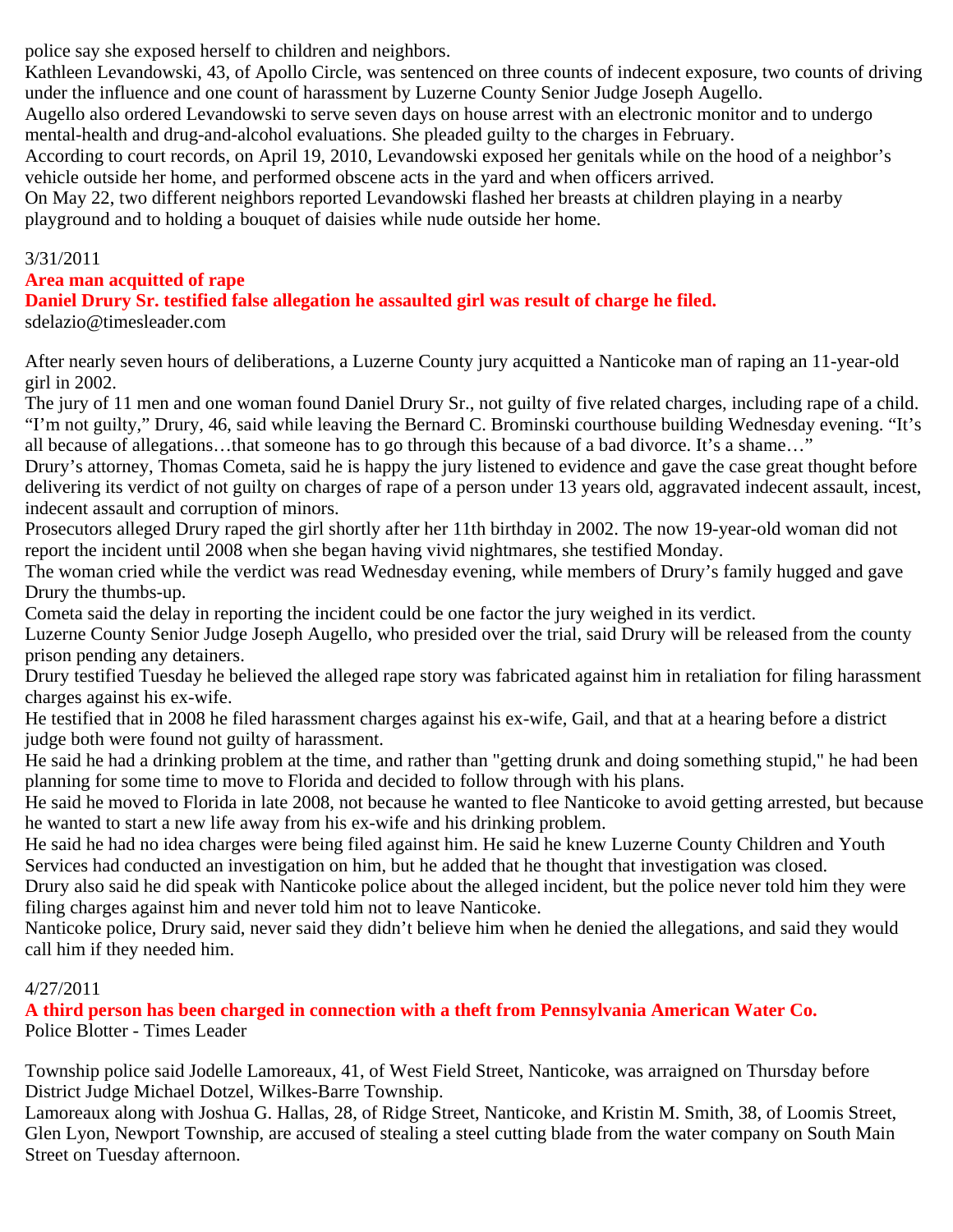Hallas and Smith, who were stopped by a water company employee, were charged with conspiracy to commit theft, theft by unlawful taking and criminal trespass. An arrest warrant had been issued for Lamoreaux, who fled before police arrived, police said.

Lamoreaux was released on her own recognizance. Her preliminary hearing is scheduled for April 4 before District Judge Joseph Halesey in Hanover Township.

Hallas and Smith are free on \$10,000 unsecured bail. They have a preliminary hearing before Halesey at 9:30 a.m. Tuesday.

## 4/23/2011

## **Plymouth man charged with sex abuse of girls**

By Bob Kalinowski Citizens' Voice

A 51-year-old man is facing a slew of child sex charges for sexually abusing two young girls at homes in Nanticoke and Plymouth between 2002 and 2005, police said today.

Robert Caravella is accused of preying on and violating the girls at his former home on North Chestnut Street in Nanticoke and his current home on Gould Street in Plymouth.

The girls, now 15 and 10, recently described the horrors of the alleged abuse to investigators, arrest papers say. Caravella made the girls view pornographic magazines and then forcibly subjected them to sexual acts, according to charges filed today.

Caravella was arraigned this morning in Wilkes-Barre Central Court by Senior Magisterial District Judge Andrew Barilla.

He is charged with 36 counts of charges, which include involuntary deviate sexual intercourse, aggravated indecent assault of a victim less than 13, aggravated indecent assault of a child, illegal contact with a minor, corruption of minors, endangering the welfare of children.

Barilla ordered Caravella jailed in the Luzerne County Correctional Facility in lieu of \$25,000 cash bail.

A preliminary hearing was tentatively scheduled for March 29 in front of Magisterial District Judge Donald Whittaker in Nanticoke.

## 3/18/2011

## **Two brothers were arraigned Thursday on charges they robbed a woman in December. One is wanted for alleged attempted murder in New York City, authorities said.**

Times Leader

Anthony McClinton, 23, and his brother, Alonzo McClinton, 28, of Bronx, N.Y.C., were captured by police and the New York City Fugitive Task Force on Wednesday night. Anthony McClinton was captured in a parking lot near Apollo Circle and Alonzo was captured at an apartment at Apollo Circle.

Anthony McClinton was wanted for a shooting in New York City on March 13.

Nanticoke police charged the two men for allegedly robbing and assaulting a woman at her residence on Hanover Street on Dec. 3. During a struggle with the woman, a shot from a gun struck a door, according to the criminal complaint. Police also charged Alonzo McClinton with stealing a vehicle he asked to borrow from a woman on Dec. 5, the complaint says. The woman learned Alonzo took the vehicle to New York City.

The two men were arraigned in Wilkes-Barre Central Court on six counts of robbery, and one count each of theft and simple assault. Alonzo McClinton was also charged with theft, unauthorized use of a vehicle and being a fugitive from justice.

Alonzo was jailed at the county prison for lack of \$310,000 bail, and Anthony McClinton was jailed for lack of \$300,000 bail.

Preliminary hearings are scheduled on March 22 before District Judge Donald Whittaker in Nanticoke.

## 3/16/2011

## **15-30 months in sex assault case**

**Matthew Souder, 26, charged with having an inappropriate relationship with girl, 14.**

sdelazio@timesleader.com

A Nanticoke man charged with having an inappropriate relationship with a 14-year-old girl was sentenced Tuesday to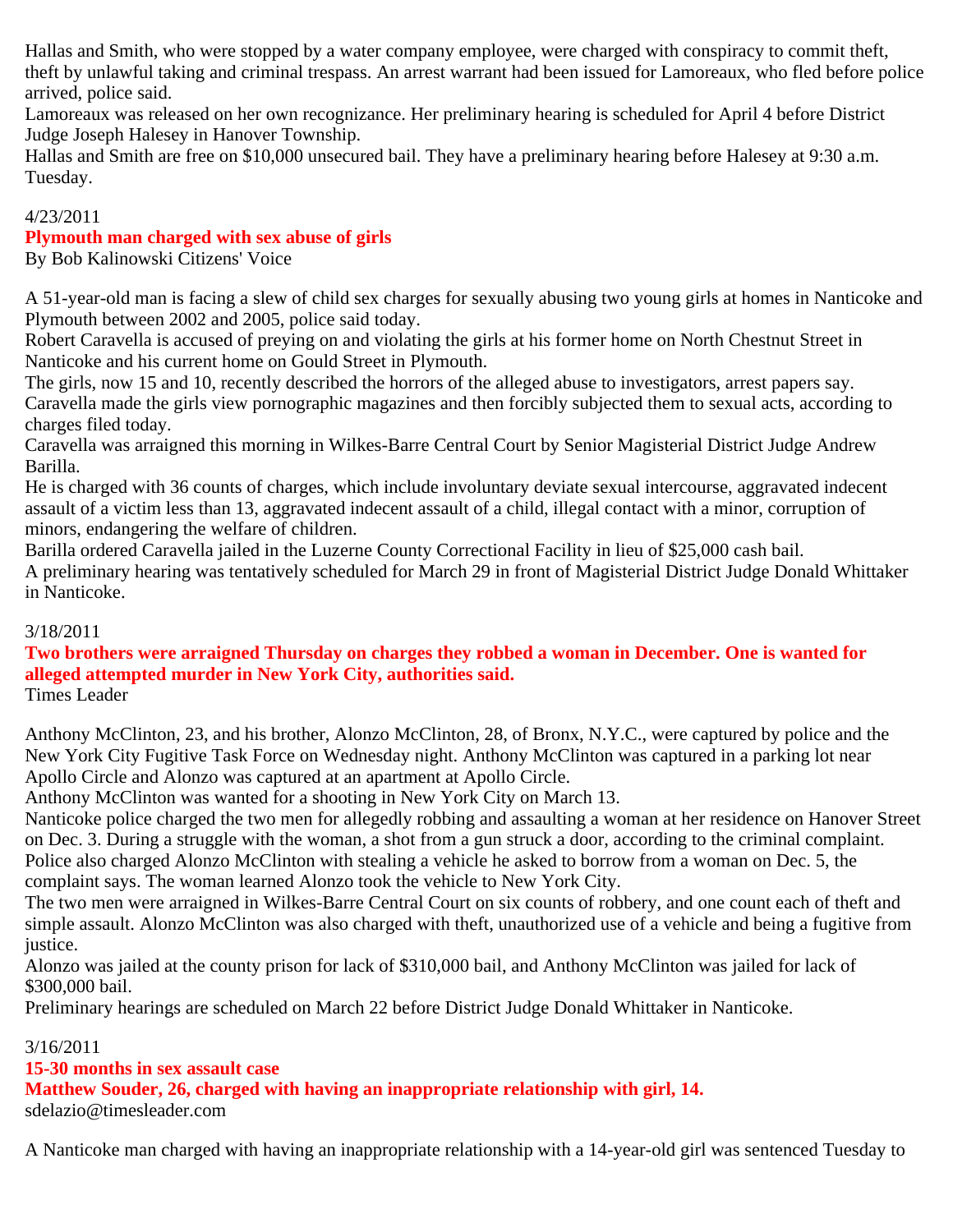15 to 30 months in county prison.

Matthew Souder, 26, with a last known address of East Green Street, was sentenced by Luzerne County Judge David Lupas on one count of statutory sexual assault.

Souder pleaded guilty to the charge in January.

"I'm sorry about what happened…very sorry," Souder said before his sentencing.

The girl's mother also spoke Tuesday, saying her daughter suffers from horrible nightmares, can't sleep at night and attends counseling.

Souder's attorney, Thomas Cometa, said his client has accepted responsibility for his actions. He said alcohol was a major factor in Souder's conduct and there were no allegations of force made. According to court papers:

On July 15, a then-14-year-old girl told police that on July 2 she and Souder had sexual intercourse at an East Ridge Street, Nanticoke, residence.

The girl told police that on July 2 she went to her friend's home, where she had been going on weekends since the beginning of the summer.

The girl said she and her friend played video games when Souder asked if they wanted to smoke some marijuana. The girl said Souder called her a chicken and that she eventually did smoke marijuana.

The girl said Souder also had alcohol and that several drinks were consumed at the residence. The girl said her friend eventually fell asleep and that she went to bed, police said.

That's when, the girl said, she and Souder spoke for a few minutes in the bedroom when Souder asked her to take off her pants.

The girl said she refused at least three times before she complied. Police said Souder initially denied having intercourse with the girl or giving anyone alcohol or marijuana.

He later told police it was the girl who initiated intercourse with him, according to court papers.

## 3/11/2011 **Police Blotter**

Times Leader

A homeless man was arraigned Wednesday in Wilkes-Barre Central Court on charges he stole a cell phone and money from an apartment.

Police charged Daryl Lowyn, 40, with theft and public drunkenness. He was jailed at the county prison for lack of \$10,000 bail.

Police alleged Lowyn stole a cell phone and money from an apartment in Nanticoke Towers on March 1 or March 2. He also appeared in public while intoxicated on Prospect Street on Tuesday, according to the criminal complaint. A preliminary hearing is scheduled on March 15 before District Judge Donald Whittaker in Nanticoke.

3/8/2011 Times Leader **Police report**

Justin Wiermusz, of South Hanover Street, reported someone kicked in the door to his grandfather's garage.

3/1/2011 Updated: 2:06 PM **LCCC student caught with gun on campus** elewis@timesleader.com

A student at Luzerne County Community College was charged with possessing a gun on campus Tuesday morning. Christian Zaccagni Sr. said he forgot the firearm, which he said weighs three ounces, was in his coat. Zaccagni said the firearm was discovered during anatomy class. He claimed to be a nursing student at the college.

Zaccagni, 47, of Dana Street, Wilkes-Barre, was arraigned by District Judge Donald Whittaker on charges of firearms not to be carried without a license and possession of a firearm on school property. He was jailed at Luzerne County Prison for lack of \$10,000 bail.

Police said the firearm was a .38 caliber handgun, according to arrest papers.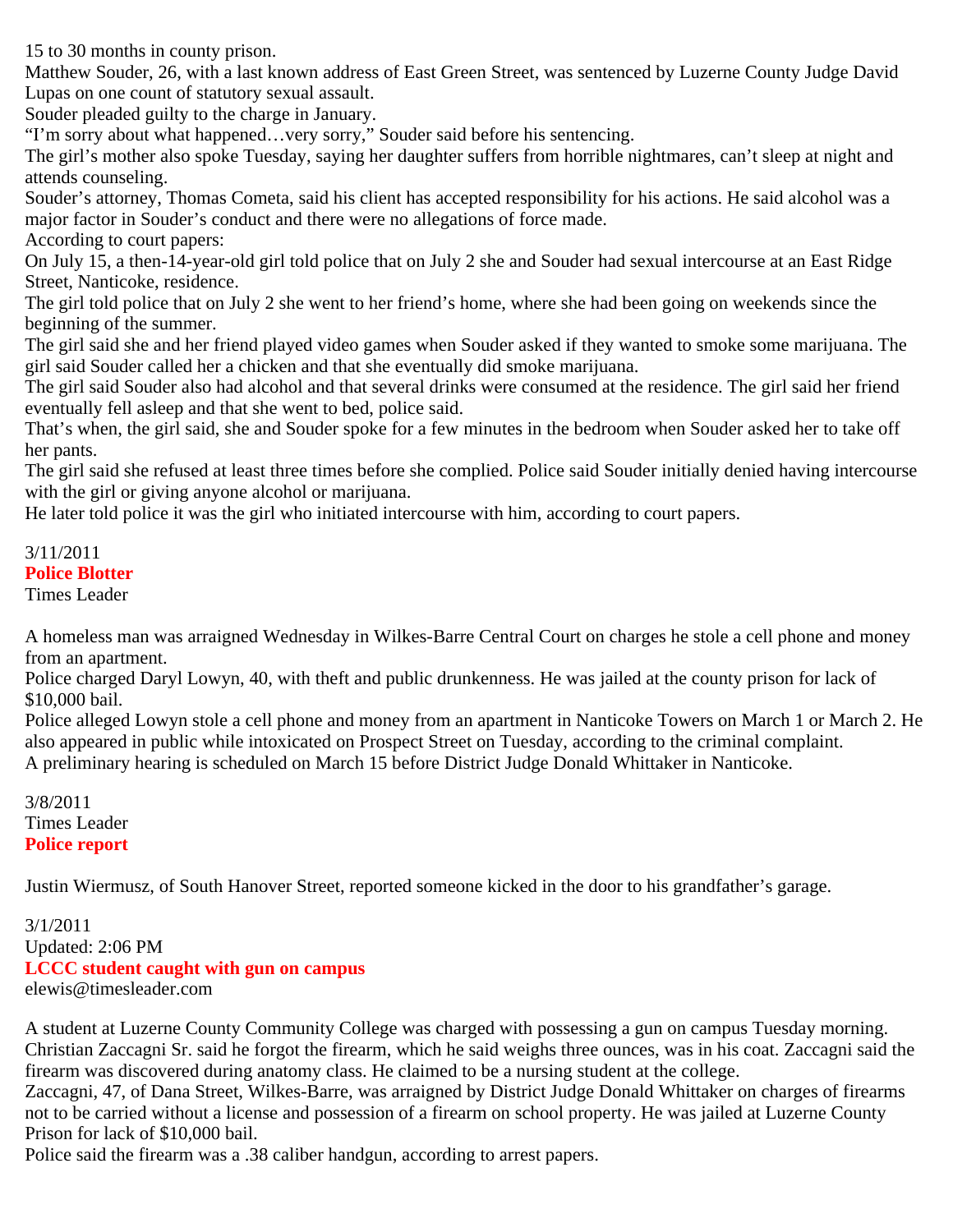#### 3/1/2011

#### **Man linked to deadly shooting waives meth charges**

elewis@timesleader.com

A man linked to a deadly shooting inside a Hunlock Township trailer last month waived his right to a preliminary hearing on Tuesday on charges he sold methamphetamine to police.

Jeffrey Laton, 40, of Wapwallopen, waived two counts of possession with intent to deliver a controlled substance to Luzerne County Court.

Nanticoke police withdrew two other counts of possession with intent to deliver a controlled substance, and two counts of possession of a controlled substance and criminal use of communication facility.

Nanticoke police alleged Laton sold methamphetamine to an informant on July 2 and July 18, according to arrest records.

Laton was arrested Feb. 9 after a deadly shooting at a trailer on Old Tavern Road in Hunlock Township. State police said Robert Muntz, 44, was killed in the shooting.

Laton's girlfriend, Amanda Bowman, 28, was shot in the arm in the trailer, according to search warrant affidavits. State police said the trailer was being used to manufacture methamphetamine.

Bowman and another woman, Denyse Sedorchuk, 35, told state police Muntz was one of three masked intruders who forced their way inside the trailer.

No charges have been filed regarding the fatal shooting.

#### 2/28/2011

**Police said that on Saturday they arrested Patrick Myers, 36, of East Green Street, Nanticoke, after a three-week investigation.**

Times Leader

Myers fought with police and had to be subdued with a stun gun when police attempted to take him into custody in the parking lot of the Burger King, police said. Police said they recovered one-quarter pound of marijuana from Myers. Myers faces multiple counts of delivery of a controlled substance, possession with intent to deliver a controlled substance and possession of a controlled substance, police said. He also was charged with resisting arrest. Myers was arraigned by District Judge Joseph Carmody and committed to the Luzerne County Correctional Facility for lack of \$100,000 bail.

Police said they previously arrested Myers for selling marijuana in 2006.

#### 2/26/2011 **Police Blotter** Times Leader

• Robert Zaremba, 24, of Nanticoke was charged with theft for taking money from a sympathy and prayer box at the Exaltation of the Holy Cross Church on Main Road on Feb. 3, police said. Zaremba admitted stealing the money, police said.

• Nicholas Watkins, 23, of Nanticoke was charged with racing on highways and other traffic citations after a crash on state Route 29 on Wednesday, police said. Watkins's vehicle struck a guide rail and was disabled, police said. A white Ford Mustang fled the scene, police said.

• Lukasz J. Stachurski, 27, of Nanticoke was charged with disorderly conduct and harassment after a disturbance at Austie's Restaurant on Feb. 18, police said. Witnesses and a victim claimed Stachurski attacked a patron and a waitress attempting to break up the scuffle, police said. The waitress and patron were not injured. Stachurski fled the scene and later contacted Nanticoke police claiming he was assaulted.

• State parole agents looking searching for a parolee Friday night found bags containing more than 6 pounds of marijuana, \$515 in cash and a scale in a residence in the rear of East Main Street, police said.

The occupant, Shawnese Lynn Taylor, 23, faces possession with intent to deliver, possession of marijuana, conspiracy and possession of drug paraphernalia charges, police said.

Taylor was taken into custody and was to be arraigned, police said. She also is wanted in Monroe County on an outstanding warrant. The investigation continues and additional arrests are expected, police said.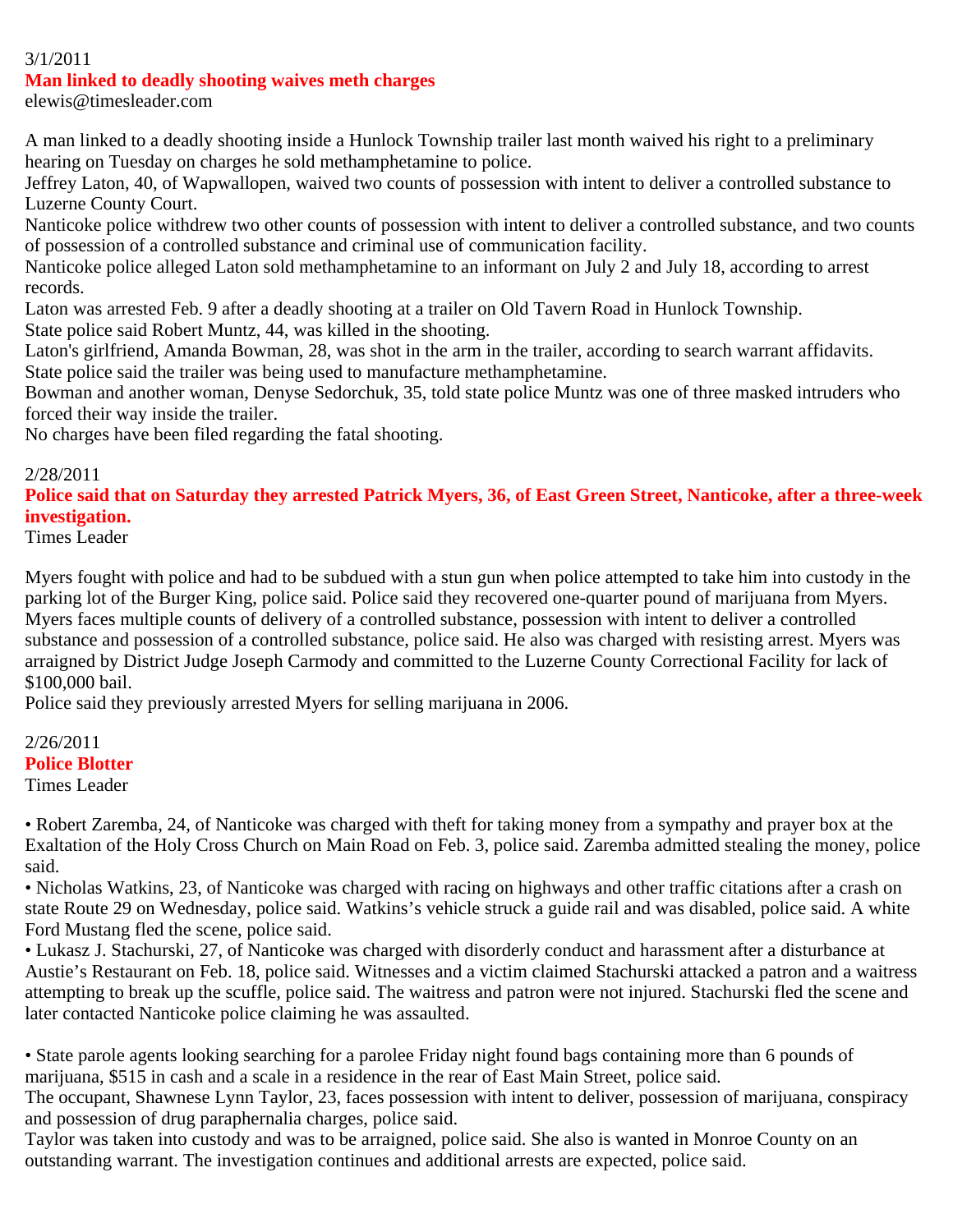#### 2/25/2011

#### **Intruder apprehended after breaking into residences of elderly**

By Bob Kalinowski and Erin Moody (Staff Writers) - Citizens Voice

Bob Stachyra was ready to shoot the intruder. But his 85-year-old mother said no.

Scared off by the threat of deadly force around 5 a.m. Thursday during the break-in at a South Prospect Street residence, the burglar then smashed his way inside another elderly woman's home a few doors away, police said.

Jamie T. Lohman's home invasion spree soon ended when he fled the second home, spurred by the victim's 911 call, and encountered Nanticoke cops, police said.

Stachyra of Saylorsburg said he and family were at the 1016 S. Prospect St. home early Thursday, preparing to take his mother, Stella, to the casino for her 85th birthday. Then, they heard a smash. The suspect, the woman's tenant on the other side of the double-block, soon emerged. The man wielded a metal ice chopper and hammer.

Stachyra, 55, cocked his gun and threatened to shoot.

"She said 'don't shoot,' and he ran out the window. I wouldn't have had a problem. I listened to my mother and didn't shoot, and the cops said I would have had the right to shoot," Stachyra said.

"It was a heck of a thing to wake up to - a guy standing there about 3 feet on the other side of the window holding an ice scraper," Stachyra recalled.

Lohman, 37, dropped the ice chopper and hammer, then fled out the window he smashed, Stachyra said. Police say he then broke into 1006 S. Prospect St., where 87-year-old Eleanor Grotkowski was sleeping in her bedroom.

According to arrest papers filed with Magisterial District Judge Donald Whittaker in Nanticoke:

Grotkowski told police she heard a loud noise and then Lohman appeared in her doorway. She said she recognized Lohman, of 1014 S. Prospect St., as a neighbor who helped her clear snow days earlier. Lohman then barricaded the bedroom, moving her chest of drawers in front of the door. As Grotkowski yelled for him to leave, Lohman turned his back to her. She grabbed a phone on her night stand and called 911. Lohman fled.

Nanticoke police Sgt. Mike Roke and Officer Amos Vanderhoff were outside the home when Lohman emerged. After Lohman ignored commands, Roke deployed his Taser and took Lohman into custody.

Police believe Lohman was under the influence of crack, but are unsure what his intentions were, said Nanticoke police Detective Capt. William Shultz.

"I don't know what he was thinking," Shultz said.

The women were traumatized, but uninjured, he said.

"You're talking about 85-year-old and 87-year-old women. They said their hearts were racing," Shultz said.

The only injuries reported in the incident were to Lohman himself. He suffered cuts and abrasions to his hands, arms and legs as well as an ankle injury, police said.

His blood was tracked throughout both homes, police and the victims said.

"There's blood on the walls on the inside, where he got cut from the glass, and he bled on the rugs, so we have to get that cleaned," Stachyra said.

Stachyra said two days before the incident, Lohman knocked on the door, barged inside, and ran up to the bathroom to call 911 following a domestic dispute next door, Stachyra said. Stachyra said he was glad he had a gun on hand Thursday to scare Lohman off.

"If that wasn't there, he could have came in swinging and hurt a lot of people," Stachyra said. "This morning, thank God we were getting up early. Mom is OK. I'm just glad we were there."

Authorities filed two separate criminal complaints against Lohman - one for each residence - that include charges of burglary, attempted burglary, criminal trespassing, attempted theft and possessing instruments of a crime.

Due to his injuries, Lohman was arraigned by Whittaker at Geisinger Wyoming Valley Medical Center in Plains Township, where he was expected to undergo surgery. Whittaker set bail at \$150,000 cash.

Lohman was transferred from the hospital to Luzerne County Correctional Facility on Thursday night.

bkalinowski@citizensvoice.com, 570-821-2055

emoody@citizensvoice.com, 570-821-2051

#### 2/22/2011

**Police charged Michael John Ondek, 54, of West Kirmar Avenue, Nanticoke, on evidence of drunken driving after a crash on East Main Street on Feb. 4**.

Times Leader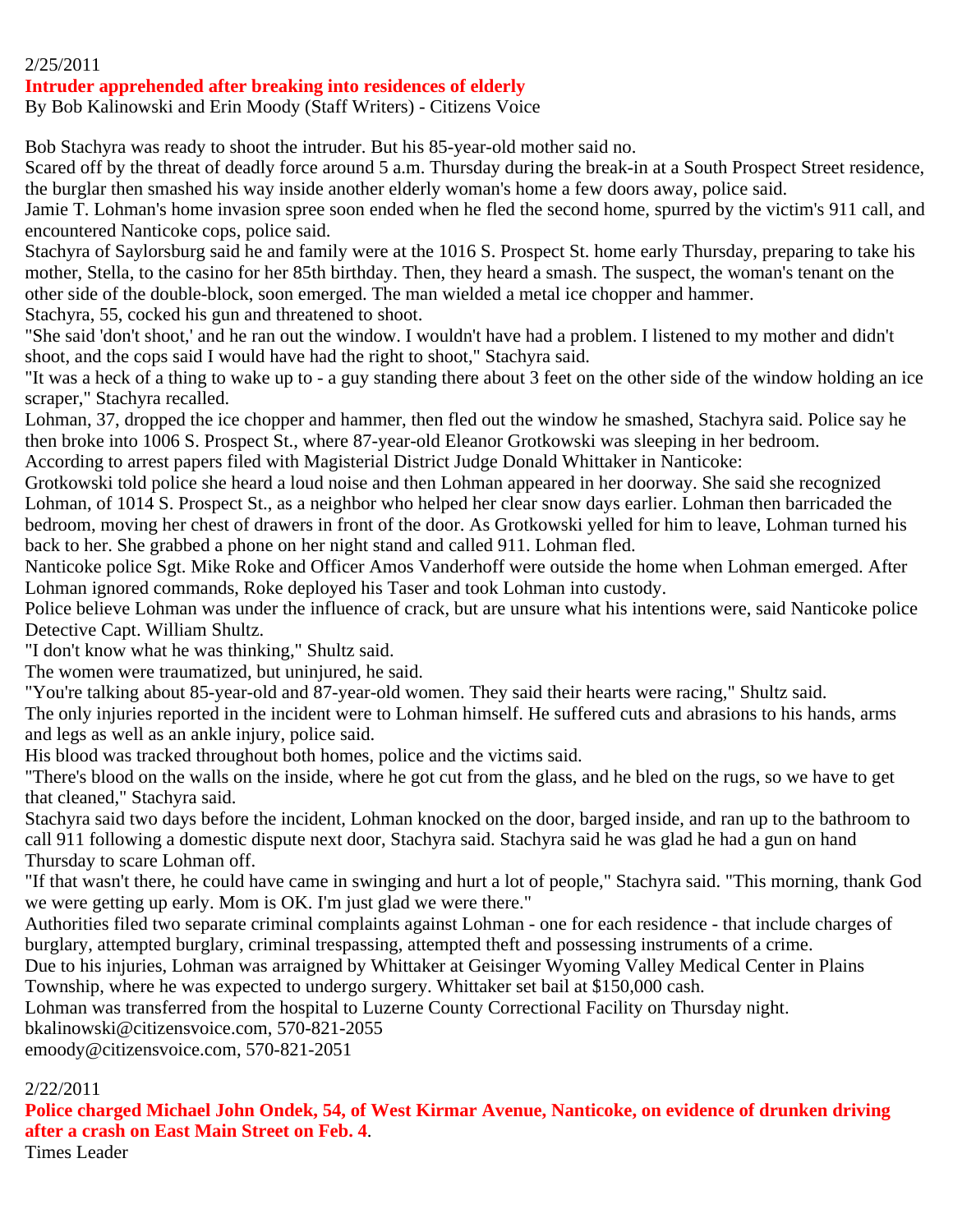Ondek was charged with two counts of driving under the influence and a traffic citation. The charges were filed with District Judge Donald Whittaker and mailed to Ondek.

Police alleged Ondek had a BAC of .263 percent, the criminal complaint says.

### 2/19/2011

**Nanticoke police arrest knife-wielding suspect in convenience store robbery** Citizens' Voice

Nanticoke police have charged a man in the Jan. 25 knifepoint robbery of a city convenience store. Christopher Page was caught, police said, when he returned to the Coco Hut store a week later to make a cash wire transfer and the clerk recognized him as the robber.

Page, 36, of 60 W. Green St., Apt. 3, was charged Friday with robbery and theft.

According to police, Page entered the store around 2:35 a.m. on Jan. 25 and pulled a butcher knife after asking for a carton of cigarettes. Page then took the cash drawer from the register and fled, police said.

On Feb. 2, Page returned to the store and made a cash wire transfer and in the process, gave his name to the store manager. Police later located Page and arrested him.

While Page denied the robbery, a clerk identified him in a photo lineup and police said he matches the description of the robbery suspect in surveillance footage.

2/18/2011 Citizens' Voice **City police reported the following incidents:**

> James Gordon, of Garfield Street, was arrested after a disturbance at his home. Police said he was told to cease his actions and he followed police outside with a can of beer in his hand.

> Marie Yandrofski of East Ridge Street reported someone smashed out the rear window of her vehicle.

> Police arrested Kara Young for assaulting her live-in boyfriend, Shawn Miller, at 412 E. Grand St. because Miller was on the phone with his ex-girlfriend, making arrangements to pick up their child. Police said Young, who is five months pregnant, threw a lit cigarette and a coffee mug at Miller, choked him and then bit him on the face.

> Michael J. Ondek, 54, was charged with driving under the influence of alcohol following a head-on crash Feb. 4 on East Main Street near the 109th Field Artillery armory.

> Police arrested Jason Slater, 27, for showing up at his ex-girlfriend's residence in the East Side Apartment, pounding on the door and harassing her. The woman, Laura Rasmus, told police Slater is homeless and has been staying in the vestibule, stairwell and laundry room of the complex and refuses to leave her alone. While investigating Rasmus' complaint, police noticed Slater emerge from the laundry room and apprehended him after a brief chase. Slater is charged with loitering and prowling at nighttime, criminal trespass, harassment, and public drunkenness.

#### 2/5/2011

### **Police say man defied PFA, stalked his ex-girlfriend**

bkalinowski@citizensvoice.com, 570-821-2055

Defying a protection from abuse order against him, a Wilkes-Barre man stalked his ex-girlfriend Thursday in Nanticoke and then rammed her vehicle with his car at West Washington Street, police said.

Police say Steven T. Price, 40, fled from the scene, but the victim called 911 and followed him until he was apprehended in Hanover Township.

Price is charged with stalking, violating a PFA order, simple assault, fleeing the scene of a crash, reckless driving, careless driving, failure to render air and traffic violations.

The victim, Angela Espinosa, said in her PFA application, filed Jan. 12, that Price has continued to harass and stalk her since she broke off their weeks-long relationship in November. She said he follows her, shows up at her job and has threatened to "slash my throat."

Price was jailed in the Luzerne County Correctional Facility before being released on \$25,000 bail.

According to arrest papers filed with Magisterial District Judge Donald Whittaker:

Espinosa said she was leaving the Nanticoke Special Care Hospital around 4:41 p.m., when Price drove past her and bumped her car. While passing, he made a throat-slashing motion with his hand across his neck, she said. He turned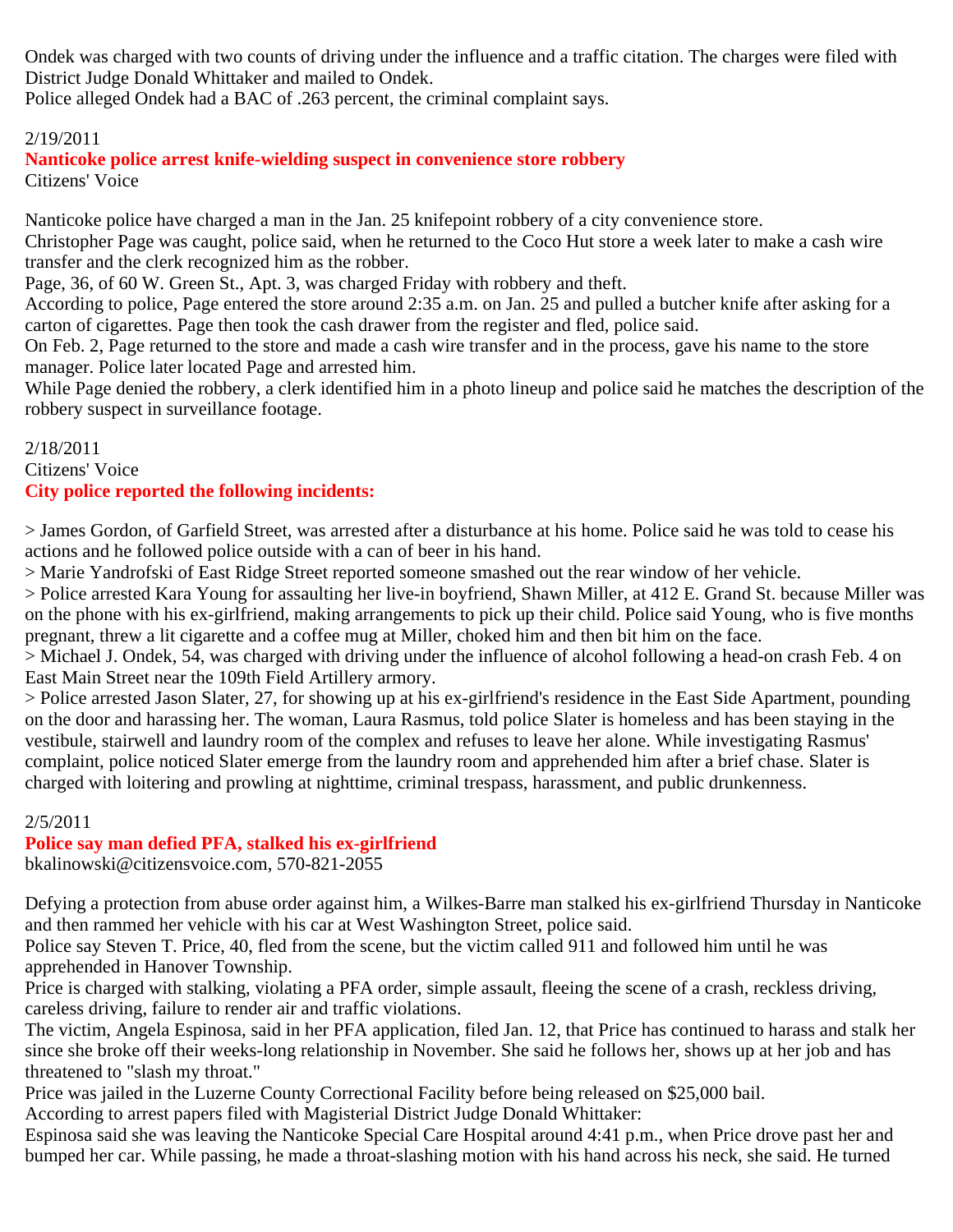around, followed her and struck the rear of Espinosa's vehicle, she said.

Price fled and called 911. Espinosa said she followed Price while on the phone with a 911 operator. Hanover Township police, which was on the scene of a traffic stop on Middle Road, eventually stopped Price's vehicle. When officers told Price to stop, he sounded his horn, yelled and drove around them. They got in their vehicles and pursued him to a parking lot, where he stopped, police said.

## 2/4/2011

**Nanticoke man pleads guilty to 6 counts in child porn case** sdelazio@timesleader.com

A Nanticoke man pleaded guilty Tuesday to six counts relating to charges that he downloaded child pornography because he was "curious."

Jamell L. Amos, 34, of East Ridge Street, entered the plea before Luzerne County Senior Judge Joseph Augello. Amos, who faces seven years maximum in prison on each charge, will be sentenced on May 2.

Augello said Amos will have to register his address under Megan's Law and that he is to have no unsupervised contact with children, the Internet or places children frequent.

Amos was released from the Luzerne County jail pending any detainers and his unsecured bail is set at \$25,000. According to court records, Amos was arrested after investigators searched his East Ridge Street apartment in June. Investigators allege they uncovered several movies showing children involved in sex acts that were saved on a computer.

Amos said he was "curious" when asked why he downloaded child porn. He said the more illicit videos he watched, "the more he was getting into it."

Amos asked investigators, "Why the (expletive) are people do(ing) this?"

He said he saved child porn images and videos on DVDs he wanted to give to police to investigate. Amos said he instead smashed the DVDs into pieces, which he recycled.

### 1/27/2011 Times Leader **City police reported the following:**

• Police said they captured a fugitive wanted by the New York State Department of Parole on Tuesday.

Paul Walker, 35, was apprehended at 568 E. Main St. at about 4 a.m., police said.

Walker has been wanted by parole officers in New York since December 2008.

He was jailed at the Luzerne County Correctional Facility for lack of \$50,000 bail.

• Police said they are investigating an armed robbery at the Cocoa Hut on East Main Street early Tuesday morning. Police said two employees reported a man entered the store at about 2:37 a.m. and asked for a carton of cigarettes. When an employee turned to get the cigarettes, the customer displayed a large butcher type knife and demanded money from the cash register.

Police said the man fled the store with an undetermined amount of cash and was last seen running on Prospect Street. Police described the bandit as a white male, 5 feet, 5 inches tall, medium build, blue or black hooded sweatshirt and an unshaven face.

Anyone with information about the armed robbery is asked to contact 911.

- Marvin Lorah reported copper pipes were stolen from a residence on West Main Street.
- Paula Oshinski, of South Market Street, reported someone stole a 19-inch Toshiba flat-screen television from her residence.

• Robert Pauska, of State Street, reported someone stole a Stihl Farm chain saw, a Craftsman tool set and a compact disc player from his vehicle.

• Lillian James, of State Street, reported someone stole a Panasonic compact disc player, a leather coat, tools, a floor jack and compact discs from her vehicle.

• Rich Kaminski, of Line Street, reported a compact disc player was stolen from his vehicle.

• Joelle Andrejewski, of West Union Street, reported someone smashed a window on her vehicle and stole an Enon DVD, compact discs, a music player, and a touch screen stereo system. The seats, dashboard, airbags, console and steering wheel were cut, police said.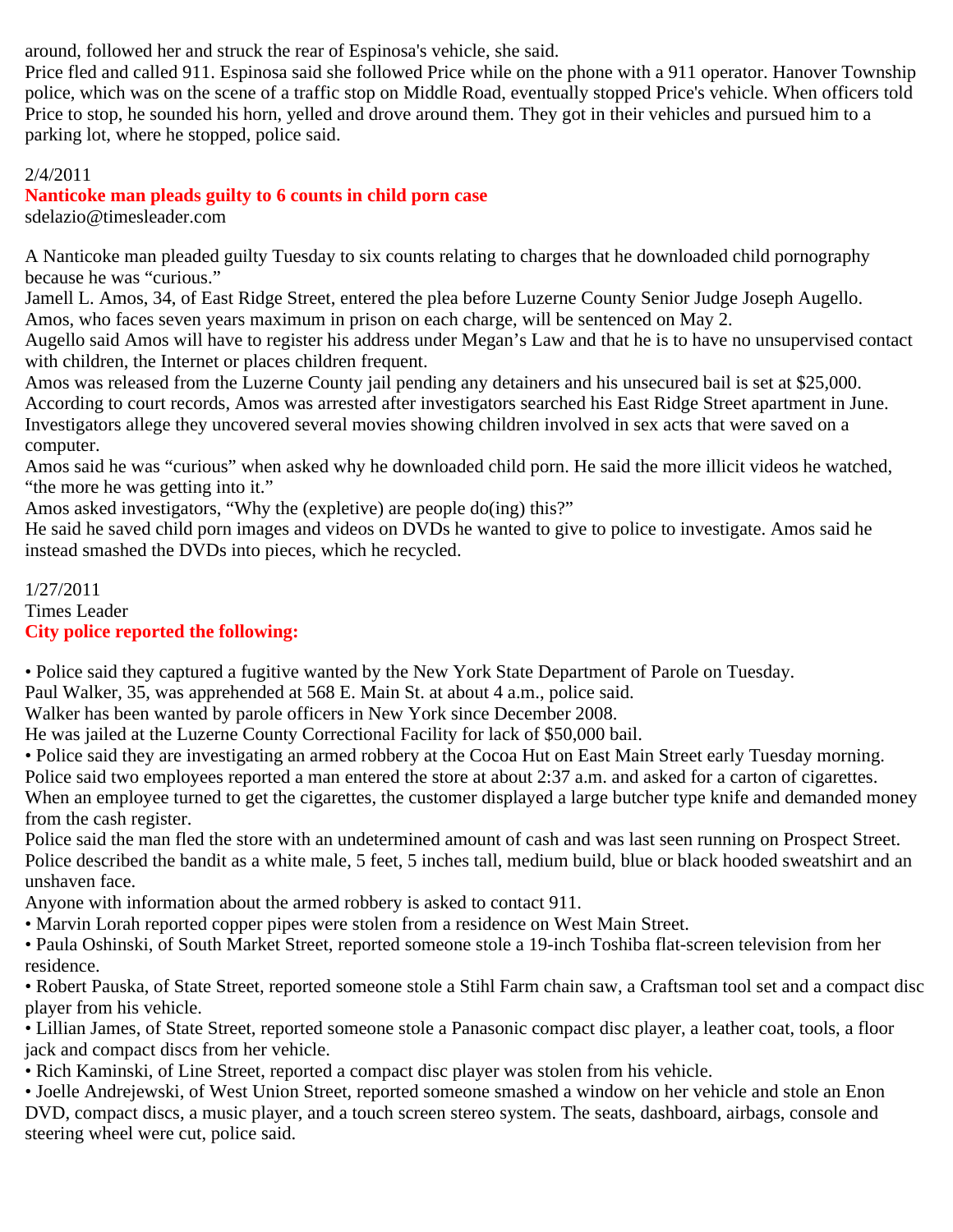## 1/27/2011

**Plea ends child-sex case**

#### **Matthew F. Souder, 26, of Nanticoke faces a maximum of 10 years in prison.**

sdelazio@timesleader.com

A Nanticoke man charged with having inappropriate contact with a 14-year-old girl pleaded guilty to a related charge Wednesday.

Matthew F. Souder, 26, whose last known address is on East Green Street, entered the plea before Luzerne County Judge David Lupas to one count of statutory sexual assault.

Prosecutors withdrew two counts of corruption of minors.

Lupas said Souder faces a maximum of 10 years in prison when he is sentenced on March 15. Souder had previously pleaded not guilty to the charges at a December arraignment.

According to court papers, on July 15, a then-14-year-old girl reported to police that on July 2 she and Souder had sexual intercourse at an East Ridge Street, Nanticoke, residence.

The girl told police that on July 2 she went to her friend's home, where she had been going on weekends since the beginning of the summer.The girl said she and her friend played video games when Souder asked if they wanted to smoke some marijuana.

The girl said Souder called her a chicken and that she eventually did smoke some marijuana.

The girl said Souder also had alcohol and that several drinks were consumed at the residence.

The girl said her friend eventually fell asleep and that she went upstairs to go to bed, police said. That's when, the girl said, she and Souder spoke for a few minutes in the bedroom when Souder asked her to take off her pants. The girl said she replied no at least three times before she complied.

Police said Souder initially denied having intercourse with the girl or giving anyone alcohol or marijuana. He later told police it was the girl who initiated intercourse with him, according to court papers.

#### 1/21/2011

**A man accused by police of burglarizing a house and stealing copper pipes was arraigned Thursday in Wilkes-Barre Central Court.**

Times Leader

Jonathan Michael Kemmerer, 27, of East Broad Street, Nanticoke, was charged with burglary, criminal trespass, theft, receiving stolen property, possessing instruments of crime and criminal mischief. He was jailed at the Luzerne County Correctional Facility for lack of \$25,000 bail.

According to the criminal complaint:

Police allege Kemmerer entered a home on East Broad Street and tried to steal two bags of copper pipe that had been cut earlier on Jan. 19.

Kemmerer was caught by a neighbor who heard someone inside the house. He allegedly told police another man had cut the pipes and he was instructed to pick up the copper pipes, the criminal complaint says.

A preliminary hearing is scheduled on Jan. 25 before District Judge Donald Whittaker in Nanticoke.

### 1/15/2011

# **Nanticoke man accused of dealing marijuana**

Erin Moody - Citizens Voice

A two-month investigation into marijuana dealing in Hanover Township and Nanticoke has led to an arrest and the seizure of more than \$10,000, police announced Thursday.

Carl John Thomas May, 18, of Kosciuszko Street, Nanticoke, was arrested on the Sans Souci Parkway in Hanover Township and marijuana was seized from his vehicle.

May was arraigned before Magisterial District Judge Donald Whittaker on a felony charge of possession of a controlled substance with intent to deliver and misdemeanor charges of possession of a controlled substance and possession of drug paraphernalia with intent to use. He was taken to Luzerne County Correctional Facility in lieu of \$100,000 straight cash bail.

At about 5:10 p.m. Thursday, a search warrant was served at a residence on Kosciuszko Street by members of the Luzerne County Drug Task Force and officers of the Hanover Township and Nanticoke City police departments.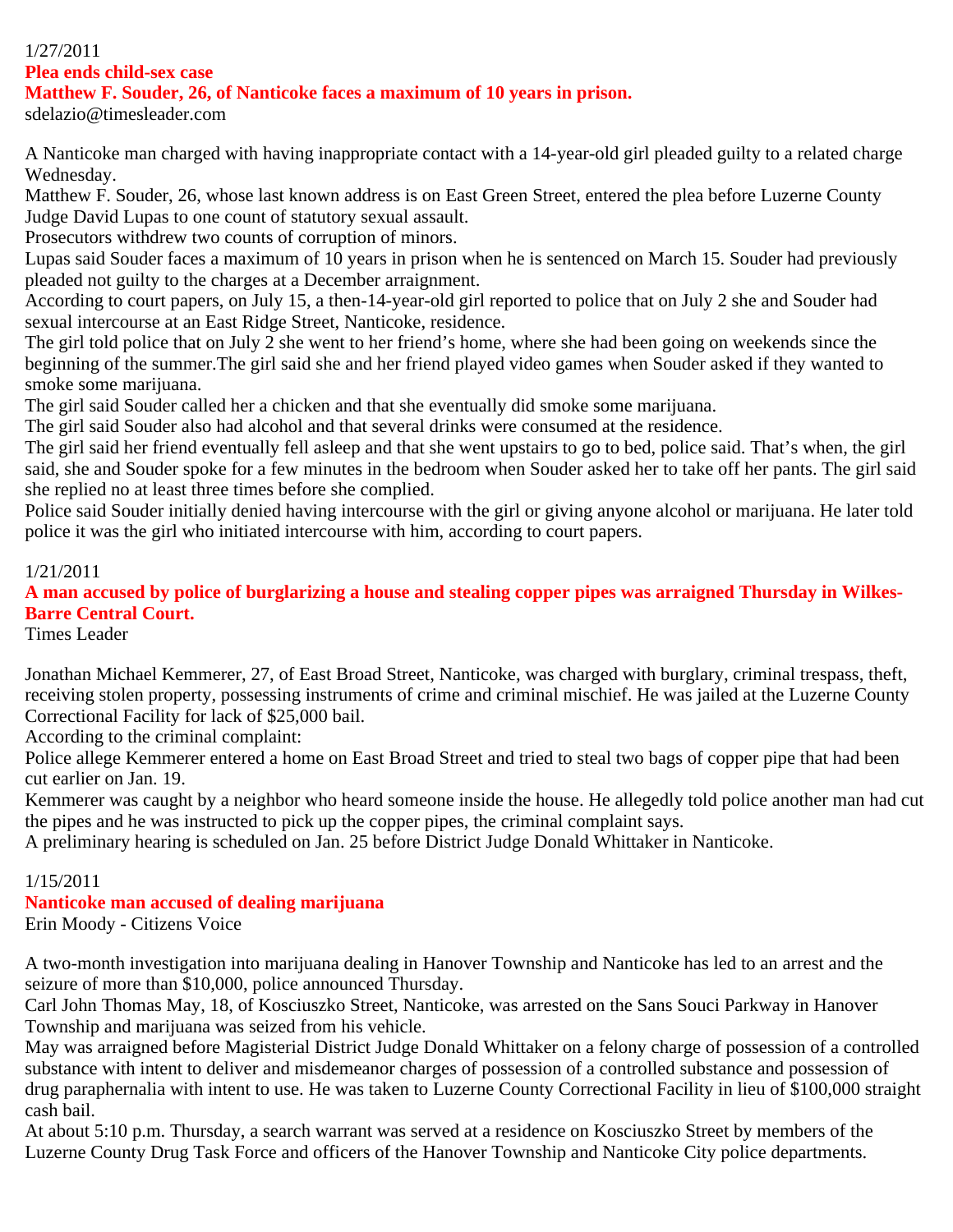A pound of marijuana, \$10,669 in cash, a digital scale and plastic bags were seized. May's 2007 Subaru was also seized. The two-month investigation included purchases of marijuana by police.

## 1/15/2011 Times Leader **City police reported the following:**

• Police charged Benjamin Fortner, 28, of Apollo Circle, with disorderly conduct and criminal mischief after he allegedly damaged a vehicle on Coal Street on Jan. 1. Fortner was also cited for public drunkenness. A preliminary hearing is scheduled Feb. 1 before District Judge Donald Whittaker in Nanticoke.

• Brandon Rospendowski, of East Broad Street, reported someone stole the window fabric from his Jeep.

• Brandon Switzer, of East Union Street, reported someone stole an automotive diagnostic scanner and a stereo from his vehicle.

• Michael Whalley, of South Walnut Street, reported someone stole his wallet from his vehicle.

• Copper pipes were stolen from a home on Christian Street. The home is for sale by Century 21.

• Wyoming Valley Transmission, North Market Street, reported transmissions and other items were stolen from a storage vehicle.

## 1/8/2011

## **Kid porn gets man 17.5 years in prison**

**John Dudkiewicz of Nanticoke is called a danger to society. He must undergo lifetime supervision.** tmorgan@timesleader.com

(Public Defender Ingrid) Cronin spoke at length of Dudkiewicz's troubled upbringing. The child of a prostitute, he was placed in foster care at an early age, where he was sexually abused.

A Nanticoke man who previously pleaded guilty to molesting two children was sentenced Friday to 17.5 years in federal prison for downloading child pornography.

U.S. District Judge A. Richard Caputo imposed the sentence upon John Dudkiewicz, based in part of his finding that Dudkiewicz posed a danger to society.

Dudkiewicz, 36, was charged in October 2009 based on an investigation by the Lackawanna County District Attorney's Office, which is part of an Internet Crimes Against Children Task Force, the FBI and the Taney County, Missouri, sheriff's office.

At Friday's hearing, Assistant U.S. Attorney Fran Sempa detailed Dudkiewicz's troubling history of molesting children, including two convictions in Luzerne County Court.

Sempa said Dudkiewicz had confessed to agents that he had molested other children for which he was not charged. Particularly troubling, Sempa said, were comments Dudkiewicz made to an FBI agent after he arrested him on the child pornography charges.

"The agent asked him, 'If you had the opportunity to take a child and molest them right now and know you wouldn't get caught, would you do it?' He said 'Yes,'" Sempa said.

Dudkiewicz's attorney, federal public defender Ingrid Cronin, acknowledged Dudkiewicz made the comment, but said she's not convinced that Dudkiewicz, who is mentally retarded with an IQ of 50, understood what he was saying. Cronin spoke at length of Dudkiewicz's troubled upbringing. The child of a prostitute, he was placed in foster care at an early age, where he was sexually abused. He was never given the proper care or training for his mental retardation that would allow him to function in society, she said.

"This is a man who in many ways was victimized himself at the start of his life," Cronin said. "He has a very sad personal history."

Sempa acknowledged Dudkiewicz has lived a "tragic" life, but said any sympathy for him must be outweighed by the need to protect society.

Sempa noted that while Dudkiewicz was in prison for one of his cases, he sent a letter to a woman, asking her to send him photos of 3- and 4-year-olds in their swimsuits.

"There is no question he had a difficult life. You have to weigh those factors against just punishment, the need for deterrence and the need to protect children," Sempa said.